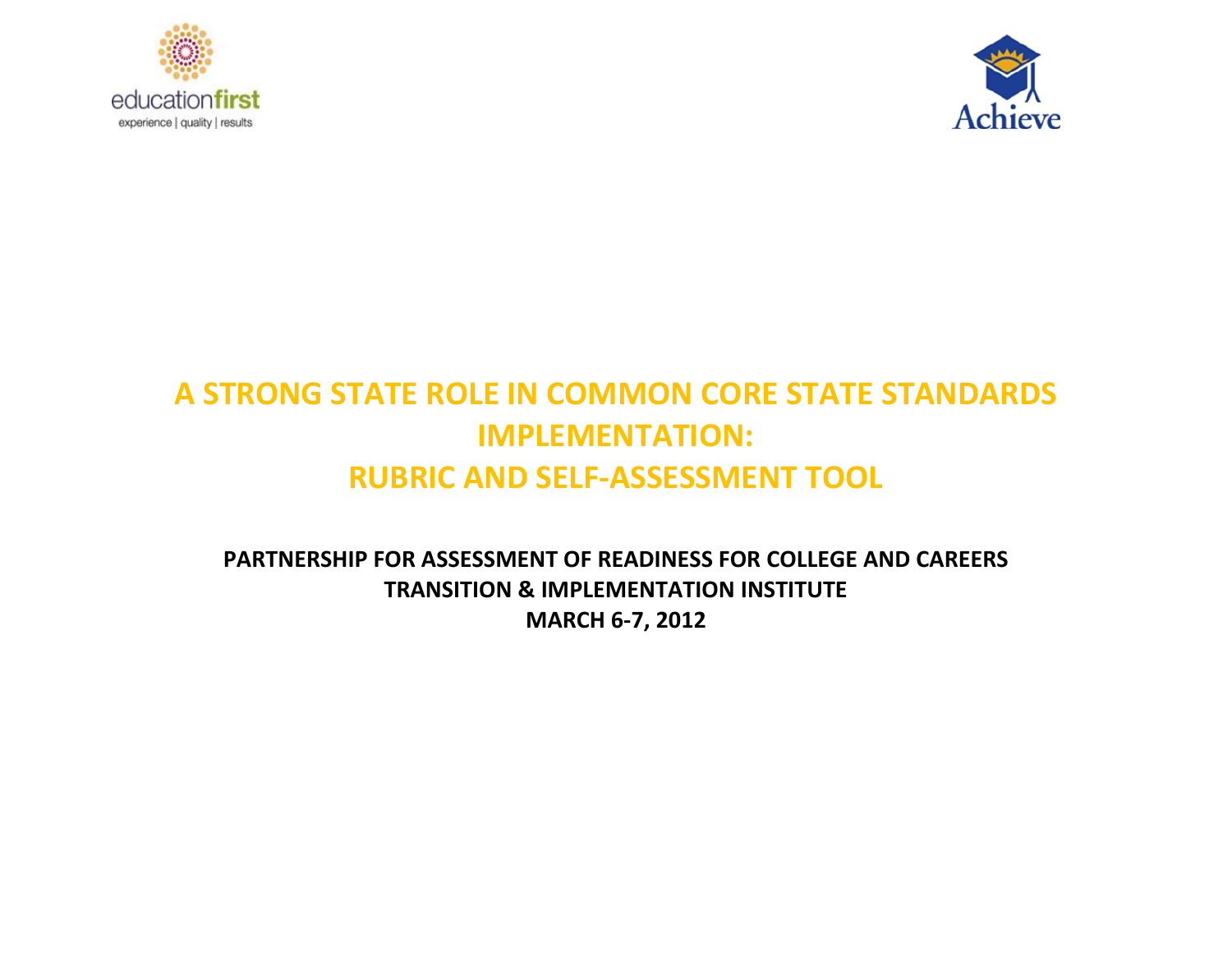# **Contents**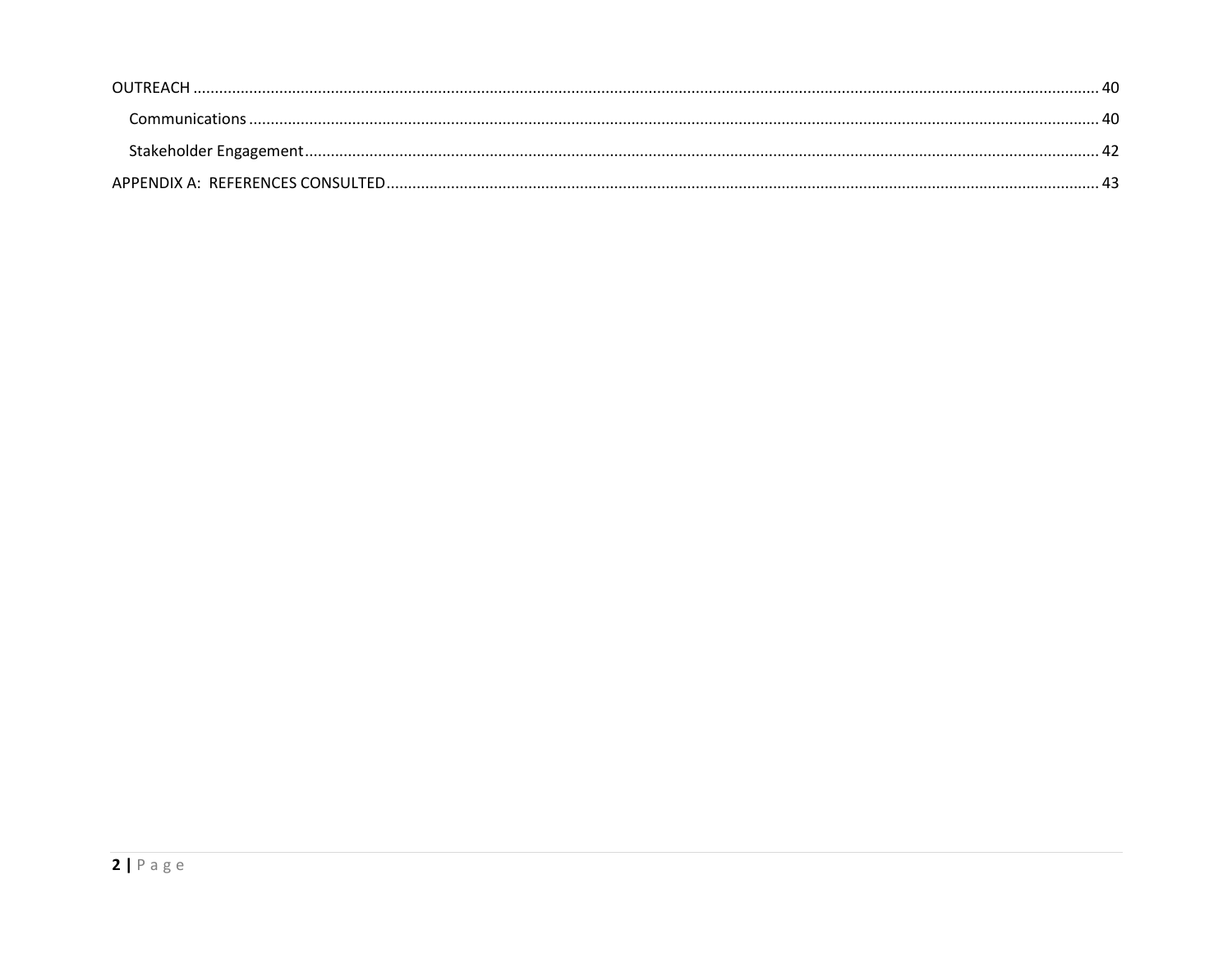## **ACKNOWLEDGMENTS**

Support from several organizations enabled the development of this tool. The William and Flora Hewlett Foundation provided funding to Education First for early research and development. The Bill & Melinda Gates Foundation also provided support to Achieve for related research on Common Core State Standards implementation in fall 2011 and for development of the tool. Finally, Editorial Projects in Education served as a partner to Education First in collecting documentation of state plans in fall 2011 to align teacher professional development, curricular resources and instructional materials, and teacher evaluation systems to the Common Core State Standards. We deeply appreciate the generous support and counsel of all these organizations.

Achieve and Education First asked several experts to provide feedback on an early draft of this tool. This version is significantly better for it. We extend our sincere thanks to the following individuals for their contributions:

- Lucille Davy, Hunt Institute (former Commissioner of Education, New Jersey)
- Ben Fenton, New Leaders for New Schools
- Alice Gill, Darion Griffin, Melanie Hobbs and Dalia Zabala, American Federation of Teachers
- Crystal Harmon, TNTP
- Amy Hightower and Sterling Lloyd, Editorial Projects in Education
- **EXECTE:** Stephanie Hirsh, Learning Forward
- Susan Pimentel and Jason Zimba, Student Achievement Partners
- Kathleen Porter-Magee, Thomas B. Fordham Institute
- Nick Rodriguez, U.S. Education Delivery Institute
- **■** Jessica Vavrus, Office of the Superintendent of Public Instruction, Washington State
- **Kate Walsh, National Council on Teacher Quality**
- Ross Wiener, Aspen Institute

Although each of these individuals helped sharpen our thinking, responsibility for the content of this tool ultimately rests with Achieve and Education First. The tool's lead authors include Alissa Peltzman, William Porter, Lisa Towne and Jennifer Vranek, with significant research assistance provided by Adam Petkun, Brinton Ramsey and Regina Riley. We are grateful for the substantive feedback and guidance from several members of Achieve's senior staff, including Kate Blosveren, Sandy Boyd, Michael Cohen, Bonnie Hain, Margaret Horn, Allison Jones, Lesley Muldoon, Marie O'Hara, Callie Riley, Laura Slover and Doug Sovde.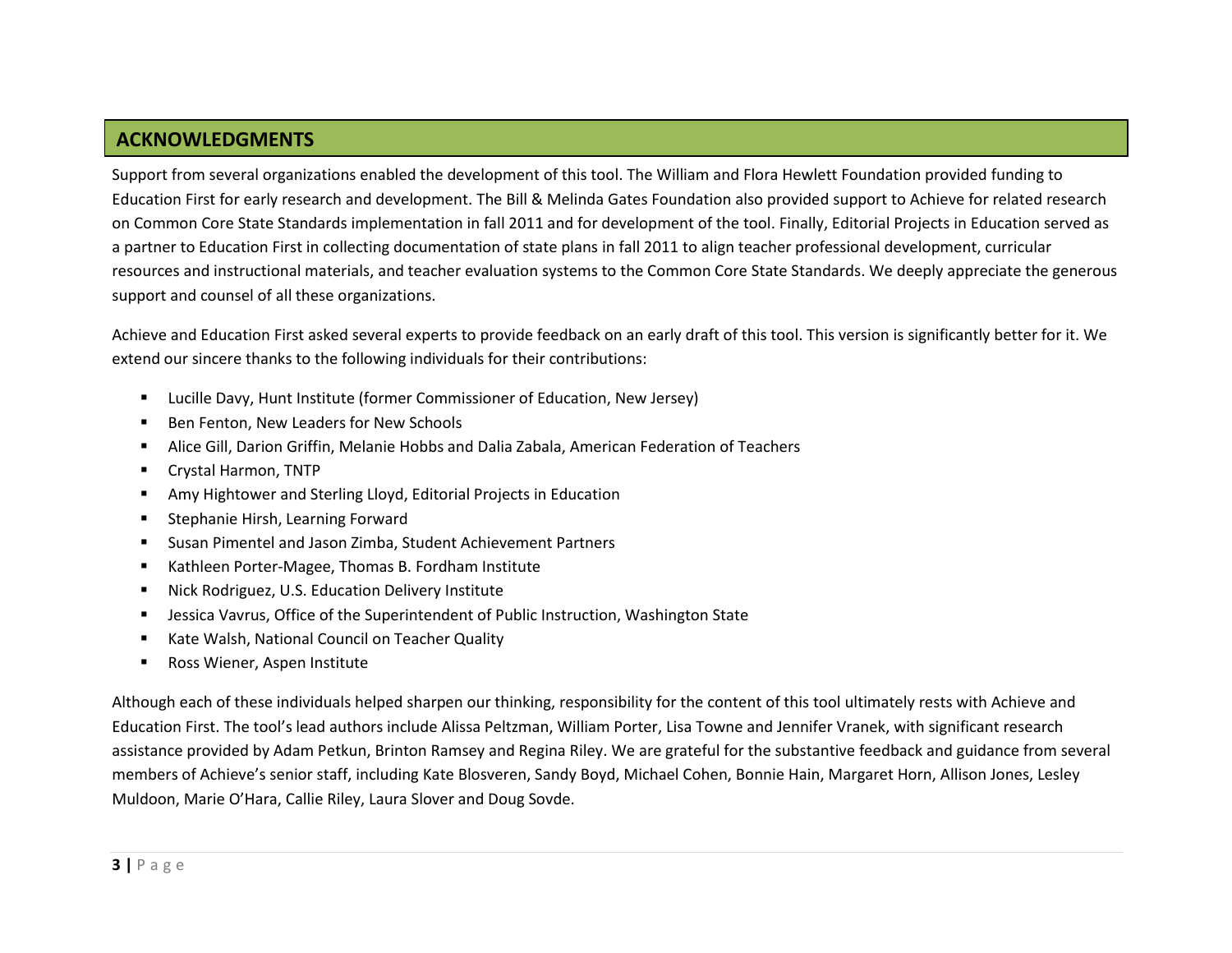### **INTRODUCTION**

The Common Core State Standards (CCSS) represent an extraordinary opportunity for education in the U.S.: Not only do they provide for the first time a common platform for states to collaborate and to compare performance, but they also align expectations for student achievement with the demands of college and careers in the  $21<sup>st</sup>$  century and the expectations of top-performing nations.

In nearly every classroom, these standards (and the new tests that measure them) will require dramatically different instruction—and more skilled and knowledgeable instruction. In mathematics, for example, the standards require greater focus by teachers and deeper knowledge by students than many previous state standards; students will need to calculate accurately, understand mathematics concepts beyond "how to get the answer" and choose among mathematical concepts to solve real-world problems. The English Language Arts (ELA)/Literacy standards emphasize informational and nonfiction text in addition to literature, expect students to read sources and cite evidence in their writing (compared to previous standards' emphasis on narrative writing based on student opinions and experiences) and push students to understanding increasingly complex text and vocabulary. Just as important, the Literacy standards aren't just for ELA classes—they are interdisciplinary and designed to embed high-quality reading and writing expectations in history, social studies, the sciences, career-technical education and other areas. See Table 1 for more information about the immediate "instructional shifts" the CCSS expect teachers to make as they transition to teaching the new standards.

This **Rubric and Self-Assessment Tool** is designed to support state leaders in assessing and continuously improving their efforts to implement the new standards and forthcoming aligned assessments. Because the goal is to ensure educators throughout a state have the resources and skills to succeed, the rubric and tool suggest the essential steps and strong actions states will need to consider to succeed. The rubric is purposefully not a checklist, but rather it is designed to guide ongoing efforts to plan and execute on those plans. It is intended to push states towards coherent approaches: carefully chosen activities attuned to real needs in the state, districts and schools, properly sequenced to provide maximum support at the building level and crafted with a clear logic. We also see the tool as a living document, one that will be updated and improved based on state experience and implementation lessons.

#### <span id="page-4-0"></span>**State Leadership Needs: Strong Roles but Differing Approaches**

The promise of the standards to prepare all students for the world that awaits them after graduation is both invigorating and demanding. Indeed, implementing the CCSS well in each state will require significantly deepening the capacity of school systems—from classroom educators and instructional coaches to principals to central office staff in districts—to support student mastery of these new expectations. It also will require states to recognize and act on the belief that standards alone will not increase student achievement; the expectations in the standards need to be drivers of a whole suite of aligned policies and resources, teacher tools and materials, accountability systems and stakeholder engagement efforts.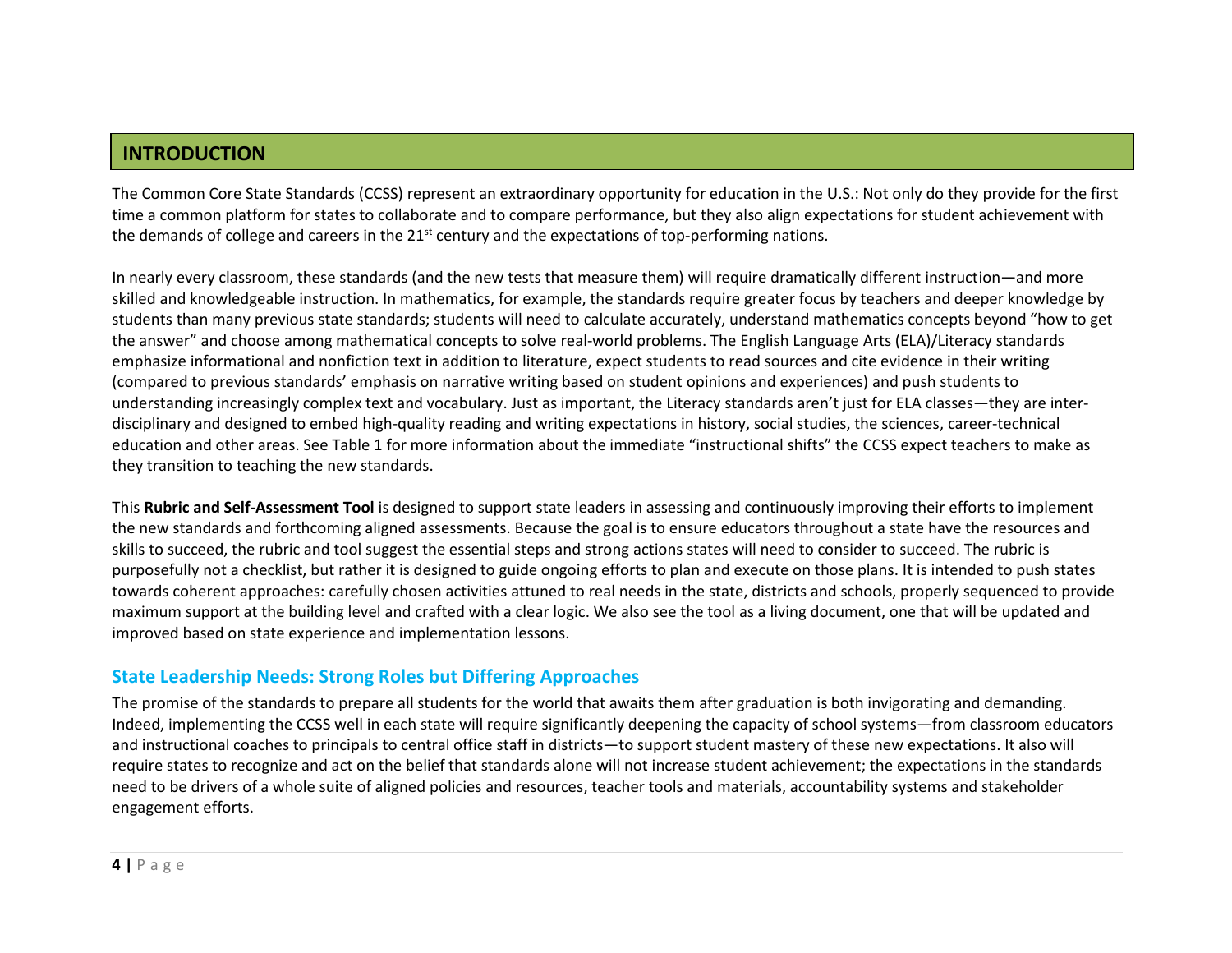Given the significantly higher demands of the CCSS, this tool and rubric articulates a far stronger leadership role from states in implementing these standards and new assessments than most have provided in the past. State leadership is essential to close the gap between today's capacity and what the standards demand. It isn't only the state's responsibility to build capacity in classrooms and schools, but leaving capacitybuilding only to schools, districts or regional offices is a strategy that has not worked to date.

At the same time, we know authority, capacity and tradition varies substantially across and within states. States will approach their work in a variety of ways, and there is no one leadership or implementation model that can be applied across states. Plus, in a time of especially constrained resources, states can't and shouldn't address everything themselves. While the responsibility to implement the CCSS will ultimately be shared among states, districts, schools and other partners, states are uniquely positioned to lead the effort.

Recognizing the specifics can and should vary by state, our vision of a *strong* state model—where states should aim—is articulated in the rubric and includes the **expectation that states attend to three critical outcomes:**

- **1. Accountability for results**. The state has no more important role than to relentlessly focus on outcomes and key steps needed to get there. Are tools and supports reaching all teachers, classroom coaches and principals? Do users report that state-provided technical assistance or training is clear and useful? Are teachers demonstrating proficiency in the "instructional shifts" the CCSS demands? States must have a monitoring system with "feedback loops" that regularly collects data to address such questions, and then they must be empowered to act to identify and solve problems with their partners if results fall short. (*Chapter 8 of the Achieve-U.S. Education Delivery Institute CCSS implementation workbook, described below, provides an excellent primer on how to set up such systems*.)
- **2. Quality of services and products**. States must clearly and consistently define and communicate what quality looks like, and ensure that schools, districts and regional service providers have a way of accessing high quality materials and resources—whether these are required to be used or voluntary. The definition of quality in our rubric varies by topic area (e.g., quality professional development includes attributes such as ongoing and intensive; quality communications include attributes such as consistency of messaging). Quality assurance can be accomplished in any number of ways: publishing criteria for high-quality instructional materials; developing sample instructional units; certifying professional development providers; centralizing materials approval processes; producing externally-verified materials; curating existing materials; developing sample communication messages; and the like.
- **3. Alignment of services and products with the expectations** articulated in the CCSS. Since these standards represent a fundamental shift in what is expected of students, they also represent a significant shift in what must be taught and how. States will need to communicate consistently with schools and school districts and show how implementation of the CCSS is different from past standards and past expectations. And they will need to ensure that all materials, resources, tools and training are aligned to the CCSS.

The "key instructional shifts in CCSS" are a useful way to think about the transition from current standards to CCSS. By focusing on these shifts between now and full implementation of new summative statewide assessments in 2014-2015, educators will have time to transition textbooks, lesson plans and units, and to practice the fundamentally different instruction the CCSS require. Table 1 below is a "cheat sheet"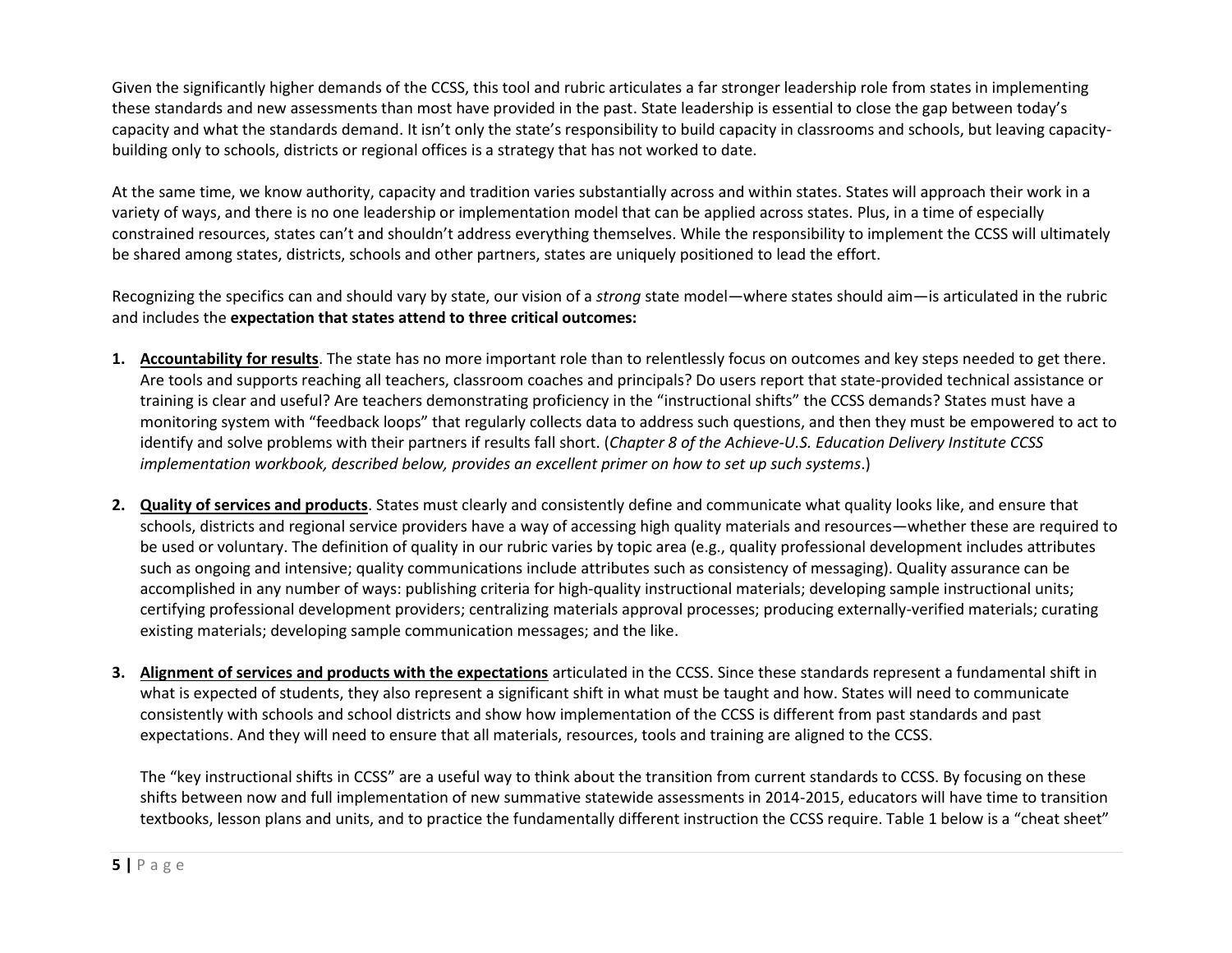on these instructional shifts. The end goal of planning and implementation is to build the capacity of schools and educators to help students successfully master the knowledge and skills embedded in the CCSS.

**Table 1. Key Instructional Shifts of the Common Core State Standards**

| <b>English Language Arts/Literacy</b>                                                  |                                                                                                                                                                                                                                                                                                                                                                                                                                                                                                                                                                                                                                                                                                                                                                                                                                                                                                                                                                 |  |  |  |
|----------------------------------------------------------------------------------------|-----------------------------------------------------------------------------------------------------------------------------------------------------------------------------------------------------------------------------------------------------------------------------------------------------------------------------------------------------------------------------------------------------------------------------------------------------------------------------------------------------------------------------------------------------------------------------------------------------------------------------------------------------------------------------------------------------------------------------------------------------------------------------------------------------------------------------------------------------------------------------------------------------------------------------------------------------------------|--|--|--|
| 1. Building knowledge<br>through content-rich<br>nonfiction and<br>informational texts | The standards address reading and writing across-the-curriculum that complement the content of the standards in history/social<br>studies, science, and technical subjects, thus offering new grounding in informational text and placing a premium on students<br>building knowledge from that reading. In K-5, fulfilling the standards requires a 50-50 balance between informational and literary<br>reading. The K-5 standards also strongly recommend that students build coherent general knowledge both within each year and<br>across years. In 6-12, ELA classes place much greater attention to a specific category of informational text—literary nonfiction—<br>than has been traditional. Part of the motivation behind the interdisciplinary approach to literacy in the standards is the<br>established need that most required reading in college and workforce training programs is informational in structure and<br>challenging in content. |  |  |  |
| 2. Reading and writing<br>grounded in evidence<br>from text                            | Shifting away from today's emphasis on narrative writing in response to de-contextualized prompts, the standards place a<br>premium on students writing to sources, i.e., using evidence from texts to present careful analyses, well-defended claims, and<br>clear information. Rather than asking students questions they can answer from their prior knowledge or experience, the<br>standards expect students to answer questions that depend on their having actually read the text.<br>Likewise, the reading standards focus on students' ability to read closely and grasp information, arguments, ideas and details<br>based on textual evidence. Students should be able to answer a range of text-dependent questions, questions that require both<br>explicit and/or implicit reference to or citation of the text.                                                                                                                                  |  |  |  |
| 3. Regular practice with<br>complex text and its<br>academic vocabulary                | Rather than focusing solely on the skills of reading and writing, the standards highlight the growing complexity of the texts<br>students must read to be ready for the demands of college and careers. The standards build a staircase of text complexity so that<br>all students are ready for the demands of college- and career-level reading no later than the end of high school. Closely related<br>to text complexity—and inextricably connected to reading comprehension—is a focus on academic vocabulary: words that<br>appear in a variety of content areas (such as ignite and commit).                                                                                                                                                                                                                                                                                                                                                            |  |  |  |
|                                                                                        | <b>Mathematics</b>                                                                                                                                                                                                                                                                                                                                                                                                                                                                                                                                                                                                                                                                                                                                                                                                                                                                                                                                              |  |  |  |
| 1. Focus strongly where<br>the Standards focus                                         | Rather than racing to cover everything in today's mile-wide, inch-deep curriculum, teachers use the power of the eraser and<br>significantly narrow and deepen the way time and energy is spent in the mathematics classroom. They focus deeply on only<br>those concepts that are emphasized in the standards so that students can gain strong foundational conceptual understanding, a<br>high degree of procedural skill and fluency, and the ability to apply the mathematics they know to solve problems inside and<br>outside the mathematics classroom.                                                                                                                                                                                                                                                                                                                                                                                                  |  |  |  |
| 2. Coherence: think<br>across grades, and link<br>to major topics within<br>grades     | Thinking across grades: Instead of treating mathematics in each grade as a series of disconnected topics, principals and teachers<br>carefully connect the learning within and across grades so that, for example, fractions or multiplication develop across grade<br>levels and students can build new understanding onto foundations built in previous years. Teachers can begin to count on deep<br>conceptual understanding of core content and build on it. Each standard is not a new event, but an extension of previous<br>learning.                                                                                                                                                                                                                                                                                                                                                                                                                   |  |  |  |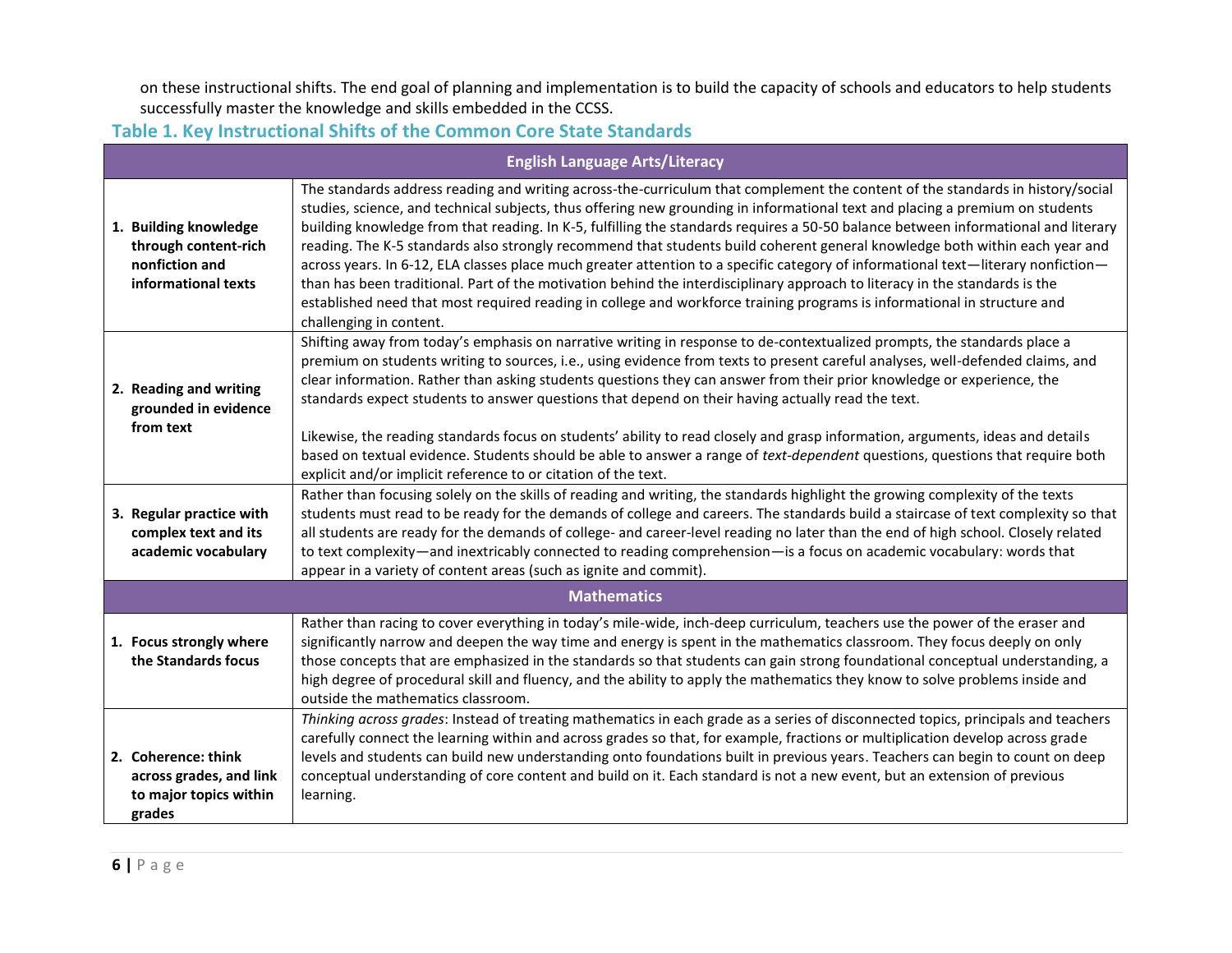|                      | Linking to major topics: Instead of allowing less important topics to detract from the focus of the grade, these topics are taught in |
|----------------------|---------------------------------------------------------------------------------------------------------------------------------------|
|                      | relation to the grade level focus. For example, data displays are not an end in themselves but are always presented along with        |
|                      | grade-level word problems.                                                                                                            |
|                      | Conceptual understanding: Teachers teach more than "how to get the answer" and support students' ability to access concepts           |
|                      | from a number of perspectives so that students are able to see mathematics as more than a set of mnemonics or discrete                |
|                      | procedures. Students demonstrate deep conceptual understanding of core mathematics concepts by solving short conceptual               |
| 3. Rigor: require    | problems, applying mathematics in new situations, and speaking about their understanding.                                             |
| conceptual           |                                                                                                                                       |
| understanding,       | Procedural skill and fluency: Students are expected to have speed and accuracy in calculation. Teachers structure class time          |
| procedural skill and | and/or homework time for students to practice core functions such as multiplication facts so that students are able to                |
| fluency, and         | understand and manipulate more complex concepts.                                                                                      |
| application with     |                                                                                                                                       |
| intensity            | Application: Students are expected to use mathematics and choose the appropriate concept for application even when they are           |
|                      | not prompted to do so. Teachers provide opportunities at all grade levels for students to apply mathematics concepts in "real         |
|                      | world" situations. Teachers in content areas outside of mathematics, particularly science, ensure that students are using             |
|                      | mathematics-at all grade levels-to ake meaning of and access content.                                                                 |

**Source:** Adapted from Student Achievement Partners, 2011

Across the varying governance and legal authorities different states have over their public schools, we see essentially three ways in which states can individually or in combination with one another promote accountability, quality and alignment in CCSS implementation. States can:

- *Require* that local education agencies, regional service providers, vendors or others adopt or provide the necessary materials and supports, along with strong quality control mechanisms.
- *Provide* materials and supports directly to schools, in partnership with school districts, regional service providers, vendors, institutions of higher education, professional associations, other states or additional organizations.
- *Guide* educators, administrators and other service providers with advice and support on how to make the best use of high-quality, aligned, voluntary resources in their day-to-day work—including by developing examples, templates and models, identifying resource experts, convening and training educators and providing advice on using tools.

No one mechanism will work best for all topic areas of CCSS implementation or for all states. Often the most effective approach will be to combine strategies or to pursue different strategies for different areas (depending on state-level capacity, local needs and resources available). But regardless of the pathway, state actions need to be pursued with a clear articulation for how their work helps districts and schools: What are the assumptions about what educators need, and why does the state think its actions will make a difference? What authority and incentives are in place (or not) to support the effective use of a particular approach? States should have a clear "logic model" that undergirds the choices they have made and the resources and tools they invest in to build capacity.

#### **Partnerships for Success**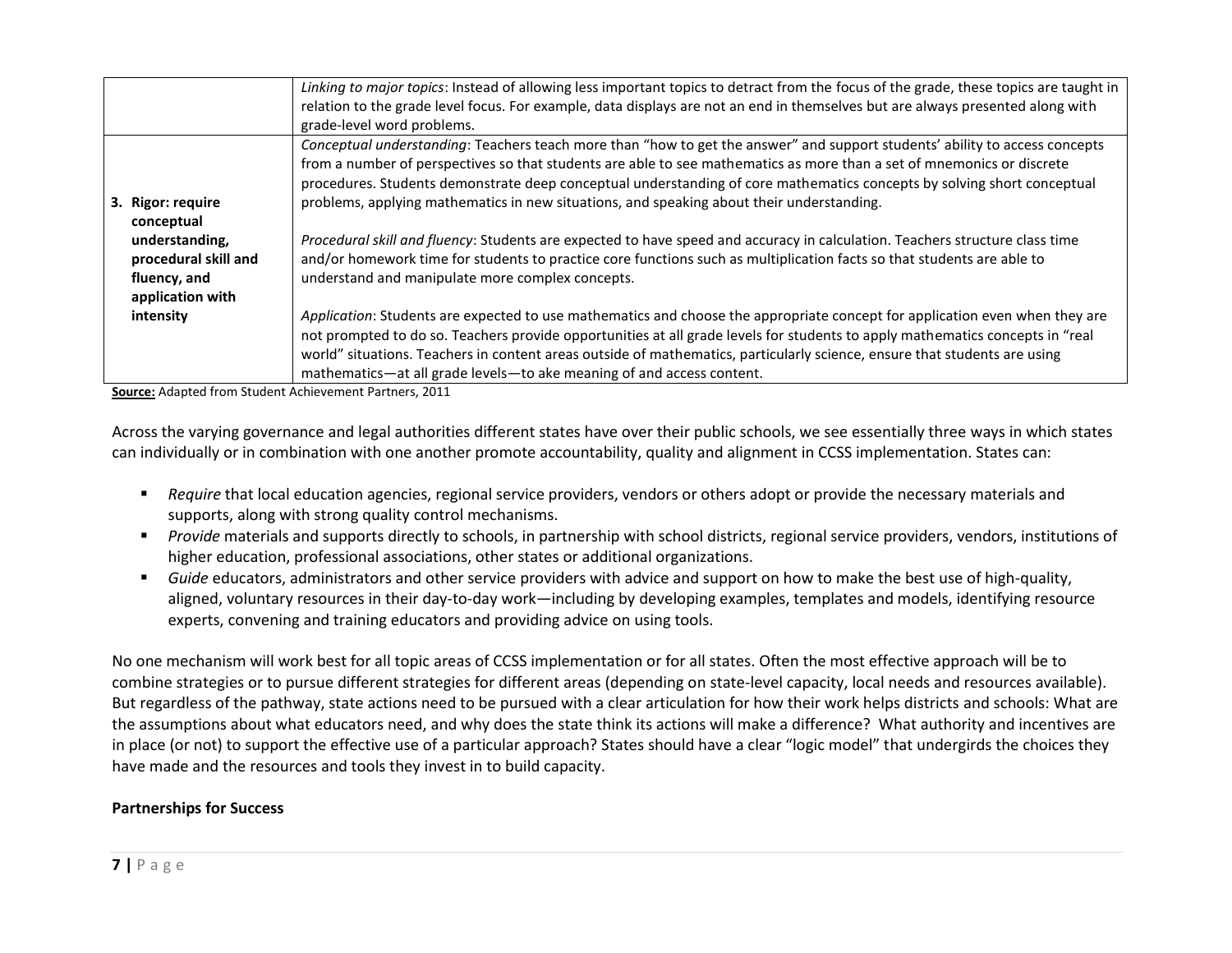While expecting a strong leadership role from states, this rubric does not include the expectation that state agencies are the sole actors in implementation. Certainly, a well-designed plan is only effective if it is implemented well—and that will require strong partnerships across state offices and leaders, including state education agencies, legislatures, governors' offices and state boards of education (and other state education offices); regional service providers; districts; schools; institutions of higher education; professional associations; unions; vendors; and other stakeholders. That partnership will only succeed if everyone shares the same goal, understands their roles and responsibilities in getting to that goal, commits to continuous improvement over time and is working from a comprehensive implementation plan that pulls it all together. Additionally, external groups—such as the business community and statewide and local advocacy groups—can play an important role in advocating for change and maintaining momentum for the complex and critical work ahead.

States also can seek every opportunity to take advantage of the "common" aspect of the CCSS: 46 states and the District of Columbia now have adopted the standards, and each one is working on an implementation plan to guide their roll out. Plans will not, and need not, look the same but there will be enough overlap that states should actively seek cross-state collaborations, curate existing materials, communicate lessons learned and what's working, and maximize the efficiencies of scale that common standards enable.

#### <span id="page-8-0"></span>**Rubric and Self-Assessment Tool**

Table 2 summarizes the features of the rubric and self-assessment tool. They include:

- *Implementation elements.* The tool is organized around 16 elements that ought to be addressed in a comprehensive, coherent state implementation plan. These elements cluster into five main categories: **educator supports**; **student supports**; **system alignment**; **infrastructure**; and **outreach**.
- *Rubric*. For each of the elements, a rubric sets the standard for a strong state role. To clearly differentiate strong state actions along a continuum, the rubric also specifies what inadequate, emerging and exemplary actions look like in each element.
- *Questions to consider*. In the areas of the rubric that correspond to the Partnership for Assessment of Readiness for College and Career (PARCC) cross-state thematic work groups, we provide a series of questions state leaders can ask themselves as they consider the standard articulated in the rubric and how it can inform their future plans and work. To facilitate the use of this tool in conjunction with the Achieve-U.S. Education Delivery Institute CCSS Workbook, we adapted some questions from the workbook related to system capacity and performance monitoring to jumpstart state leader self-assessment. We then pose questions about how to gauge the strength of current state action in implementation. These questions are designed to encourage state leaders to reflect on how the state is attending to quality, alignment and accountability and whether its efforts are at sufficient scale.
- *Descriptions of leading states*. For two important areas where many states are focusing their planning efforts—teacher professional development and curricular resources and instructional materials—we have developed short descriptions of what leading PARCC states are doing that exemplify aspects of the strong rubric categories.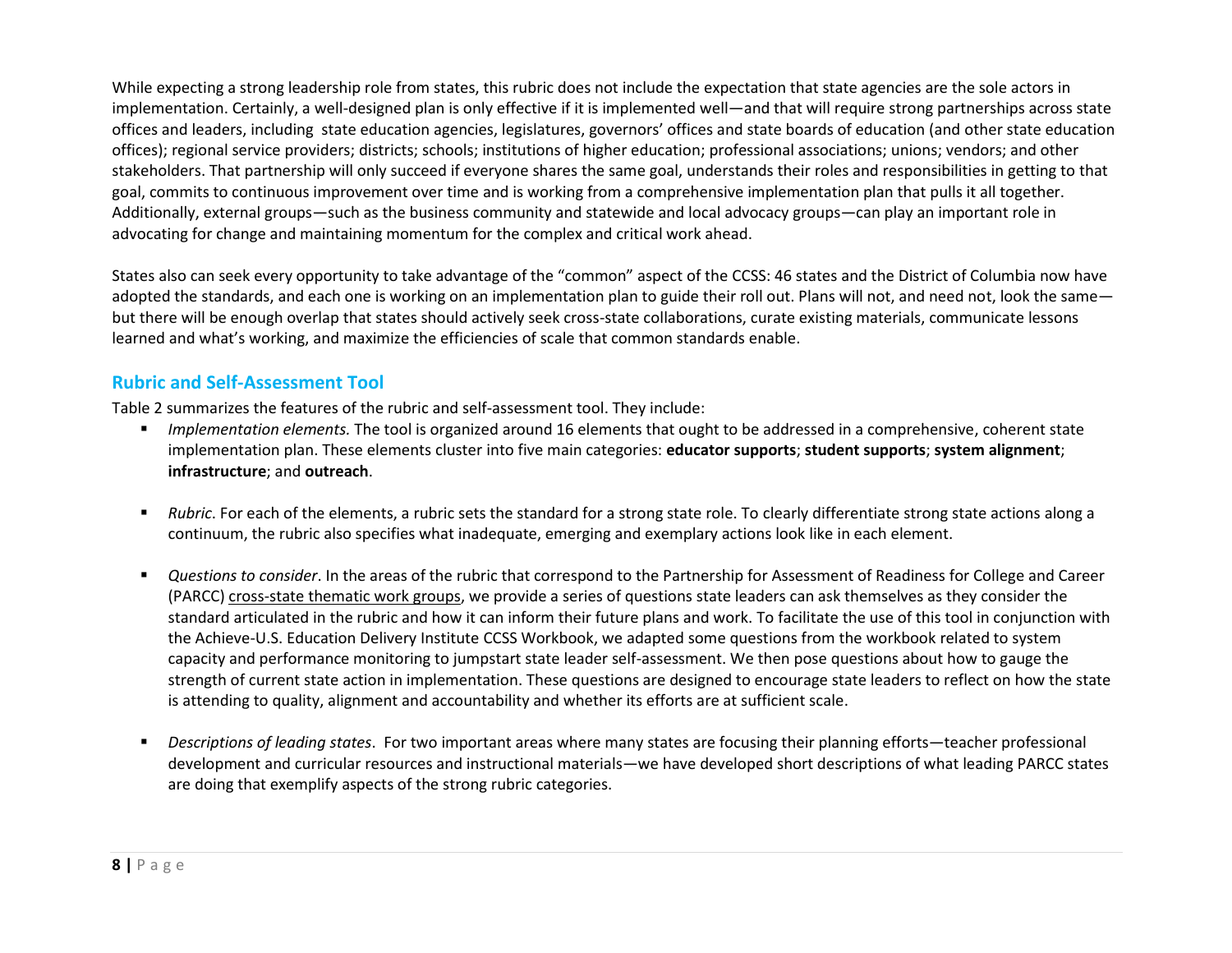To identify leading states, we reviewed documentation of state plans to align teacher professional development and curriculum and instructional materials to CCSS. We obtained these plans through a joint data collection effort that Education First and Editorial Projects in Education (EPE) pursued in fall of 2011. To augment these plans, we also reviewed plans embedded in states' Race to the Top (RTTT) applications as well as any Elementary and Secondary Education Act (ESEA) flexibility waiver applications recently approved by the U.S. Department of Education. Finally, for some states we relied on analysis and interview data Education First gathered for a report to Achieve in late 2011 that described CCSS implementation efforts for several PARCC states. Taken together, these sources provided us with enough information to identify a range of states and approaches that exemplify strong state actions in these two areas. (We also reviewed plans for teacher evaluation, but we did not find any that would illustrate beyond an emerging approach.)

While we did not have enough information to reliably "rate" each state's plan for teacher professional development and curriculum and instructional materials against the rubric—and indeed our intention is not to "grade" or rank states—we were able to identify several states whose efforts can spark ideas and discussion in other states working to strengthen their own CCSS implementation plans.

| <b>IMPLEMENTATION ELEMENT</b>                    | <b>RUBRIC</b>      | <b>QUESTIONS TO</b> | <b>DESCRIPTIONS OF</b> |  |  |  |
|--------------------------------------------------|--------------------|---------------------|------------------------|--|--|--|
|                                                  |                    | <b>CONSIDER</b>     | <b>LEADING STATES</b>  |  |  |  |
| <b>Educator Supports</b>                         |                    |                     |                        |  |  |  |
| Teacher professional development                 | X                  | Χ                   | x                      |  |  |  |
| Curricular resources and instructional materials | Χ                  | Χ                   | Χ                      |  |  |  |
| Teacher evaluation systems                       | Χ                  | X                   |                        |  |  |  |
| Principal instructional leadership and capacity  | Χ                  |                     |                        |  |  |  |
| Formative assessment                             | X                  |                     |                        |  |  |  |
| Teacher preparation and advancement              | $\pmb{\mathsf{X}}$ |                     |                        |  |  |  |
| <b>Student Supports</b>                          |                    |                     |                        |  |  |  |
| Targeted interventions                           | X                  | X                   |                        |  |  |  |
| Funding for student supports                     | X                  |                     |                        |  |  |  |
| <b>System Alignment</b>                          |                    |                     |                        |  |  |  |
| Summative assessments                            | X                  | X                   |                        |  |  |  |
| Accountability                                   | X                  | X                   |                        |  |  |  |
| K-12 and higher education alignment with CCSS    | Χ                  | Χ                   |                        |  |  |  |
| High school graduation requirements              | Χ                  |                     |                        |  |  |  |
| <b>Infrastructure</b>                            |                    |                     |                        |  |  |  |
| Technology infrastructure                        | X                  | Χ                   |                        |  |  |  |
| State funding alignment                          | X                  |                     |                        |  |  |  |
| <b>Outreach</b>                                  |                    |                     |                        |  |  |  |

#### **Table 2. State Implementation Elements and Tool Contents**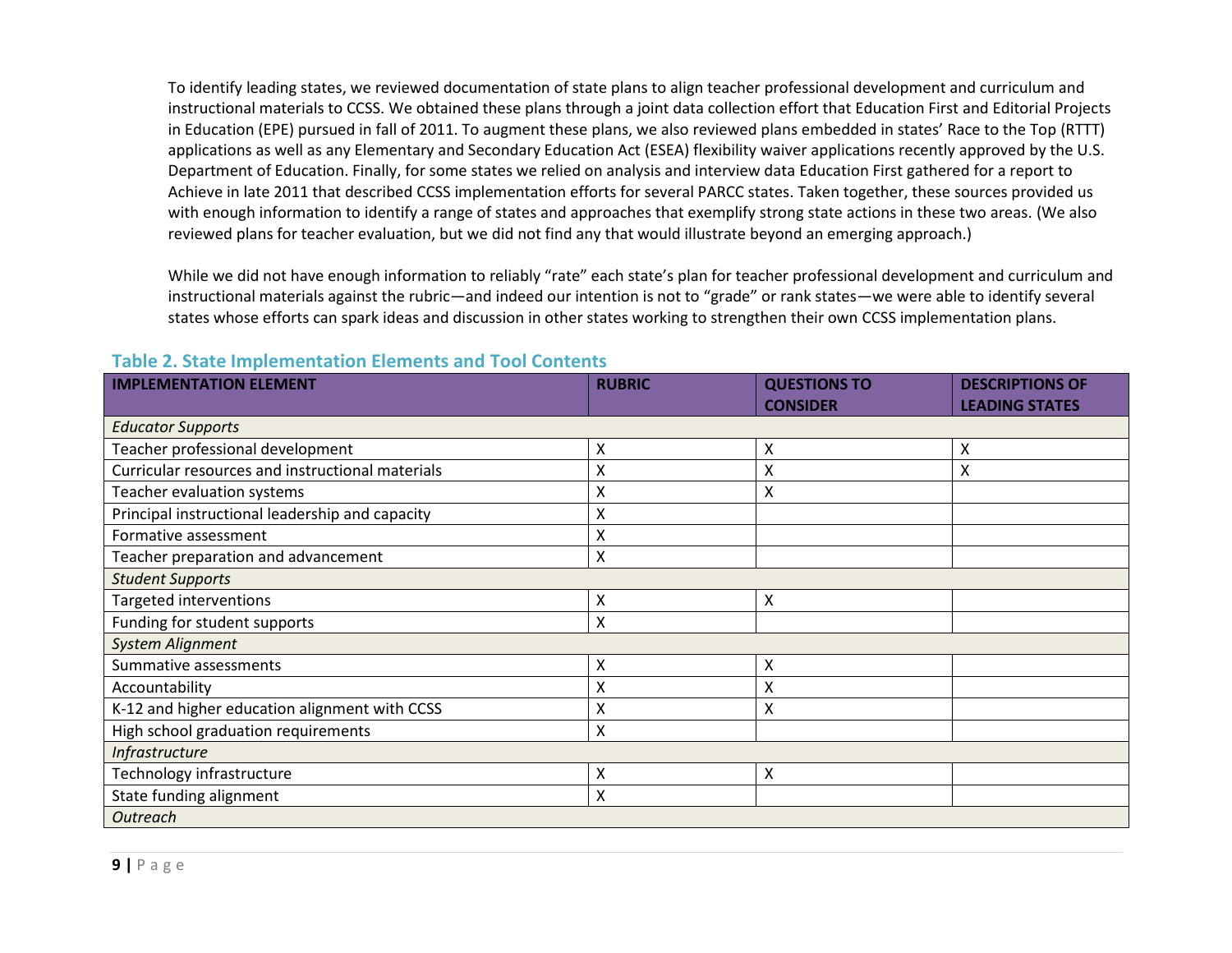| <b>IMPLEMENTATION ELEMENT</b> | <b>RUBRIC</b> | <b>QUESTIONS TO</b><br><b>CONSIDER</b> | <b>DESCRIPTIONS OF</b><br><b>LEADING STATES</b> |
|-------------------------------|---------------|----------------------------------------|-------------------------------------------------|
| <b>Communications</b>         |               |                                        |                                                 |
| Stakeholder engagement        | $\lambda$     |                                        |                                                 |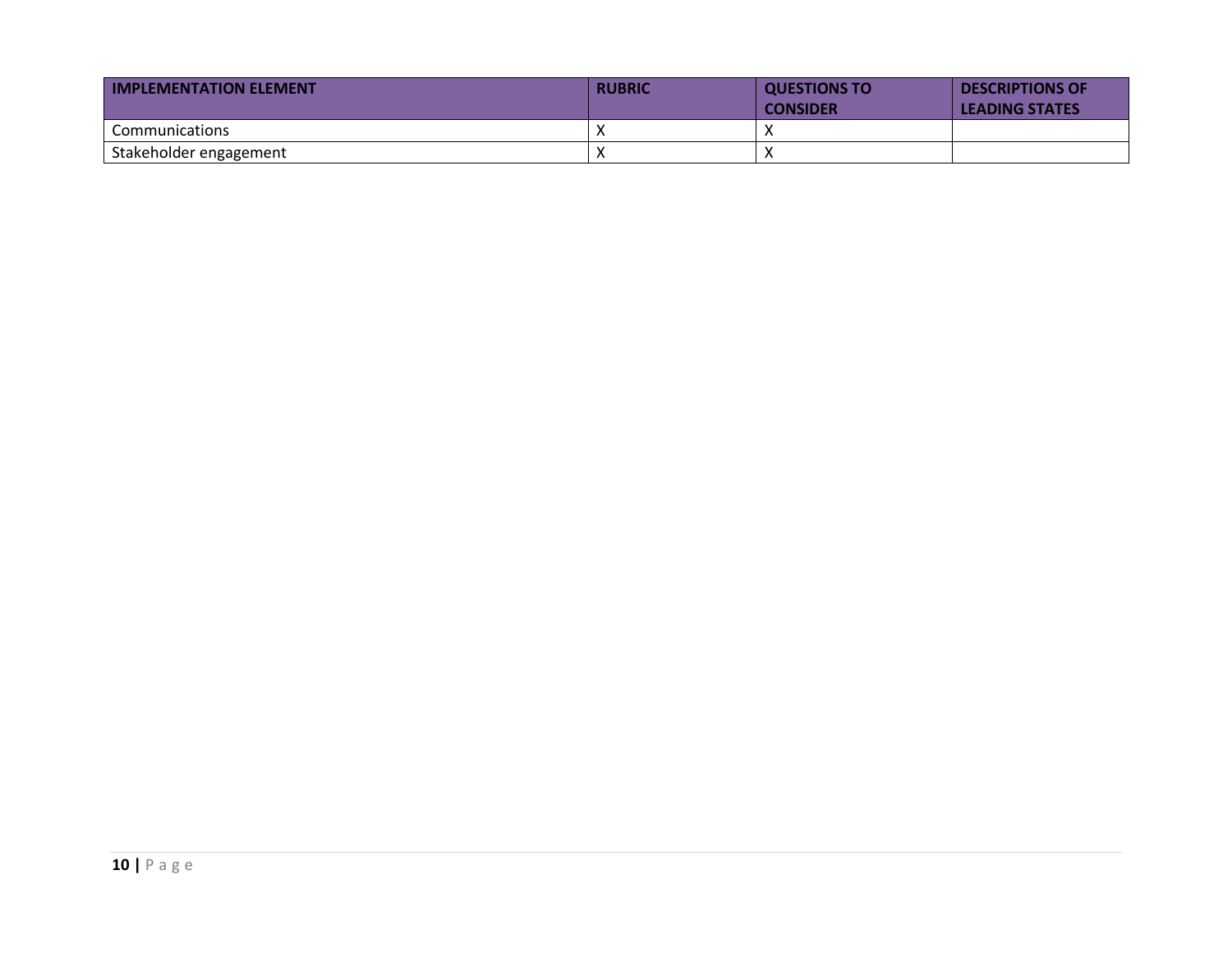### <span id="page-11-0"></span>**The "What" and the "How:" Complementing the Common Core State Standards Workbook**

To support state planning and decisionmaking for effective implementation of the new standards and assessments, PARCC already has been working with states using a CCSS Implementation Workbook produced by Achieve and the U.S. Education Delivery Institute (EDI). These two tools—that workbook and this rubric—are designed to complement one another.

The workbook sets out the foundation for successful implementation by outlining a self-readiness assessment tool for state leaders and mapping out the key steps that need to be taken to implement the CCSS in major areas, including educator professional development and instructional materials alignment. (The workbook can be downloaded here on [the PARCC website\)](http://www.parcconline.org/sites/parcc/files/Common_Core_Workbook.pdf). In designing this rubric and its "questions to ask" to help states improve their planning efforts, we assumed states will have completed the self-assessment in the workbook, adopted a timeline for aligning the suite of policies to CCSS, and begun the work to reach the milestones set forth in their adopted timeline. Several of the actions and exercises in that workbook set the foundation for successful implementation, including most importantly the setting, monitoring and tailoring of activities based on the attainment of crucial outcomes, such as demonstrated proficiency of educators after the provision of deep, scaffolded professional development.

The Achieve-EDI workbook is mainly about "the how"–what it takes to organize and manage the complex implementation plan required. This rubric focuses more directly on the "what." This Achieve-Education First rubric will be most helpful for states that have plans and are managing them, but want to take a closer look at whether they are focusing on the right strategies and components.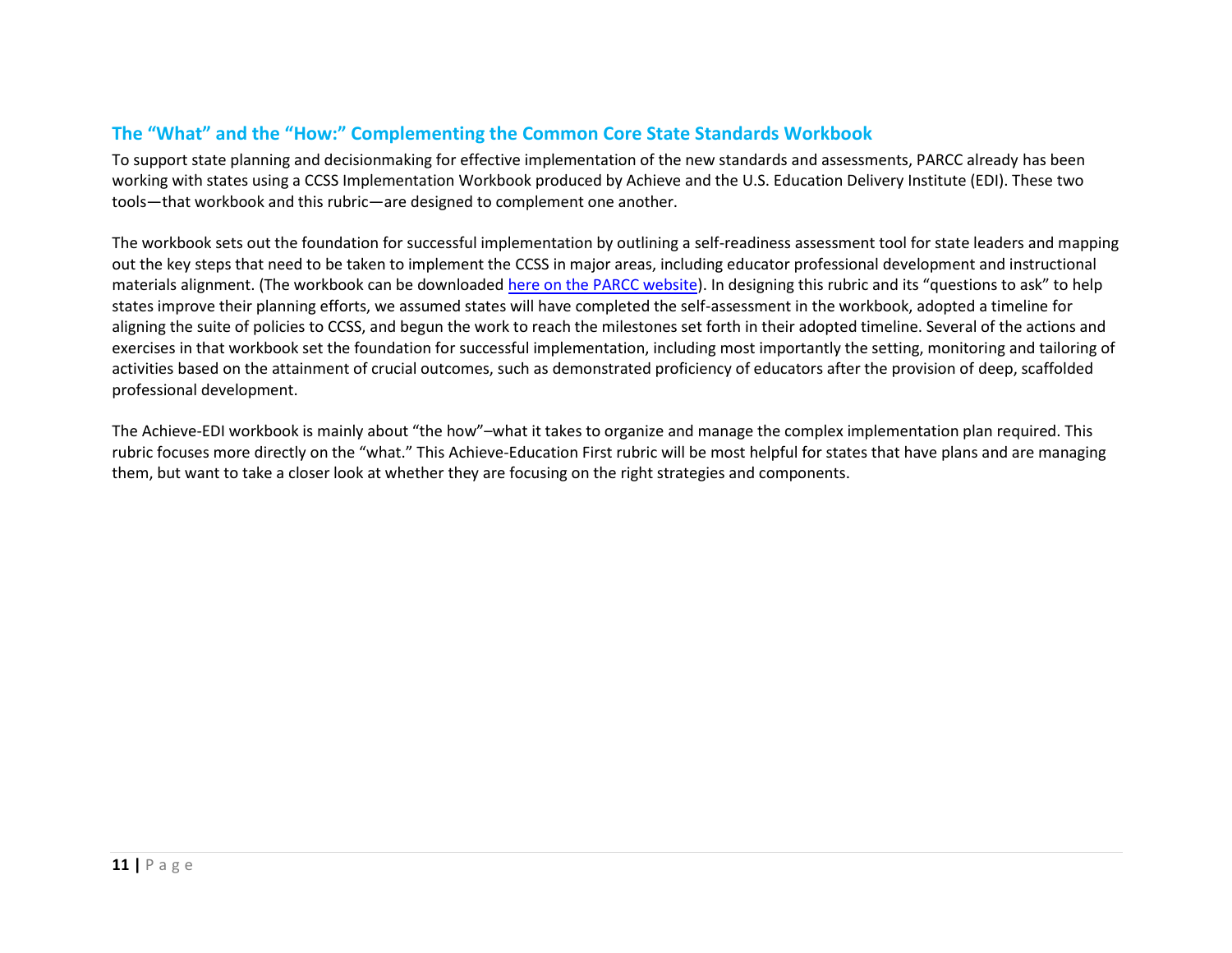## **EDUCATOR SUPPORTS**

A comprehensive implementation plan involves several integrated efforts to provide ongoing, high-quality, aligned and sustained efforts to support educators—chiefly classroom teachers, but also including principals, paraprofessionals, instructional coaches and special service providers (e.g., speech pathologists). In this section, we define what states can do to support educators in several categories: teacher professional development, curricular resources and instructional materials, teacher evaluation, principal instructional leadership and capacity, formative assessment and teacher preparation and advancement.

### <span id="page-12-0"></span>**Teacher Professional Development**

#### **A Strong State Role**

Ensuring that classroom teachers acquire the knowledge and skills they need to teach the CCSS effectively is arguably the single most important aspect of a successful implementation strategy. Although schools, districts, regional service providers and higher education institutions often play the central role in providing professional development to teachers,<sup>i</sup> without strong state support and leadership they are unlikely to succeed in delivering the deep, engaged learning teachers need to make the CCSS "instructional shifts."

What should states do to support professional development that leads to deep teacher reflection and learning? Box 1 describes what a few leading PARCC states are doing. Though the specifics vary, states adopting a *strong* state role have some important things in common. First, they have a clear focus on ensuring that the professional development teachers engage in is *aligned* to the CCSS and the "instructional shifts" they describe. These states are also providing the *resources*—funding and time—needed to engage *all* teachers in these professional development opportunities. What also differentiates these states from others is that they are regularly *monitoring* the outputs and results of professional development to identify and solve problems with delivery and quality. They are asking teachers to self-identify what content knowledge and help with instruction they need, they are tracking metrics such as teacher participation and satisfaction, and they are seeking suggestions for ways the state can support success and using those data to drive improvements in the system. Finally, states focus on the quality of teacher professional development by publishing and widely disseminating a definition of high-quality professional development that takes its cue from a comprehensive distillation of the research on effective professional developmentii and then *developing*, *curating* or *certifying* models of quality professional development designed to support classroom teachers' success in implementing the CCSS.

States going above and beyond in the *exemplary* category roll out professional development in ways that ensure teachers—ideally working in school-based teams—have rich opportunities to apply the CCSS to their work, by engaging in tasks such as grading student work against the CCSS and selecting aligned instructional materials. These states also ensure that teachers have access to professional development modules and tools on demand, so they can be used in real time as needed during the school year. Finally, exemplary states take steps to ensure that within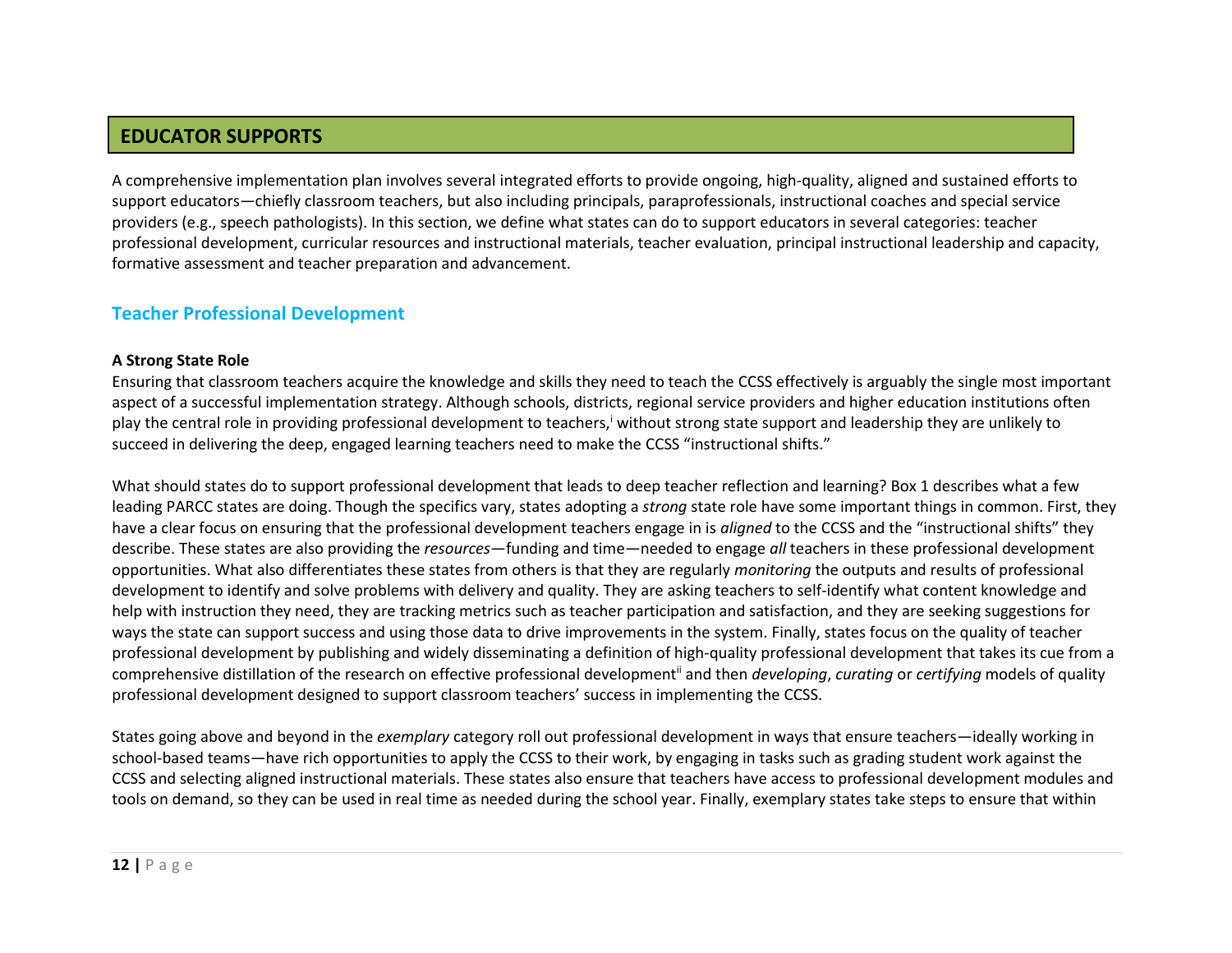the state education agency itself there are collaborations across departments and divisions so that a shared vision for aligned, high-quality teacher professional development is evident in subject-specific materials and resources.

#### **Box 1. What Leading PARCC States Are Doing to Ensure High-Quality, Aligned Teacher Professional Development**

The **Kentucky** Department of Education (KDE) is working to ensure district-level and school-based administrators receive coherent and consistent support to implement the CCSS with fidelity. Content and Instructional Support Leadership Networks—teams of educators, school-based administrators, district leaders and postsecondary faculty—follow a KDE-developed month-by-month curriculum, meet regularly to problem-solve and design instructional practices and share their learnings with colleagues in their home districts. In 2010-11, the curriculum highlighted the alignment and new expectations of the CCSS. In 2011-12, the curriculum plan affords opportunities for teachers and building-level leaders to design congruent learning experiences for students. KDE is also offering a variety of online professional learning and self-paced modules. All teachers can access these through its online clearinghouse (the Continuous Instructional Improvement Technology System) the Kentucky Learning Depot or iTunesU.

As part of Senate Bill 1, Kentucky's higher education institutions have created individual professional development plans focused on integrating the CCSS into teacher preparation course instruction and ensuring a seamless transition from high school to college.

To support full implementation of the CCSS and aligned assessments, the state legislature has committed financial resources and the state has foundation funding. Additionally, state and federal funding have been redirected to address the needs of all young people as the CCSS are implemented.

The **New Jersey** Department of Education (NJDOE) plans to provide professional development sessions designed to prepare and support teachers and principals in fully implementing the CCSS. NJDOE staff, as well as Regional Achievement Center staff trained by NDJOE staff, will conduct CCSS-aligned trainings for teacher teams that focus on several areas including scaffolded student learning objectives, formative assessments and protocols for reviewing formative assessment data to inform classroom instruction to better meet student needs.

The state will make funding available through its Race to the Top grant to support the involvement of RTTT-participating districts. Regional Achievement Centers will focus their support on Priority and Focus Schools, in addition to the districts with schools identified as either Priority or Focus Schools. All staff in Priority and Focus Schools will participate in these training sessions, as will two to four leads from the districts. Other districts will be asked to send two to four leads in each content area to be trained by NJDOE curriculum/special education/ELL experts and prepared for training teachers in their district.

To ensure that future professional development sessions address what teachers feel they need to be successful, NJDOE will be engaging in significant follow-up with teachers who have participated in professional development sessions, using online surveys.

Sources: [New Jersey's Approved ESEA Flexibility](http://www2.ed.gov/policy/eseaflex/approved-requests/nj.pdf) 

**New Mexico** plans to align district, regional and statewide resources—including those from higher education institutions—to implement its detailed professional development plan. The state's plan highlights several priority focus areas, including capacities of the literate individual, connecting mathematical practices and mathematical content, shifts in ELA/Literacy instruction, and shifts in mathematics instruction.

To ensure the quality of professional development, the state department of education plans to establish a vetting process for professional development service providers.

New Mexico's plans for educator engagement include asking districts to designate teacher leaders as a cadre of trainers to develop teacher content and pedagogical knowledge in support of CCSS curriculum, instruction and assessment including online professional development, instructional units with exemplary lessons and understanding effective standards-based teaching and learning.

Source[: New Mexico CCSS Implementation Plan](http://sde.state.nm.us/CCS/docs/NMCCSSImplementationPlan.pdf)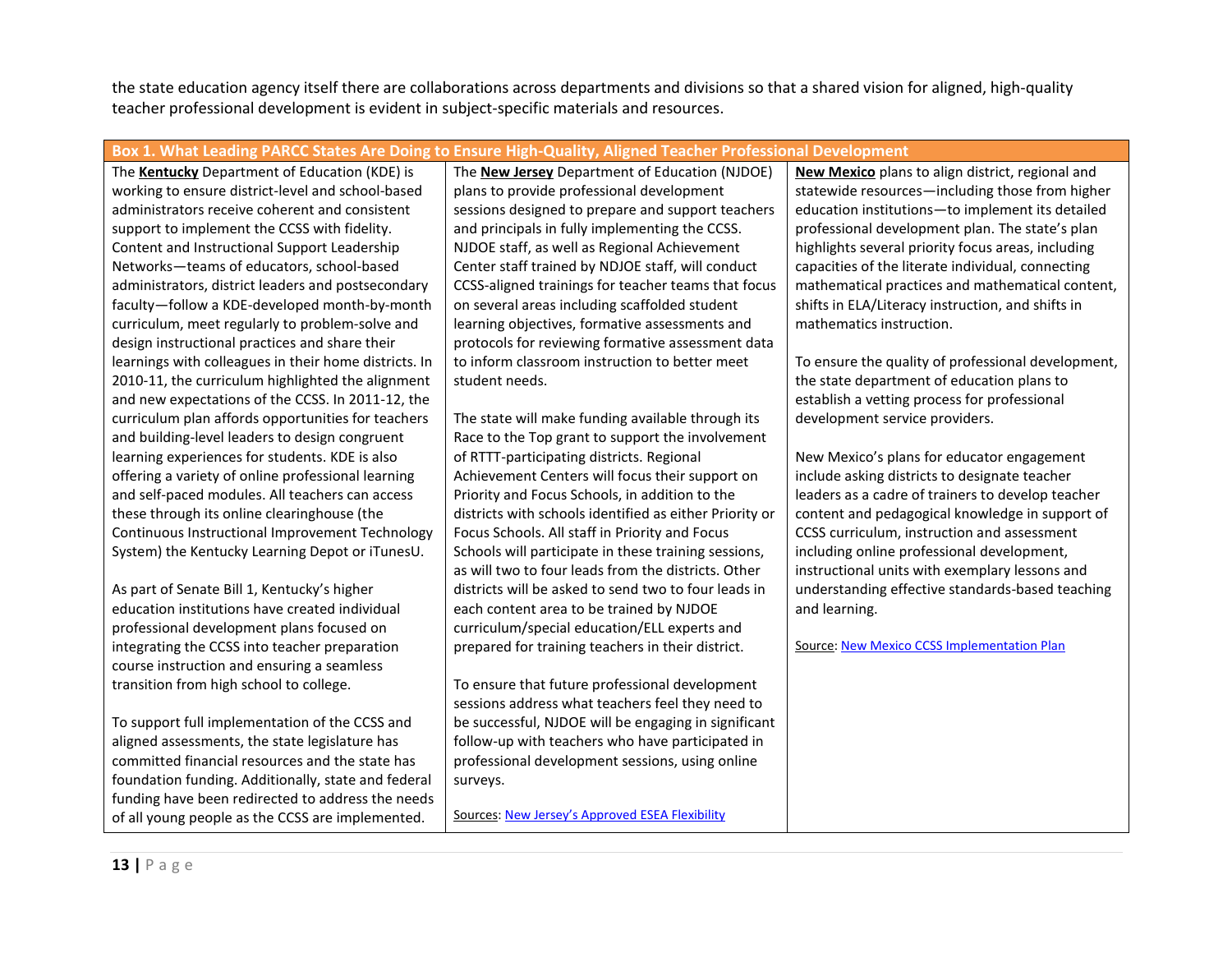|                                                                                          | Request; New Jersey's RTTT Phase 3 Application |  |
|------------------------------------------------------------------------------------------|------------------------------------------------|--|
| Sources: Kentucky's Approved ESEA Flexibility Request;                                   |                                                |  |
| Kentucky's EPE survey response, fall 2011; Achieve<br>interviews and analysis, fall 2011 |                                                |  |
|                                                                                          |                                                |  |
|                                                                                          |                                                |  |
|                                                                                          |                                                |  |
|                                                                                          |                                                |  |
|                                                                                          |                                                |  |
|                                                                                          |                                                |  |
|                                                                                          |                                                |  |
|                                                                                          |                                                |  |
|                                                                                          |                                                |  |
|                                                                                          |                                                |  |
|                                                                                          |                                                |  |
|                                                                                          |                                                |  |
|                                                                                          |                                                |  |
|                                                                                          |                                                |  |
|                                                                                          |                                                |  |
|                                                                                          |                                                |  |
|                                                                                          |                                                |  |
|                                                                                          |                                                |  |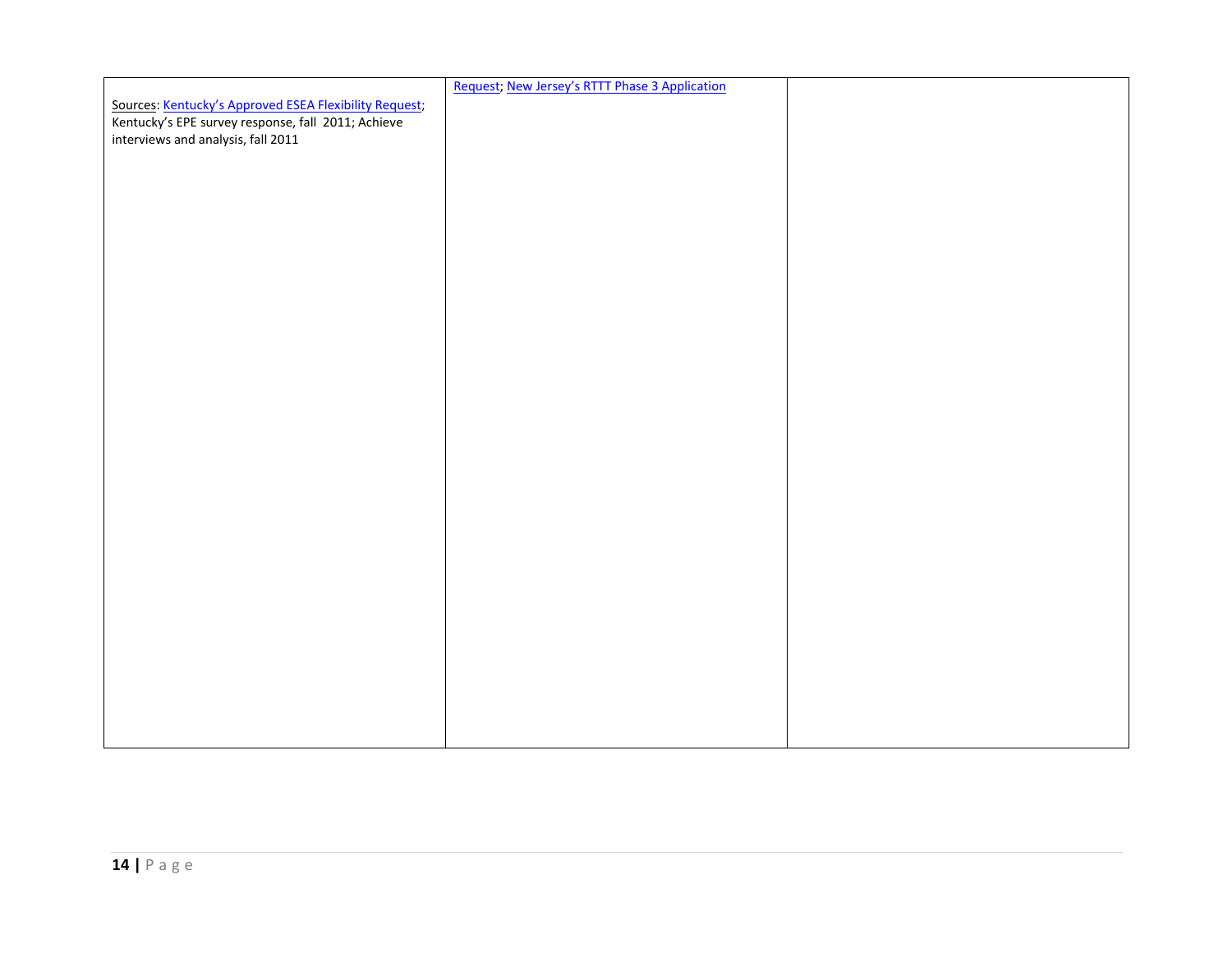#### **Definitions**

In the rubric that follows, we rely on the following definitions:

- *Professional development* may take any number of forms, including model materials, events, tools and/or online resources. Whatever the form, it is designed to promote teacher learning that facilitates student mastery of the CCSS.
- *Aligned* professional development emphasizes the knowledge and skills teachers need to successfully deliver the CCSS, starting with the "instructional shifts" in ELA/Literacy (including teachers of career technical education, history, science and many other subjects where literacy and use of text is central) and mathematics. Attention to these shifts is particularly important in the transition to CCSS and aligned assessments over the next few years.
- *Resources* states provide for professional development include both funding and time. States provide funding by redirecting/reallocating or tightening the eligible uses of existing state/federal dollars to support aligned professional development, committing new, targeted funding or a combination of the two. States provide time for teachers to engage in professional development with policy actions like requiring a certain number of professional development days, extending the school year and/or issuing waivers to districts to enable participation in training opportunities and time for building-specific teams to work together on lesson planning, assessing student work and other job-embedded tasks.
- *High-quality* professional development should be comprehensively defined by the state and be grounded in the research on effective professional learning for teachers. While a comprehensive definition is beyond the scope of this tool, to identify strong or exemplary state plans, we looked for these quality markers:
	- o *Scaffolded.* Teacher professional learning around the CCSS begins with conveying basic concepts like "instructional shifts," and then progresses to ongoing engagement delving into the deeper content demands and pedagogy strategies associated with the standards.
	- o *Grounded in needs of diverse learners.* Teacher professional development is focused on developing teacher skill in differentiating CCSS-aligned instruction for students at a range of levels, with a variety of learning styles and among special populations of students (e.g., English language learners, special education students, gifted and talented students).
	- o *Engages and supports teachers.* To build working relationships and maintain instructional time, teacher professional development aligned to the CCSS meaningfully engages educators—including teachers of record, instructional coaches and teacher leaders—in their buildings and districts in using CCSS-aligned professional development. *(For additional resources on how to engage teachers effectively, see the Achieve-Education First Educator Engagement Tool foun[d here.](http://www.parcconline.org/sites/parcc/files/Engaging%20Educators%20Tool%20v%2010.pdf))*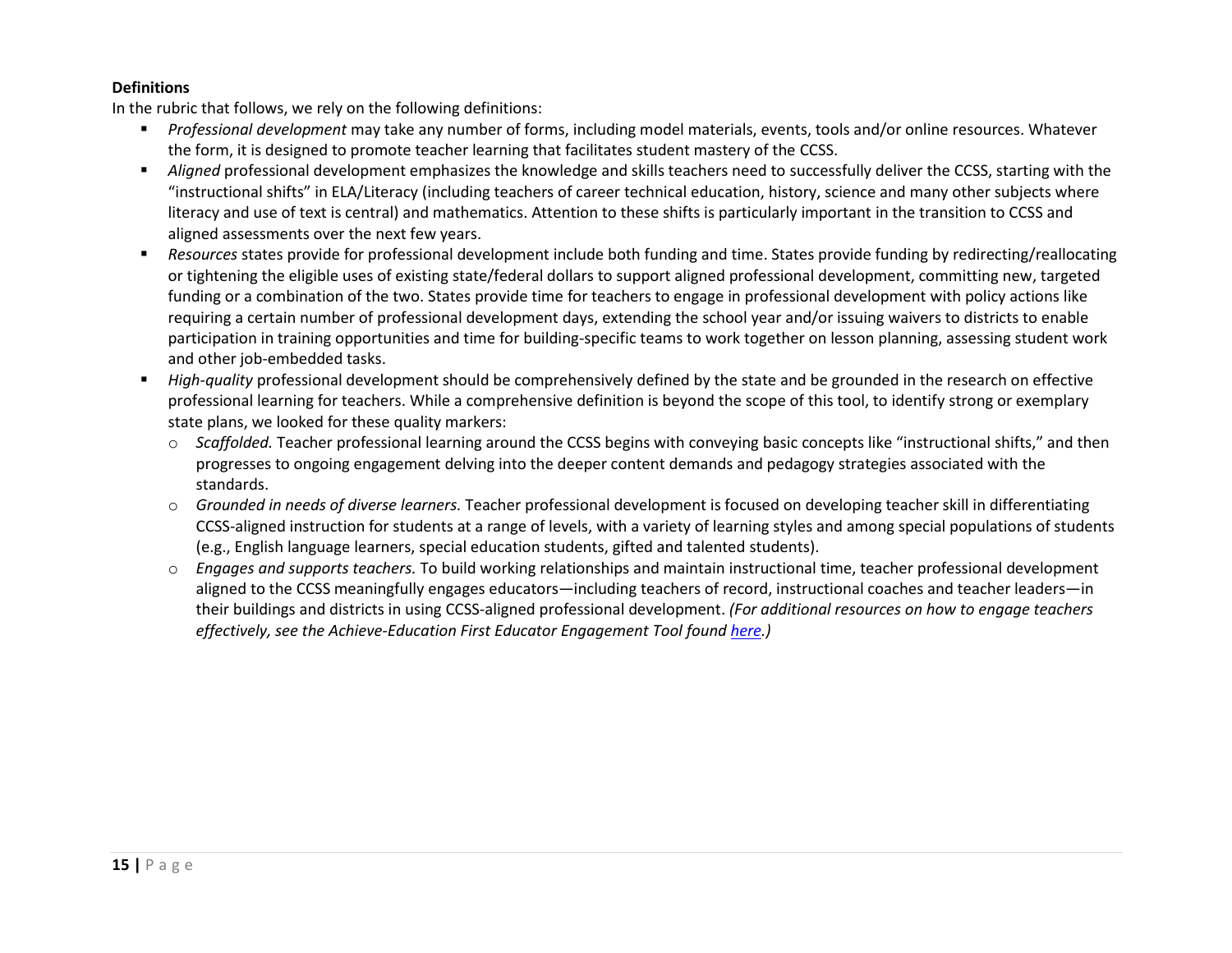| <b>Rubric</b>                                                                                                   |                                                                                               |                                                                                                                                                                                                                                                                                                                                                                                                                                                                      |                                                                                                                                                                                                                                                                                                                                                                                                                                                                                   |                                                                                                                                                                                                                                                                                                                                                                                                                                                                                                                                                                                                                                                                                                                                                                                                                                                                                                                                                                                                                                                                                                                                                                                                                                                                                                                                                                                                                         |
|-----------------------------------------------------------------------------------------------------------------|-----------------------------------------------------------------------------------------------|----------------------------------------------------------------------------------------------------------------------------------------------------------------------------------------------------------------------------------------------------------------------------------------------------------------------------------------------------------------------------------------------------------------------------------------------------------------------|-----------------------------------------------------------------------------------------------------------------------------------------------------------------------------------------------------------------------------------------------------------------------------------------------------------------------------------------------------------------------------------------------------------------------------------------------------------------------------------|-------------------------------------------------------------------------------------------------------------------------------------------------------------------------------------------------------------------------------------------------------------------------------------------------------------------------------------------------------------------------------------------------------------------------------------------------------------------------------------------------------------------------------------------------------------------------------------------------------------------------------------------------------------------------------------------------------------------------------------------------------------------------------------------------------------------------------------------------------------------------------------------------------------------------------------------------------------------------------------------------------------------------------------------------------------------------------------------------------------------------------------------------------------------------------------------------------------------------------------------------------------------------------------------------------------------------------------------------------------------------------------------------------------------------|
| <b>INADEQUATE</b>                                                                                               | <b>EMERGING</b>                                                                               | <b>STRONG</b>                                                                                                                                                                                                                                                                                                                                                                                                                                                        | <b>EXEMPLARY</b>                                                                                                                                                                                                                                                                                                                                                                                                                                                                  | <b>QUESTIONS TO CONSIDER</b>                                                                                                                                                                                                                                                                                                                                                                                                                                                                                                                                                                                                                                                                                                                                                                                                                                                                                                                                                                                                                                                                                                                                                                                                                                                                                                                                                                                            |
| State has no<br>role requiring,<br>providing or<br>certifying<br>aligned teacher<br>professional<br>development | State requires,<br>provides or<br>certifies aligned<br>teacher<br>professional<br>development | State requires, provides<br>or certifies aligned<br>teacher professional<br>development<br>State provides<br>resources-funding<br>(reallocating existing<br>funding, providing new,<br>targeted funding or a<br>combination of the<br>two) and time-to<br>support<br>state/regional/local<br>provision of only<br>aligned professional<br>development<br>State has system in<br>place to target support,<br>track progress of<br>professional<br>development efforts | State requires, provides<br>or certifies aligned<br>teacher professional<br>development<br>State provides<br>resources-funding<br>(reallocating existing<br>funding, providing new,<br>targeted funding or a<br>combination of the<br>two) and time-to<br>support only aligned<br>state/regional/local<br>provision of only<br>aligned professional<br>development<br>State has system in<br>place to target support,<br>track progress of<br>professional<br>development efforts | Reviewing System Capacityiii<br>Does the system have clear strategies to train educators on<br>the scope, sequence and expectations of the CCSS?<br>$\blacksquare$<br>How will mathematics, ELA/Literacy receive this training?<br>How will other teachers be trained to ensure the CCSS's focus<br>on reading and writing across the curriculum is realized?<br>$\blacksquare$<br>What information and feedback loops will be used to monitor<br>whether instructional practice changes?<br>Developing Routines to Monitor Performance and Solve<br>Problemsiv<br>Does the system have set routines to track progress of<br>$\blacksquare$<br>professional development efforts? Do these routines identify<br>the actions needed to stay on track or get back on track?<br>$\blacksquare$<br>Does analysis uncover key issues, anticipate problems with<br>quality and delivery of professional development and<br>prioritize them for resolution? Do you have processes in<br>place to solve such problems quickly and effectively?<br>$\blacksquare$<br>Do you have a plan for sustaining a consistent focus on<br>professional development for teachers around the CCSS?<br><b>Striving for a Strong State Role</b><br>$\blacksquare$<br>What evidence does the state have that it is paying close<br>attention to alignment, quality, accountability and scale in its<br>teacher professional development efforts? |
|                                                                                                                 |                                                                                               | and hold itself and<br>others accountable for<br>continuous<br>improvement based on<br>feedback                                                                                                                                                                                                                                                                                                                                                                      | and hold itself and<br>others accountable for<br>continuous<br>improvement based on<br>feedback                                                                                                                                                                                                                                                                                                                                                                                   | $\blacksquare$<br>Has the state conducted a high-quality crosswalk of its<br>previous standards and the CCSS (i.e., an analysis examining<br>the strength of the matches, differences in content and<br>performance expectations as well as the way the progression<br>of standards maps to specific grades)? Has the state factored                                                                                                                                                                                                                                                                                                                                                                                                                                                                                                                                                                                                                                                                                                                                                                                                                                                                                                                                                                                                                                                                                    |
|                                                                                                                 |                                                                                               | State defines and either<br>provides or certifies<br>models and exemplars<br>of high-quality, aligned<br>teacher professional<br>development                                                                                                                                                                                                                                                                                                                         | State defines and either<br>provides or certifies<br>models and exemplars<br>of high-quality, aligned<br>teacher professional<br>development                                                                                                                                                                                                                                                                                                                                      | this information into its plans for teacher professional<br>development?<br>$\blacksquare$<br>To what extent is professional development for teachers<br>explicitly designed to focus on the "instructional shifts" of the<br>CCSS? How would you know, and how could the state ensure<br>this focus?<br>What strategies can state leaders use to ensure teachers                                                                                                                                                                                                                                                                                                                                                                                                                                                                                                                                                                                                                                                                                                                                                                                                                                                                                                                                                                                                                                                       |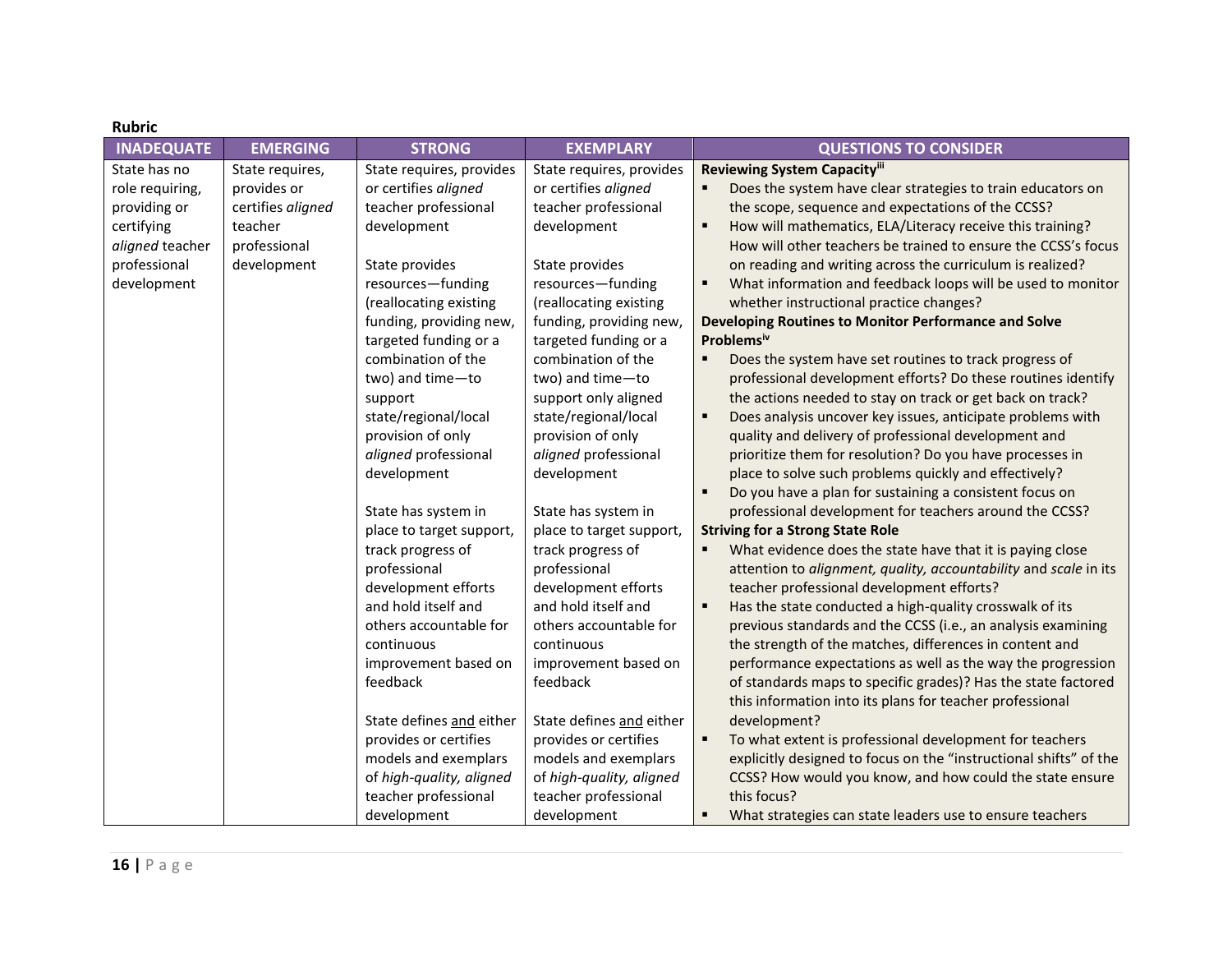| <b>INADEQUATE</b> | <b>EMERGING</b> | <b>STRONG</b> | <b>EXEMPLARY</b>                                                                                                                                                                                                                                                                                                                                                                                              | <b>QUESTIONS TO CONSIDER</b>                                                                                                                                                                                                                                                                                                                                                                                                                                                                                                                                                                                                                                                                                                                                                                                                                                                                                                                                                                              |
|-------------------|-----------------|---------------|---------------------------------------------------------------------------------------------------------------------------------------------------------------------------------------------------------------------------------------------------------------------------------------------------------------------------------------------------------------------------------------------------------------|-----------------------------------------------------------------------------------------------------------------------------------------------------------------------------------------------------------------------------------------------------------------------------------------------------------------------------------------------------------------------------------------------------------------------------------------------------------------------------------------------------------------------------------------------------------------------------------------------------------------------------------------------------------------------------------------------------------------------------------------------------------------------------------------------------------------------------------------------------------------------------------------------------------------------------------------------------------------------------------------------------------|
|                   |                 |               | State requires or<br>provides opportunities<br>for teachers and<br>teacher teams to<br>practice applying the<br><b>CCSS</b> to instructional<br>tasks (e.g., selection of<br>instructional materials,<br>lesson planning,<br>grading student work)<br>State requires, provides<br>or certifies on-demand,<br>high-quality and<br>aligned tools (e.g., self-<br>paced modules, written<br>and video exemplars) | have a basic understanding of "instructional shifts" as a<br>foundation and then are provided increasing deep<br>engagement of CCSS content and instruction?<br>What federal and state funding sources can be tapped to<br>п<br>augment local resources for CCSS-aligned professional<br>development? Has your state considered issuing updated<br>guidance on the use of federal Title II dollars to support this<br>kind of teacher professional development and to ensure<br>dollars are not used ineffectively?<br>Do you know how ready your teacher workforce is to make<br>the "instructional shifts" demanded by the CCSS? If not, how<br>can you use an existing/build a statewide gap analysis to find<br>out?<br>Have you focused your efforts on defining and modeling<br>quality professional development materials and tools for<br>classroom teachers? How are you working to ensure<br>professional development is aligned and grounded in the<br>research on effective teacher learning? |
|                   |                 |               | State intentionally<br>coordinates<br>professional                                                                                                                                                                                                                                                                                                                                                            |                                                                                                                                                                                                                                                                                                                                                                                                                                                                                                                                                                                                                                                                                                                                                                                                                                                                                                                                                                                                           |
|                   |                 |               | development activities                                                                                                                                                                                                                                                                                                                                                                                        |                                                                                                                                                                                                                                                                                                                                                                                                                                                                                                                                                                                                                                                                                                                                                                                                                                                                                                                                                                                                           |
|                   |                 |               | across divisions/                                                                                                                                                                                                                                                                                                                                                                                             |                                                                                                                                                                                                                                                                                                                                                                                                                                                                                                                                                                                                                                                                                                                                                                                                                                                                                                                                                                                                           |
|                   |                 |               | departments within the                                                                                                                                                                                                                                                                                                                                                                                        |                                                                                                                                                                                                                                                                                                                                                                                                                                                                                                                                                                                                                                                                                                                                                                                                                                                                                                                                                                                                           |
|                   |                 |               | state education agency                                                                                                                                                                                                                                                                                                                                                                                        |                                                                                                                                                                                                                                                                                                                                                                                                                                                                                                                                                                                                                                                                                                                                                                                                                                                                                                                                                                                                           |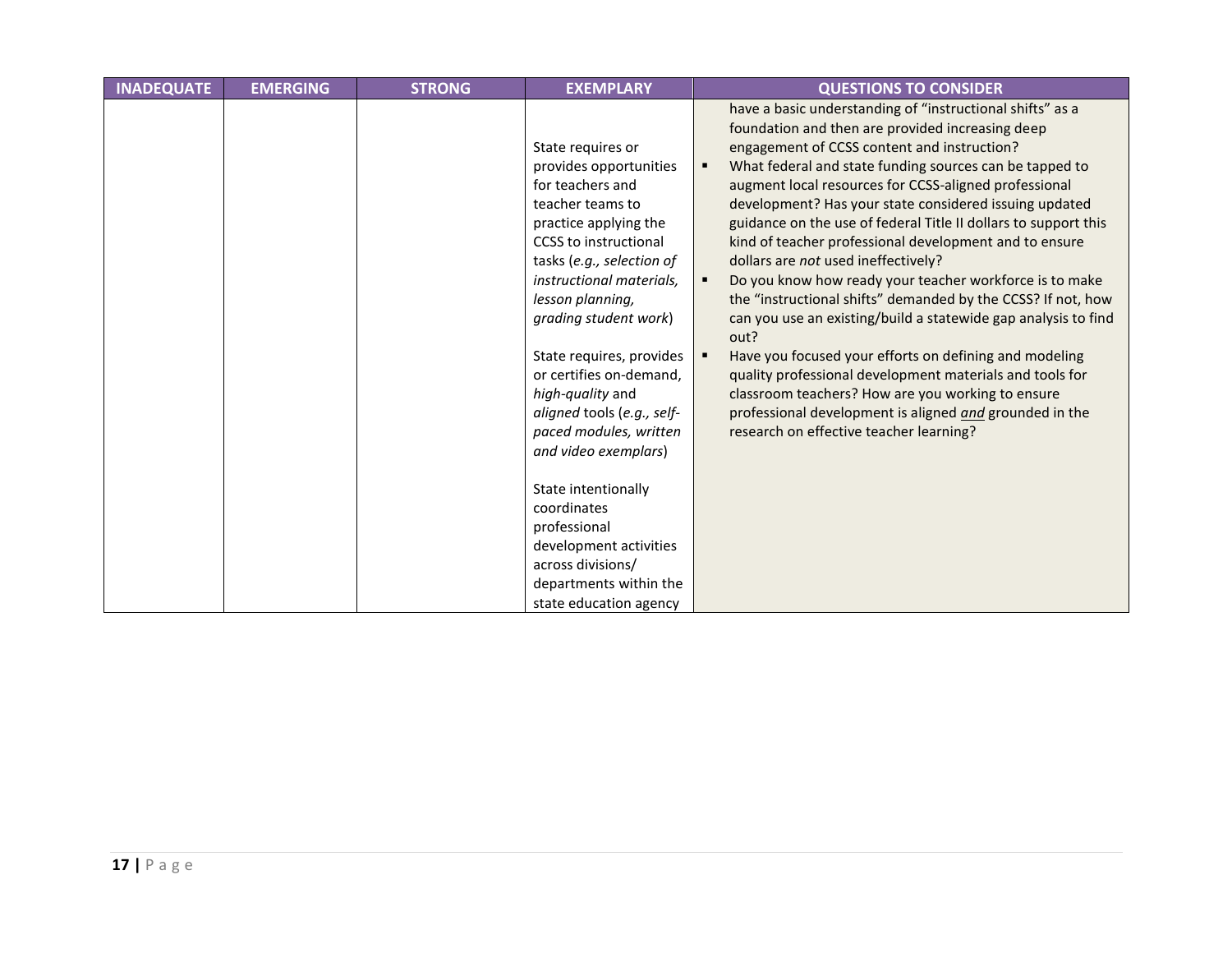#### <span id="page-18-0"></span>**Curricular Resources and Instructional Materials**

#### **A Strong State Role**

Educators need access to *high-quality*, *aligned classroom materials* to support CCSS-focused instruction, such as textbooks and instructional software, formative assessment tasks, lesson plans, scope and sequence maps, open education resources and the like. Coupled with sustained, high-quality professional development, access to and knowledge of how to use these materials is paramount to supporting teachers in making the CCSS "instructional shifts" a reality in their classrooms.

What should states do to ensure teachers have access to such materials and know how to use them effectively? Box 2 describes what a few leading PARCC states are doing. Due to differences in state authority and tradition, as well as the wide range of materials teachers use in instruction, states are taking many different approaches. Nonetheless, while allowing for local innovation and a diversity of materials, a *strong* state role shares some common features.

States with a *strong* transition plan provide at least an aligned *model curriculum framework* to guide curriculum development at the local level, and, in many instances, they provide much more—aligned instructional units, lesson plans, formative assessment tools, for example. Strong state plans provide a mechanism and support for educators to be engaged in the process of identifying or selecting high-quality classroom tools aligned to CCSS—that is, the expertise of teachers is meaningfully tapped. To take maximum advantage of the existence of high-quality tools, teachers can work to evaluate and select from existing materials in use in other states or districts. In cases where there may be gaps, teacher groups can also collaborate to create new materials. Whether to develop new materials to address gaps or select high-quality existing tools is intentionally decided. Additionally, states need feedback loops in place that consistently monitor the extent to which all building administrators and teachers have access to high-quality, aligned classroom materials and make necessary course corrections based on that feedback from the field. Finally, these states provide protocols or vetting tools for administrators and educators to use to assess alignment across the full array classroom materials.

To meet our standard for an *exemplary* role in ensuring high-quality, aligned classroom materials, states would go the extra mile in one of several possible ways. A state could require that districts only adopt textbooks and other purchased materials that are aligned to the CCSS. States with textbook quality control mechanisms in place could themselves approve only aligned textbooks and purchased materials. A third option for "local control" states or places where textbooks are featured less prominently is for states to provide supports for administrators and educators to ensure the consistent application of tools for evaluating classroom materials—such as providing rubrics to assess alignment, training opportunities and/or access to annotated materials of aligned and unaligned instructional practices. Finally, states could engage in regular reviews or audits of a sampling of districts to look for evidence that classroom materials are aligned to CCSS.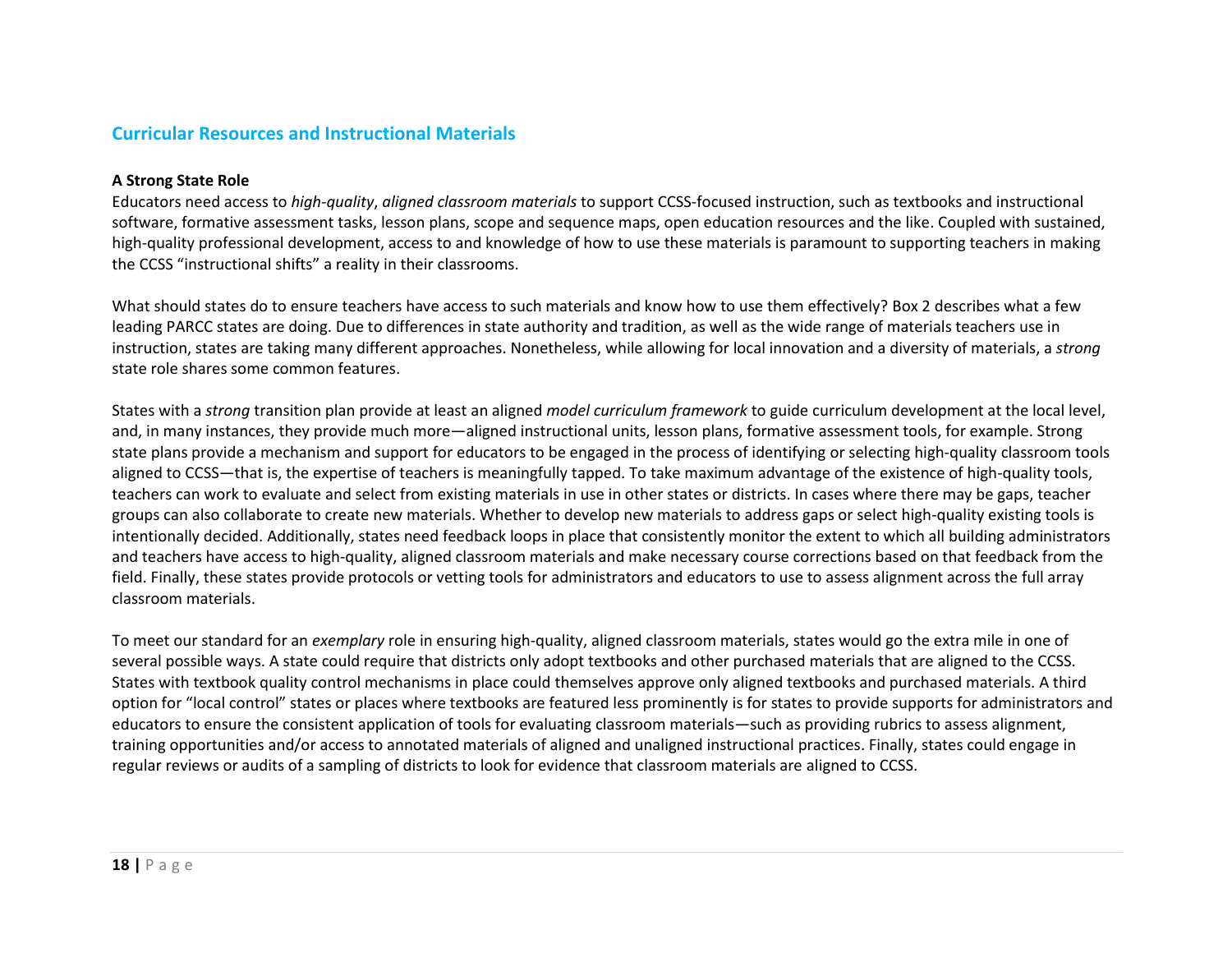#### **Box 2. What Leading PARCC States Are Doing to Ensure High-Quality, Aligned Curricular Resources and Instructional Materials**

**Colorado** state law (SB 08-212) requires districts to design and adopt curricula aligned to state standards. To help districts implement the CCSS in all content areas while not infringing on local control of curriculum, the Colorado Department of Education (CDE) is actively building an online toolkit of resources, including aligned curriculum development tools and model instructional units. The CDE plans expand the toolkit to include: curriculum exemplars; video resources for teaching, examples of student mastery of the new standards and resources to develop student growth measures for all tested and non-tested content areas.

The CDE also has been working with curriculum leaders from across the state to develop optional curriculum development tools that districts may employ when designing their local curriculum. To assist districts in purchasing or designing rigorous and standards-focused interim assessments for all grades and content areas, the CDE plans to develop a vetting process and rubrics.

Additionally, the CDE will facilitate Content Collaboratives that engage educators in the creation and dissemination of standards-based assessment and instructional materials for use in the classroom. The Content Collaboratives also are intended to serve as a sustainable professional learning community for Colorado educators.

Sources: [Colorado's RTTT Phase 3 Application](http://www2.ed.gov/programs/racetothetop/phase3-applications/colorado-2.pdf); Achieve interviews and analysis, fall 2011

**Florida** plans to make available a variety of CCSSaligned instructional resources to educators, including a standards-based digital curriculum available to educators on Florida's Virtual Curriculum Marketplace. The state also has a web portal, FloridaStandards.org, where teachers can access the standards and teaching resources aligned to each standard.

To engage teachers in identifying high-quality tools, Florida is developing a Standards Instructional Teacher Tool, to which teachers will be able to submit lessons that will be vetted by a panel of experts and rated by users.

Florida employs a formal process used to approve instructional materials submitted by vendors and develop a statewide list of materials approved for district purchase. The state has a detailed list of specifications required of materials to ensure they are aligned with the CCSS. Florida also requires that districts utilize a minimum of 50 percent of their state-appropriated instructional materials funding to purchase materials on the stateadopted list. What's more: Florida's review process is completely digital and guarantees public access to reviewers' comments for all adopted materials.

Sources: [Florida's Approved ESEA Flexibility Request](http://www2.ed.gov/policy/eseaflex/approved-requests/fl.pdf), Florida's EPE Survey Response, fall 2011; Achieve interviews and analysis, fall 2011

**The Indiana** Department of Education (IDOE) has started to provide a variety of curricular and instructional resources to districts, beginning with curricular map resources—created with help from teams of Indiana teachers, content specialists and university professors—and Instructional Frameworks for Reading and Disciplinary Literacy.

IDOE has developed individual videos for mathematics and ELA, as well as for several other content areas, that explain the CCSS instructional shifts and identify resources schools can use to better understand and implement these changes. Grade-by-grade Instructional Transition Guidance Documents have been developed in ELA and mathematics to assist districts in reviewing and aligning existing curriculum to the CCSS.

Indiana's engagement of educators in the process of developing materials extends beyond the curriculum mapping effort. An IDOE-convened "curriculum council" vetted many of the materials the department distributed on the transition to the CCSS, and that helped determine priorities for IDOE-developed materials aligned to CCSS.

IDOE also worked with Indiana teachers and the Charles A. Dana Center at the University of Texas at Austin to evaluate the quality and alignment of mathematics textbooks and curricular materials to the CCSS. IDOE made these reviews publicly available, and they have been widely used by districts. The state is engaged in a parallel process for the analysis of reading materials (to be completed by March 2012), and plans to conduct a similar review for ELA during the summer of 2012.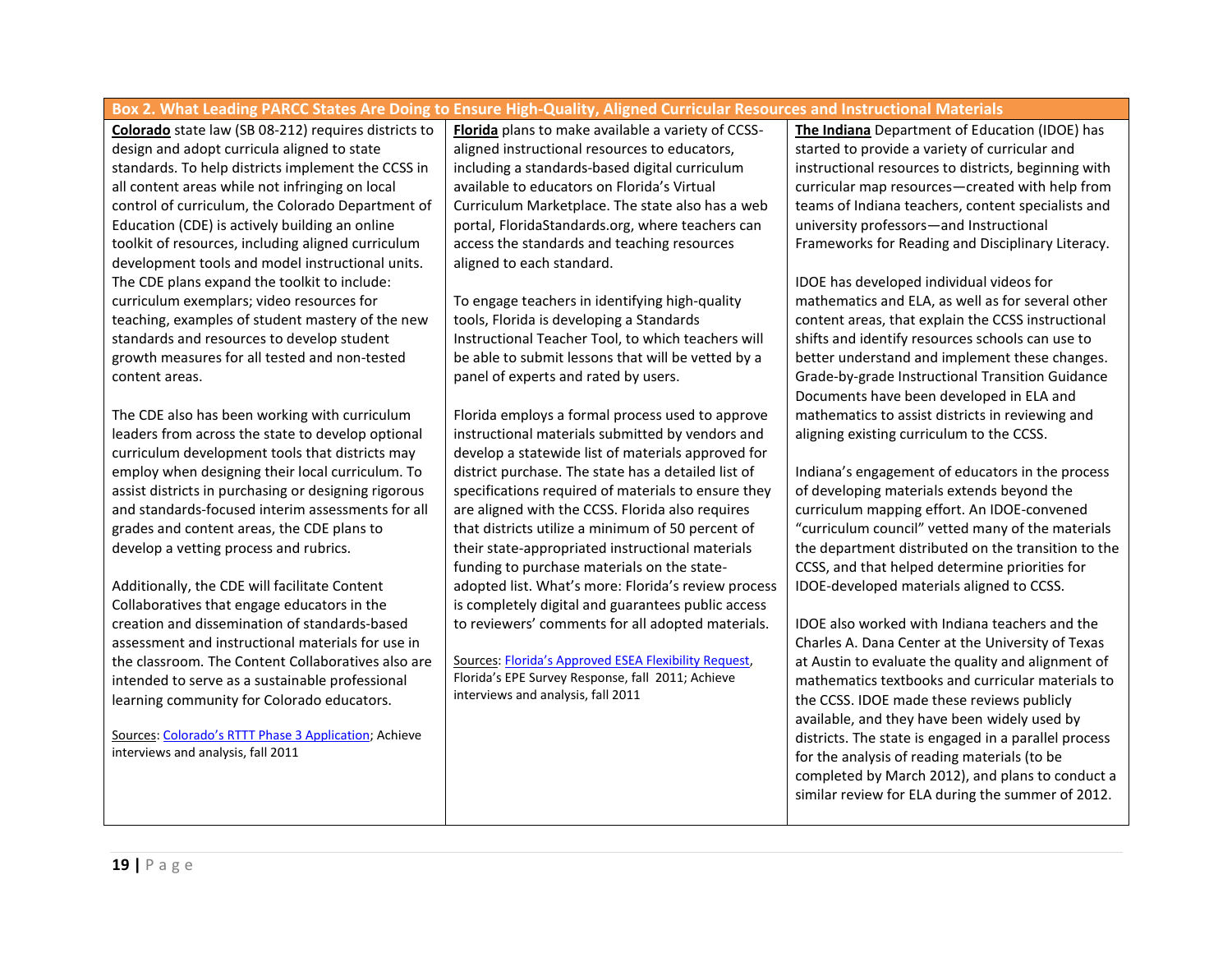|  | Sources: Indiana's Approved ESEA Flexibility Request; |
|--|-------------------------------------------------------|
|  | Achieve interviews and analysis, fall 2011            |
|  |                                                       |
|  |                                                       |
|  |                                                       |
|  |                                                       |
|  |                                                       |
|  |                                                       |
|  |                                                       |
|  |                                                       |
|  |                                                       |
|  |                                                       |
|  |                                                       |
|  |                                                       |
|  |                                                       |
|  |                                                       |
|  |                                                       |
|  |                                                       |
|  |                                                       |
|  |                                                       |
|  |                                                       |
|  |                                                       |
|  |                                                       |
|  |                                                       |
|  |                                                       |
|  |                                                       |
|  |                                                       |
|  |                                                       |
|  |                                                       |
|  |                                                       |
|  |                                                       |
|  |                                                       |
|  |                                                       |
|  |                                                       |
|  |                                                       |
|  |                                                       |
|  |                                                       |
|  |                                                       |
|  |                                                       |
|  |                                                       |
|  |                                                       |

#### **Definitions**

In the rubric, we rely on the following definitions: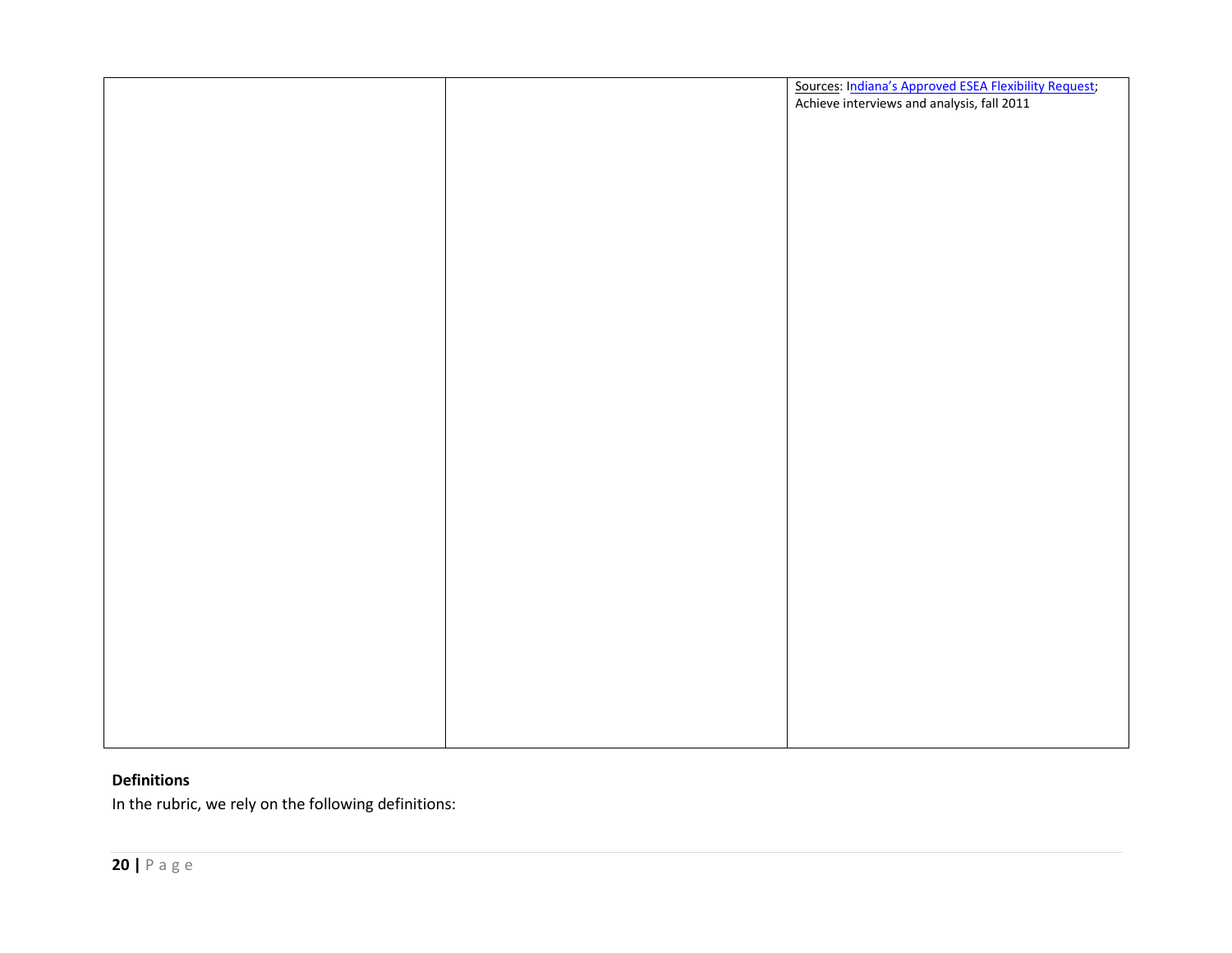- *Curricular and instructional resources* include *materials* like textbooks, instructional software and other purchased materials, model courses of study and model curriculum frameworks, etc., and *tools* such as student work that meets standards, instructional units, lesson plans, scope and sequence models, formative assessment tasks or item banks, open education resources and tasks, etc.
- *Aligned classroom materials* are those *materials* and *tools* that meet clear, statewide alignment criteria, such as the [Common Core](http://www.achievethecore.org/steal-these-tools)  [Publisher's Criteria,](http://www.achievethecore.org/steal-these-tools) PARCC Content Frameworks, the forthcoming PARCC Tri-State rubric or other criteria determined by the state and closely tied to the instructional shifts in the CCSS (e.g., texts are at the appropriate level of complexity).

We use the catch-all term *classroom materials* in the rubric below to refer to all such curricular resources and instructional materials.

| <b>INADEQUATE</b> | <b>EMERGING</b> | <b>STRONG</b>                    | <b>EXEMPLARY</b>                 | <b>QUESTIONS TO CONSIDER</b>                                              |
|-------------------|-----------------|----------------------------------|----------------------------------|---------------------------------------------------------------------------|
| State does not    | State provides  | State provides at least an       | State provides at least an       | Reviewing System Capacity <sup>v</sup>                                    |
| require or        | at least an     | aligned model curriculum         | aligned model curriculum         | Does the system have clear strategies to ensure that high-                |
| provide any       | aligned model   | framework                        | framework                        | quality instructional materials are aligned to the CCSS?                  |
| aligned           | curriculum      |                                  |                                  | How will all mathematics and English language arts<br>п                   |
| classroom         | framework       | State engages educators          | State engages educators          | teachers receive these materials?                                         |
| materials         | (i.e., guidance | directly or provides tools       | directly or provides tools       | What information and feedback loops will be used to                       |
| beyond the        | to districts on | and/or resources for             | and/or resources for             | monitor whether instructional practice changes?                           |
| <b>CCSS</b>       | how to          | districts to engage              | districts to engage              | Developing Routines to Monitor Performance and Solve                      |
| themselves        | develop CCSS-   | educators in development,        | educators in development,        | Problems <sup>vi</sup>                                                    |
| and/or            | aligned         | identification and/or            | identification and/or            | Does the system have set routines to track progress of the                |
| crosswalks        | curriculum)     | piloting of aligned              | piloting of aligned              | quality and use of classroom materials? Do these routines                 |
|                   |                 | materials                        | materials                        | identify the actions needed to stay on track or get back on               |
|                   |                 |                                  |                                  | track?                                                                    |
|                   |                 | State develops and makes         | State develops and makes         | Does analysis uncover key issues, anticipate problems with                |
|                   |                 | widely available tools (e.g.,    | widely available tools (e.g.,    | quality and use of classroom materials and prioritize them                |
|                   |                 | criteria or rubrics) that        | criteria or rubrics) that        | for resolution? Do you have processes in place to solve                   |
|                   |                 | administrators and               | administrators and               | such problems quickly and effectively?                                    |
|                   |                 | educators can use to             | educators can use to             | Do you have a plan for sustaining a consistent focus on<br>$\blacksquare$ |
|                   |                 | evaluate the <i>alignment</i> of | evaluate the <i>alignment</i> of | classroom materials for teachers around the CCSS?                         |
|                   |                 | classroom materials              | classroom materials              | <b>Striving for a Strong State Role</b>                                   |
|                   |                 |                                  |                                  | What evidence does the state have that it is paying close                 |
|                   |                 | State has system in place        | State has system in place        | attention to alignment, quality, accountability and scale in              |
|                   |                 | to track administrator and       | to track administrator and       | its work focused on curricular resources and instructional                |
|                   |                 | teacher access to and use        | teacher access to and use        | materials?                                                                |
|                   |                 | of high-quality, aligned         | of high-quality, aligned         | Has the state conducted a high-quality crosswalk of its                   |
|                   |                 | materials and to address         | materials and to address         | previous standards and the CCSS (i.e., an analysis                        |
|                   |                 | problems based on                | problems based on                | examining the strength of the matches, differences in                     |

#### **Rubric**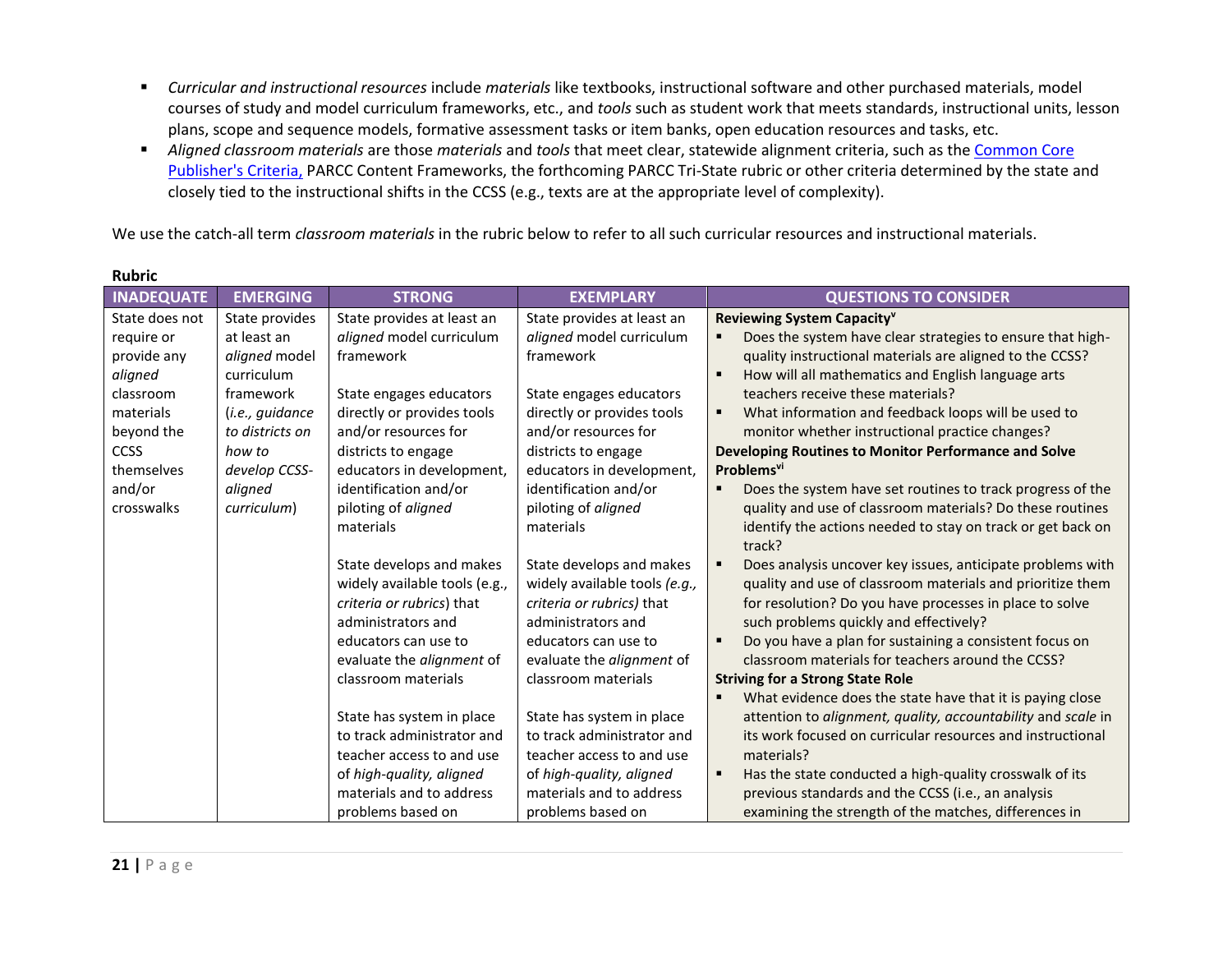| <b>INADEQUATE</b> | <b>EMERGING</b> | <b>STRONG</b> | <b>EXEMPLARY</b>                                                                                                                                                                                                                                                                                                                                                                                                                                                                                                                                                                                                                            | <b>QUESTIONS TO CONSIDER</b>                                                                                                                                                                                                                                                                                                                                                                                                                                                                                                                                                                                                                                                                                                                                                                                                                                                                                                                                                                                                                                                                                         |
|-------------------|-----------------|---------------|---------------------------------------------------------------------------------------------------------------------------------------------------------------------------------------------------------------------------------------------------------------------------------------------------------------------------------------------------------------------------------------------------------------------------------------------------------------------------------------------------------------------------------------------------------------------------------------------------------------------------------------------|----------------------------------------------------------------------------------------------------------------------------------------------------------------------------------------------------------------------------------------------------------------------------------------------------------------------------------------------------------------------------------------------------------------------------------------------------------------------------------------------------------------------------------------------------------------------------------------------------------------------------------------------------------------------------------------------------------------------------------------------------------------------------------------------------------------------------------------------------------------------------------------------------------------------------------------------------------------------------------------------------------------------------------------------------------------------------------------------------------------------|
|                   |                 | feedback      | feedback<br>To ensure educators have<br>access to high-quality and<br>aligned classroom<br>materials, the state does<br>one of the following:<br>Requires LEAs to<br>adopts only aligned<br>textbooks/<br>instructional<br>software/purchased<br>materials OR<br>Adopts only aligned<br>textbooks/<br>instructional<br>software/purchased<br>materials OR<br>Provides<br>$\blacksquare$<br>training/examples of<br>how to apply<br>evaluation tools (e.g.,<br>criteria or rubrics) to a<br>range of classroom<br>materials OR<br>Regularly reviews or<br>audits a sampling of<br>district materials for<br>evidence of alignment<br>to CCSS | content and performance expectations as well as the way<br>the progression of standards maps to specific grades)? Has<br>the state factored this information into its plans for<br>curricular resources and instructional materials?<br>Does the state have a clear definition or criteria for quality<br>$\blacksquare$<br>and alignment of classroom tools? How is the state<br>ensuring that all teachers have access to high-quality and<br>CCSS-aligned classroom materials across the range of<br>subjects and grades?<br>What feedback loops are in place to monitor the use and<br>satisfaction of CCSS-aligned classroom materials and to<br>strengthen state action in light of this feedback?<br>Are there mechanisms in place for teachers and<br>administrators to participate and to widely share in the<br>identification and evaluation of high-quality, aligned<br>classroom materials?<br>Is the state coordinating with other states and/or<br>facilitating cross-district coordination to identify, curate,<br>select, pilot and/or create high-quality CCSS-aligned<br>instructional materials? |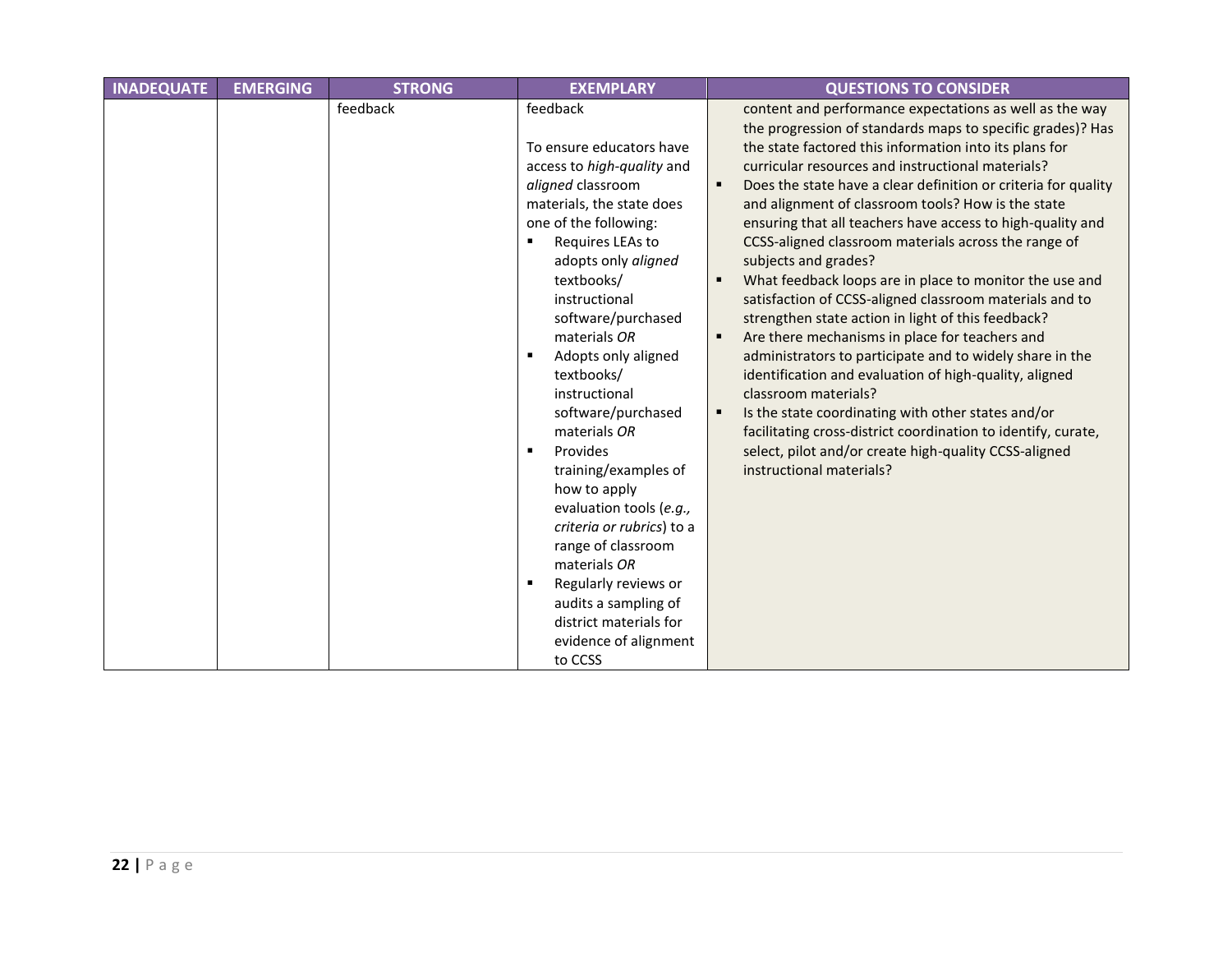### <span id="page-23-0"></span>**Teacher Evaluation Systems**

#### **A Strong State Role**

The majority of states are revamping teacher evaluation so that all educators will be evaluated annually on multiple measures of effectiveness, including student learning growth against academic standards and observations of teacher instructional practices. These new evaluation systems should be aligned to research on effective teaching, state-adopted model teaching standards and the CCSS.<sup>vii</sup> Most importantly, the new systems need to drive help and support to teachers throughout the school year and when the final evaluation ratings are available.

Understandably, as states to date have been focused on the difficult challenges of designing new teacher evaluation systems, many states have not yet coordinated their capacity-building and training for educators on CCSS with teacher evaluation roll-out. Yet, classroom educators will be expected to implement both major policy initiatives concurrently.

Our vision for what a *strong* state plan should strive for in this area emphasizes a few key leverage points: measures of student learning growth and tools to observe and support teacher practice. The first step is for states to commit to using PARCC or SMARTER Balanced Assessment Consortium (SBAC) assessment results in ELA/Literacy and mathematics as one factor in determining a teacher's contribution to her students' growth during the school year. Similarly, states should plan to connect the measures of teacher effectiveness for those in non-tested subjects and grades (NTSGs) to the CCSS, and to align formative tools for improving teaching practice (e.g., observation rubrics) with the CCSS as well. States also should ensure that individual teacher evaluation results are used to hone in on CCSS-aligned professional development opportunities, and develop systems to track the extent to which this is happening in the field.

*Exemplary* states also aggregate teacher evaluation results and use those data to inform large-scale teacher professional development.

*The rubric is designed to provide guidance as states begin to align their CCSS and evaluation systems. Because this is a new area of focus for most states, the rubric is likely to evolve over time as our collective thinking is sharpened and more state examples emerge. Although we reviewed PARCC state plans to connect CCSS to teacher evaluation systems, at this point none exemplified the strong state role we envision here.*

#### **Definitions**

In the rubric, teacher evaluation systems are *aligned* to the CCSS if:

- Statewide assessments, student learning objectives and other classroom assessment tools focus on the instructional shifts (e.g., for ELA/Literacy teachers: "Does the teacher consistently employ text-dependent questioning?")
- Teacher observation rubrics and model teaching standards clearly articulate the knowledge and skills with which teachers must become proficient to deliver instruction aligned to the CCSS
- Teacher evaluation reports and results (e.g., the formative information received throughout the year before and after observations and the summative rating a teacher receives annually) are framed in the language of CCSS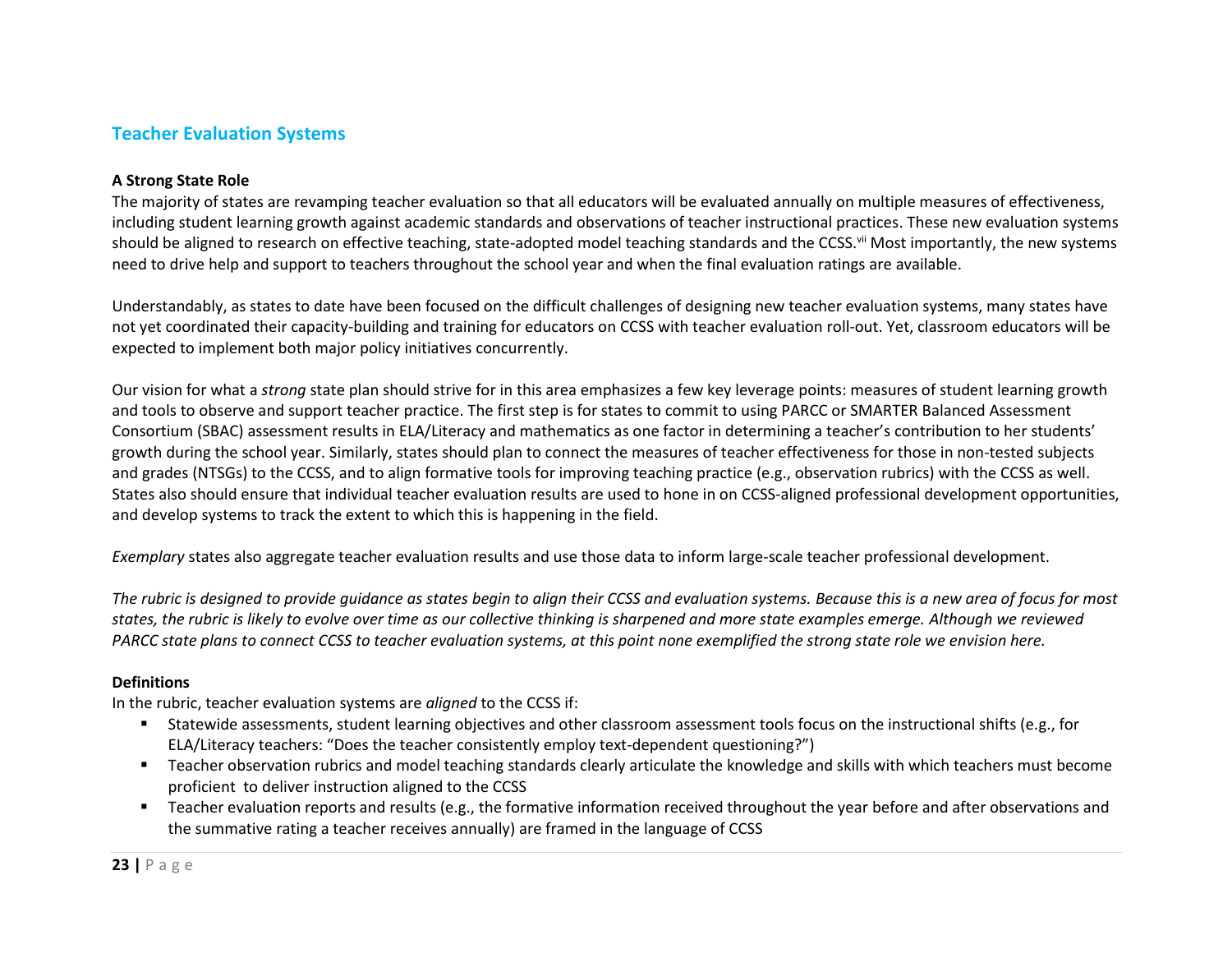Both formative and summative teacher evaluation results are used to direct targeted, individualized support to educators *and* to inform large-scale teacher professional development around the CCSS, with a focus on the instructional shifts

| <b>INADEQUATE</b> | <b>EMERGING</b>            | <b>STRONG</b>              | <b>EXEMPLARY</b>           | <b>QUESTIONS TO CONSIDER</b>                                              |
|-------------------|----------------------------|----------------------------|----------------------------|---------------------------------------------------------------------------|
| State does not    | <b>State connects CCSS</b> | <b>State connects CCSS</b> | <b>State connects CCSS</b> | Developing Routines to Monitor Performance and Solve                      |
| provide           | implementation to          | implementation to          | implementation to          | <b>Problems</b> viii                                                      |
| direction on      | teacher evaluation by      | teacher evaluation by      | teacher evaluation by      | ٠<br>Does the system have set routines to track progress of               |
| how to align      | describing plans to use    | describing plans to use    | describing plans to use    | how teacher evaluation connects to the CCSS? Do                           |
| teacher           | PARCC or SBAC              | PARCC or SBAC              | PARCC or SBAC              | these routines identify the actions needed to stay on                     |
| evaluation to     | assessments in             | assessments in             | assessments in             | track or get back on track?                                               |
| <b>CCSS</b>       | ELA/Literacy and           | ELA/Literacy and           | ELA/Literacy and           | Does analysis uncover key issues, anticipate problems<br>$\blacksquare$   |
| implementation,   | mathematics as one         | mathematics as one         | mathematics as one         | with linking up these two reform efforts and prioritize                   |
| nor does it       | factor in determining      | factor in determining      | factor in determining      | them for solutions? Do you have processes in place to                     |
| require districts | teachers' contributions    | teachers' contributions    | teachers' contributions    | solve such problems quickly and effectively?                              |
| to align the two  | to student learning        | to student learning        | to student learning        | Do you have a plan for sustaining a consistent focus on<br>$\blacksquare$ |
| initiatives       | growth                     | growth                     | growth                     | linking the CCSS to teacher evaluation systems and                        |
|                   |                            |                            |                            | supports?                                                                 |
|                   | State plans to connect     | State plans to connect     | State plans to connect     | <b>Striving for a Strong State Role</b>                                   |
|                   | the measures for           | the measures for           | the measures for           | What evidence does the state have that it is paying                       |
|                   | teachers in NTSGs-         | teachers in NTSGs-         | teachers in NTSGs-         | close attention to alignment, quality, accountability                     |
|                   | such as student            | such as student            | such as student            | and scale in linking teacher evaluation systems to CCSS                   |
|                   | learning objectives,       | learning objectives,       | learning objectives,       | implementation?                                                           |
|                   | adapted classroom          | adapted classroom          | adapted classroom          | Has the state conducted a high-quality crosswalk of its<br>$\blacksquare$ |
|                   | assessments or             | assessments or             | assessments or             | previous standards and the CCSS (i.e., an analysis                        |
|                   | portfolios of student      | portfolios of student      | portfolios of student      | examining the strength of the matches, differences in                     |
|                   | work-to the CCSS           | work-to the CCSS           | work-to the CCSS           | content and performance expectations as well as the                       |
|                   |                            |                            |                            | way the progression of standards maps to specific                         |
|                   |                            | State requires or          | State requires or          | grades)? Has the state factored this information into its                 |
|                   |                            | provides guidance such     | provides guidance such     | plans for linking teacher evaluation results and                          |
|                   |                            | that individual teacher    | that individual teacher    | supports to CCSS implementation?                                          |
|                   |                            | evaluation results (both   | evaluation results (both   | Do state guidelines, processes and materials for<br>٠                     |
|                   |                            | formative information      | formative information      | evaluation reinforce the CCSS instructional shifts?                       |
|                   |                            | provided throughout        | provided throughout        | How are the planned measures for teachers in NTSGs-<br>٠                  |
|                   |                            | the year and               | the year and               | such as student learning objectives, adapted classroom                    |
|                   |                            | summative annual           | summative annual           | assessments or portfolios of student work-connected                       |
|                   |                            | ratings) are used to       | ratings) are used to       | explicitly to the CCSS?                                                   |
|                   |                            | identify and target        | identify and target        | How do classroom observation rubrics and other                            |

#### **Rubric**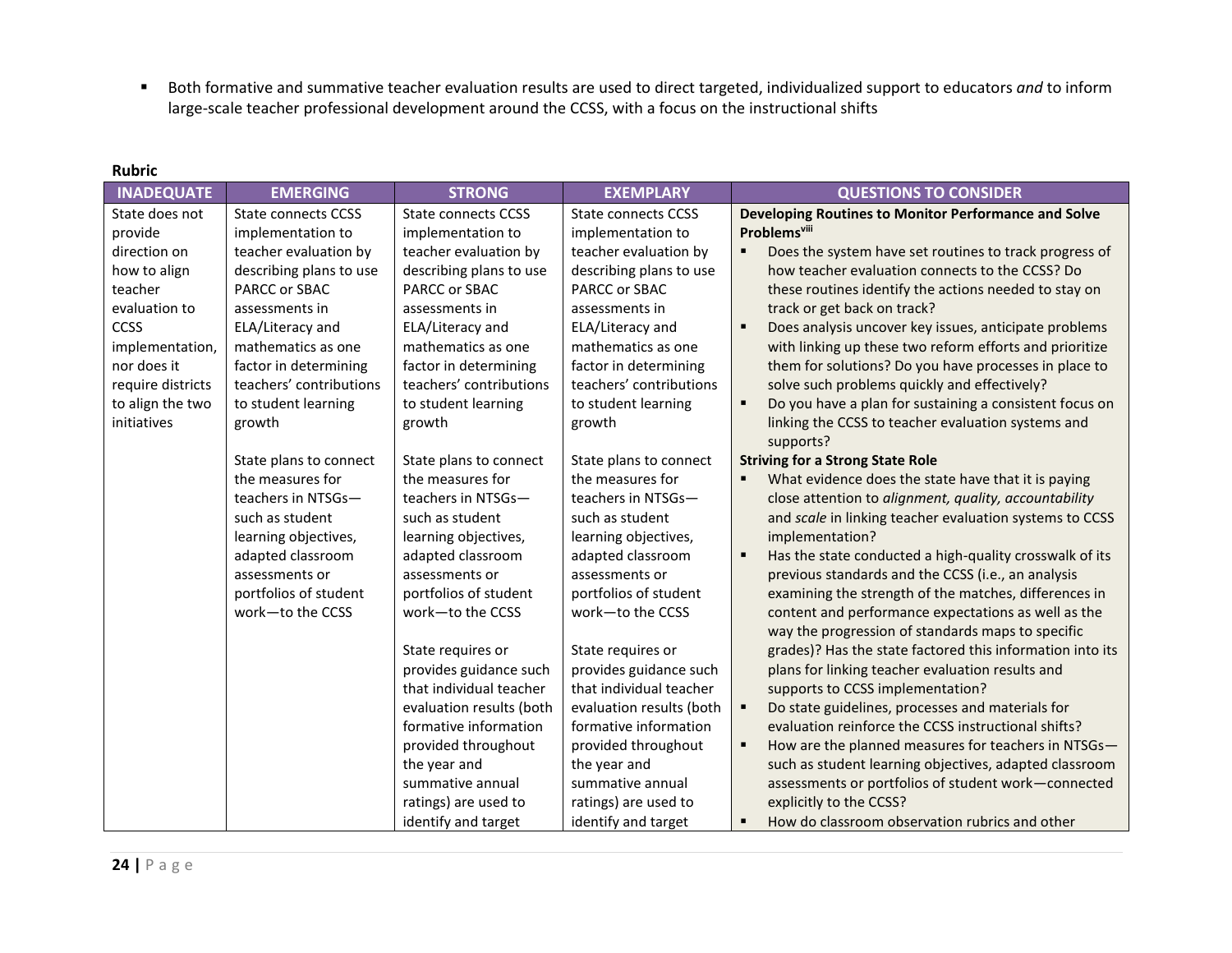| <b>INADEQUATE</b> | <b>EMERGING</b> | <b>STRONG</b>                                                                                                                                                                                                                                                                            | <b>EXEMPLARY</b>                                                                                                                                                                                                                                                                                      | <b>QUESTIONS TO CONSIDER</b>                                                                                                                                                                                                                                                                                                                                                                                                                                                                                                                                                                                                                             |
|-------------------|-----------------|------------------------------------------------------------------------------------------------------------------------------------------------------------------------------------------------------------------------------------------------------------------------------------------|-------------------------------------------------------------------------------------------------------------------------------------------------------------------------------------------------------------------------------------------------------------------------------------------------------|----------------------------------------------------------------------------------------------------------------------------------------------------------------------------------------------------------------------------------------------------------------------------------------------------------------------------------------------------------------------------------------------------------------------------------------------------------------------------------------------------------------------------------------------------------------------------------------------------------------------------------------------------------|
|                   |                 | CCSS-based<br>professional<br>development for<br>individual teachers<br>State provides aligned<br>tools or requires that<br>observation rubrics and<br>other formative<br>materials/tools<br>designed to assess and<br>improve instructional<br>practice be clearly<br>connected to CCSS | CCSS-based<br>professional<br>development for<br>individual teachers<br>State provides aligned<br>tools or requires that<br>observation rubrics and<br>other formative<br>materials/tools<br>designed to assess and<br>improve instructional<br>practice be clearly<br>connected to CCSS              | instruments indicate which ELA/Literacy and<br>mathematical concepts and practices should be<br>observed in particular?<br>Do reports that teachers receive on their<br>п<br>performance-either informal, through pre- and post-<br>observation feedback conferences, or formal, through<br>semester or annual evaluation ratings-clearly indicate<br>how well the teachers' students are performing against<br>CCSS? Do the reports indicate specific content/topic<br>areas within CCSS on which teachers should focus their<br>own instructional improvement?<br>How are individual teacher professional development<br>٠<br>plans connected to CCSS? |
|                   |                 | State has mechanism to<br>track and address gaps<br>in the extent to which<br>teachers are getting<br>CCSS-aligned<br>professional<br>development linked to<br>their individual teacher<br>evaluation results                                                                            | State has mechanism to<br>track and address gaps<br>in the extent to which<br>teachers are getting<br>CCSS-aligned<br>professional<br>development linked to<br>their individual teacher<br>evaluation results                                                                                         |                                                                                                                                                                                                                                                                                                                                                                                                                                                                                                                                                                                                                                                          |
|                   |                 |                                                                                                                                                                                                                                                                                          | State requires, provides<br>guidance or uses<br>summative assessment<br>data and evaluation<br>results aggregated at<br>the school/district/<br>regional/state level to<br>inform state/regional/<br>local plans for large-<br>scale teacher<br>professional<br>development aligned to<br><b>CCSS</b> |                                                                                                                                                                                                                                                                                                                                                                                                                                                                                                                                                                                                                                                          |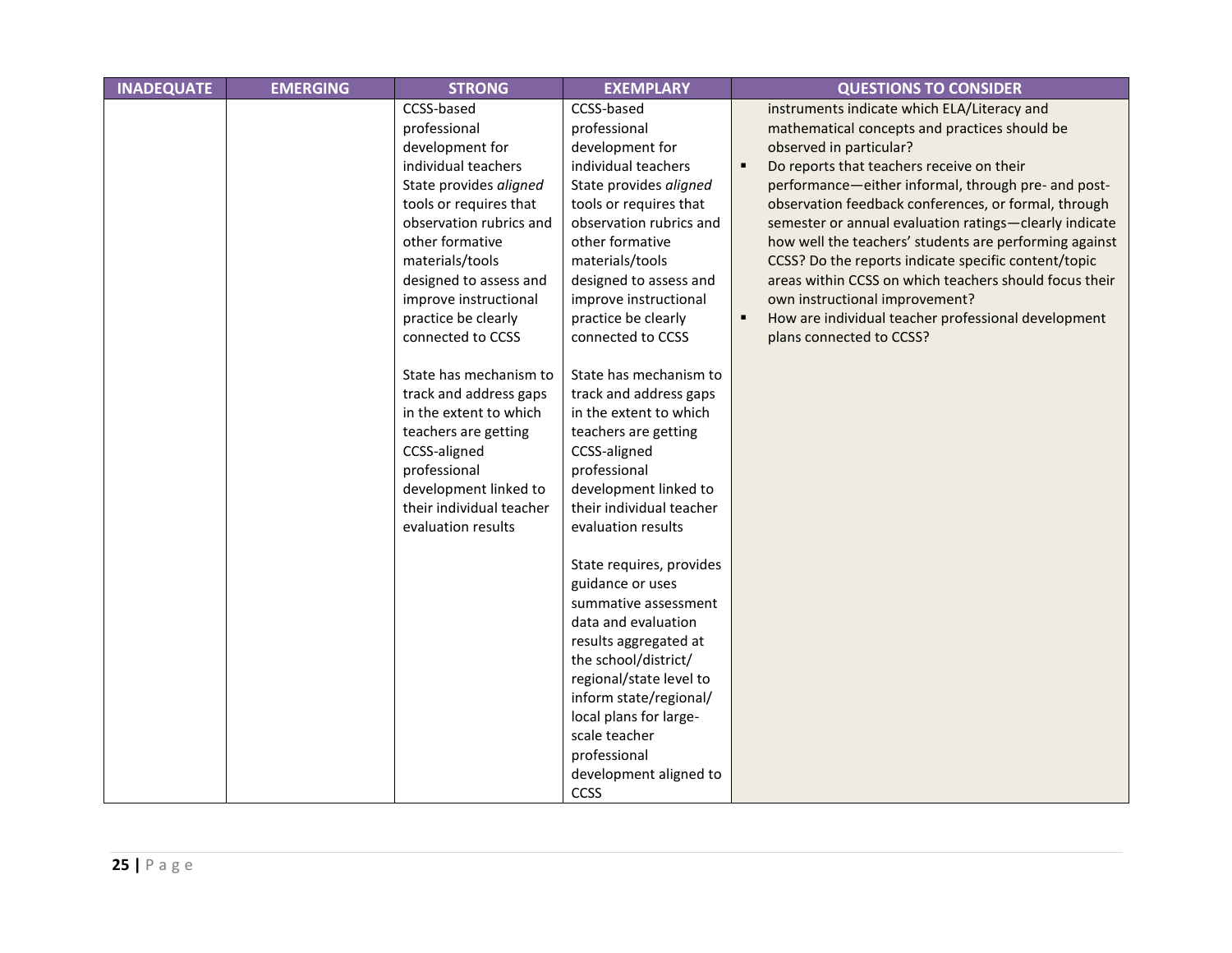#### <span id="page-26-0"></span>**Principal Instructional Leadership and Capacity**

#### **A Strong State Role**

The role of building principals has been evolving over time to become more focused on instructional leadership, and that role has never been important than in this new age of CCSS and teacher effectiveness. Being instructional leaders now means, for example, that principals have the skills to introduce the new standards, identify school-wide professional development needs, support individual teachers and groups of teachers in unit and lesson planning, assist teachers to think about how the standards will be assessed and assist teachers to work backwards from the standards and assessments to map out instruction. School leaders also are being asked to serve as formal and informal evaluators and observers of teacher practice in the new evaluation system. And the performance of principals is receiving more scrutiny than before, as principals in the majority of states also will be evaluated themselves under new effectiveness systems.

Our vision for what a *strong* state plan should strive for in this area is focused on what the state can do to build capacity of principals as instructional leaders. It includes a focus on ensuring principals have deep understanding of both the standards and the evaluation systems, and that principals have access to *high-quality, aligned* classroom materials just as educators should, so that principals can ensure that ongoing, embedded, school-level professional development is aligned to CCSS. It also emphasizes the need for states to ensure the same resources it provides teachers for professional development—funding and time—are available to principals for this work. And feedback loops are in place to track progress and make course corrections.

*Because this is a new area of focus for most states, the rubric is likely to evolve over time as our collective thinking is sharpened and more state examples emerge.* 

| <b>ELEMENT</b> | <b>INADEQUATE</b>      | <b>EMERGING</b>                       | <b>STRONG</b>                         | <b>EXEMPLARY</b>                      |
|----------------|------------------------|---------------------------------------|---------------------------------------|---------------------------------------|
| Principal      | State has no role in   | State provides, requires or certifies | State provides, requires or certifies | State provides, requires or certifies |
| Instructional  | providing, requiring   | aligned principal professional        | high-quality, aligned principal       | high-quality, aligned principal       |
| Leadership and | or certifying aligned  | development focused on                | professional development focused      | professional development focused      |
| Capacity       | principal professional | instructional leadership for CCSS     | on instructional leadership for CCSS  | on instructional leadership for CCSS  |
|                | development focused    |                                       |                                       |                                       |
|                | on instructional       | State provides resources-funding      | State provides resources-funding      | State provides resources-funding      |
|                | leadership for CCSS    | (reallocating existing funding,       | (reallocating existing funding,       | (reallocating existing funding,       |
|                |                        | providing new, targeted funding or    | providing new, targeted funding or    | providing new, targeted funding or    |
|                |                        | a combination of the two) and         | a combination of the two) and         | a combination of the two) and         |
|                |                        | time-to support                       | time-to support                       | time-to support                       |
|                |                        | state/regional/local provision of     | state/regional/local provision of     | state/regional/local provision of     |
|                |                        | only aligned professional             | only aligned professional             | only aligned professional             |

#### **Rubric**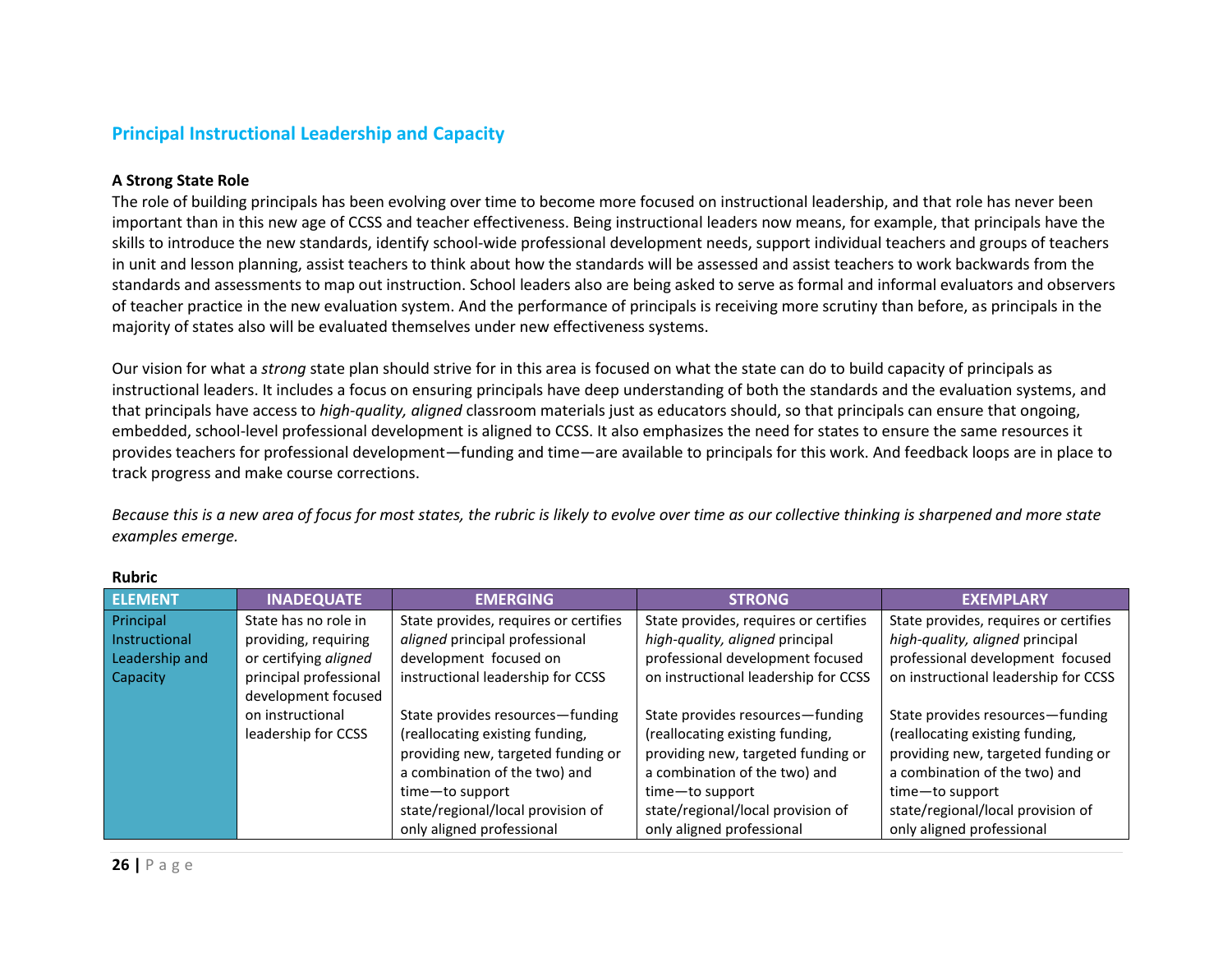| <b>ELEMENT</b> | <b>INADEQUATE</b> | <b>EMERGING</b> | <b>STRONG</b>                                                                                                                                                                                                                                                | <b>EXEMPLARY</b>                                                                                                                                                                                                                                                                                       |
|----------------|-------------------|-----------------|--------------------------------------------------------------------------------------------------------------------------------------------------------------------------------------------------------------------------------------------------------------|--------------------------------------------------------------------------------------------------------------------------------------------------------------------------------------------------------------------------------------------------------------------------------------------------------|
|                |                   | development     | development                                                                                                                                                                                                                                                  | development                                                                                                                                                                                                                                                                                            |
|                |                   |                 | State requires districts to annually<br>evaluate all principals'<br>performance, with the principal's<br>success as an instructional leader<br>for CCSS as a key evaluation<br>criterion                                                                     | State requires districts to annually<br>evaluate all principals' performance,<br>with the principal's success as an<br>instructional leader for CCSS as a<br>key evaluation criterion                                                                                                                  |
|                |                   |                 | State has system in place to target<br>support, track progress of principal<br>professional development efforts<br>focused on instructional leadership<br>for CCSS and hold itself and others<br>accountable for continuous<br>improvement based on feedback | State has system in place to target<br>support, track progress of principal<br>professional development efforts<br>focused on instructional leadership<br>for CCSS and hold itself and others<br>accountable for continuous<br>improvement based on feedback                                           |
|                |                   |                 |                                                                                                                                                                                                                                                              | State directly provides training on<br>use of teacher observation rubrics<br>and other aligned classroom<br>materials to principals/assistant<br>principals that is focused on the<br>instructional shifts in CCSS, not just<br>the procedures required to<br>implement revamped evaluation<br>systems |
|                |                   |                 |                                                                                                                                                                                                                                                              | State directly provides training on<br>use of observation rubrics and other<br>formative teacher assessment tools<br>to inform ongoing professional<br>coaching of teachers grounded in<br>the "instructional shifts"                                                                                  |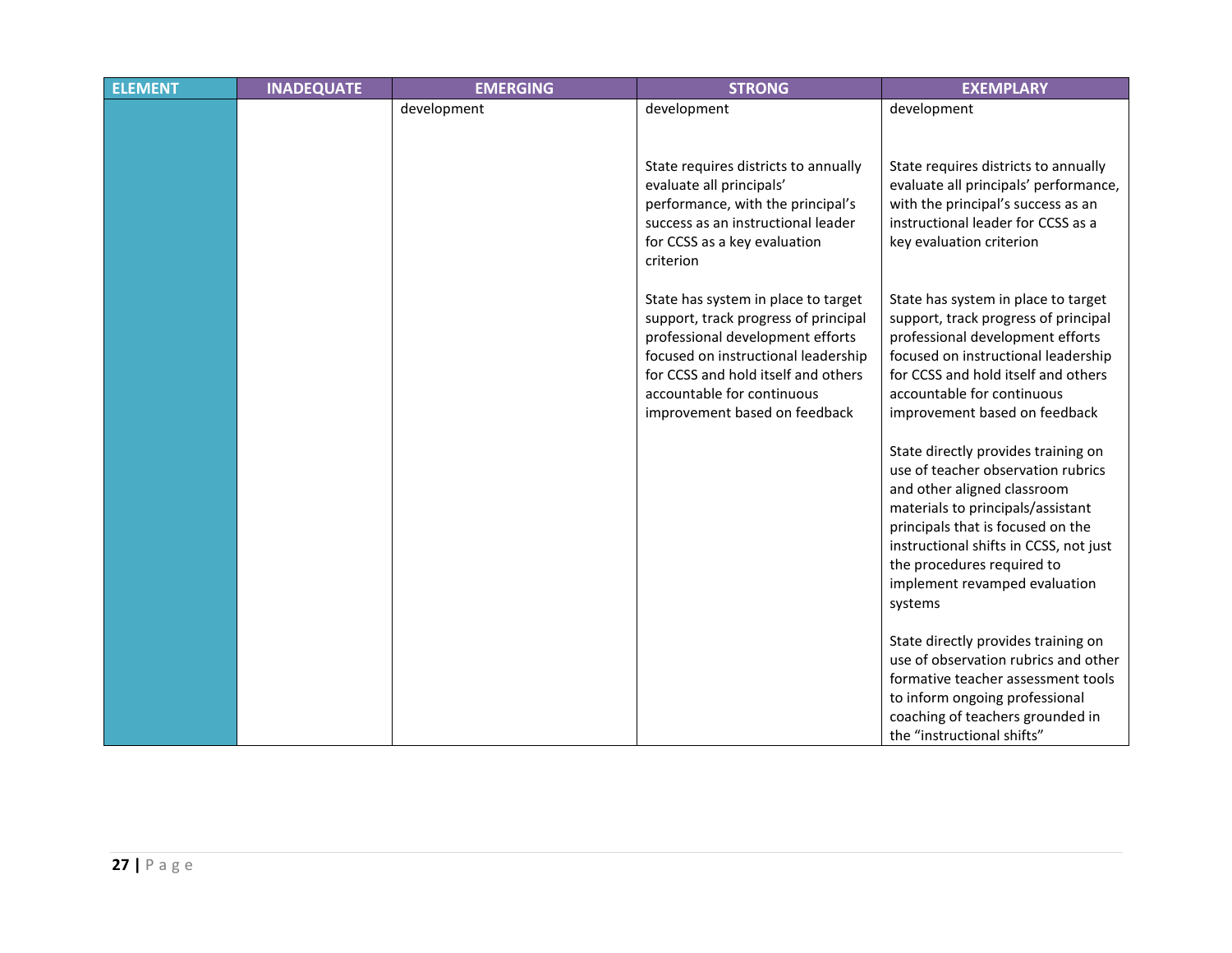# <span id="page-28-0"></span>**Additional Educator Supports**

| <b>ELEMENT</b>                            | <b>INADEQUATE</b>                                                                                                                                                                                                                                                                                                        | <b>EMERGING</b>                                                                                                                                                                                                                   | <b>STRONG</b>                                                                                                                                                                                                                                                                                                                                                                                                                                  | <b>EXEMPLARY</b>                                                                                                                                                                                                                                                                                                                                                                                                                                                                                                                       |
|-------------------------------------------|--------------------------------------------------------------------------------------------------------------------------------------------------------------------------------------------------------------------------------------------------------------------------------------------------------------------------|-----------------------------------------------------------------------------------------------------------------------------------------------------------------------------------------------------------------------------------|------------------------------------------------------------------------------------------------------------------------------------------------------------------------------------------------------------------------------------------------------------------------------------------------------------------------------------------------------------------------------------------------------------------------------------------------|----------------------------------------------------------------------------------------------------------------------------------------------------------------------------------------------------------------------------------------------------------------------------------------------------------------------------------------------------------------------------------------------------------------------------------------------------------------------------------------------------------------------------------------|
| Formative<br>Assessment                   | State has no role in<br>funding, development,<br>providing guidance or<br>use of formative<br>assessment tools (such<br>as CCSS-aligned<br>formative assessment<br>item banks,<br>performance tasks,<br>rubrics and student<br>work exemplars) and<br>processes to support<br><b>CCSS-aligned teacher</b><br>instruction | State plans to use only those<br>formative assessment tools<br>developed by PARCC or SBAC to<br>support CCSS-aligned teacher<br>instruction                                                                                       | State plans to fund, develop (e.g.,<br>by vetting potential vendors and<br>the quality/alignment to CCSS or<br>creating research repository on<br>assessment systems), share or<br>promote use of formative<br>assessment tools                                                                                                                                                                                                                | State plans to fund, develop (e.g.,<br>by vetting potential vendors and the<br>quality/alignment to CCSS or<br>creating research repository on<br>assessment systems), share or<br>promote use of formative<br>assessment tools<br>State develops professional<br>development/supports to help<br>educators use formative<br>assessment tools effectively (e.g.,<br>training on data-driven instruction,<br>using or constructing their own<br>formative assessment tools,<br>assessment literacy, provision of<br>site-based coaches) |
| Teacher<br>Preparation and<br>Advancement | State has no role or<br>partnership with<br>teacher preparation<br>institutions/programs/<br>alternative providers to<br>ensure new teachers<br>are prepared to teach<br><b>CCSS</b>                                                                                                                                     | State has partnership with or<br>requirements for teacher<br>preparation institutions/<br>programs/alternative providers<br>to align coursework and other<br>graduation requirements to CCSS<br>expectations for student learning | State has partnership with or<br>requirements for teacher<br>preparation institutions/<br>programs/alternative providers to<br>align coursework and other<br>requirements to CCSS expectations<br>for student learning<br>State plans to align accreditation<br>standards for institutions/<br>programs/alternative providers to<br>CCSS<br>State has plan for ongoing<br>engagement with Arts & Sciences<br>and Education faculty/alternative | State has partnership with or<br>requirements for teacher<br>preparation institutions/<br>programs/alternative providers to<br>align coursework and other<br>requirements to CCSS expectations<br>for student learning<br>State plans to align accreditation<br>standards for institutions/<br>programs/alternative providers to<br>CCSS<br>State has plan for ongoing<br>engagement with Arts & Sciences<br>and Education faculty/alternative                                                                                         |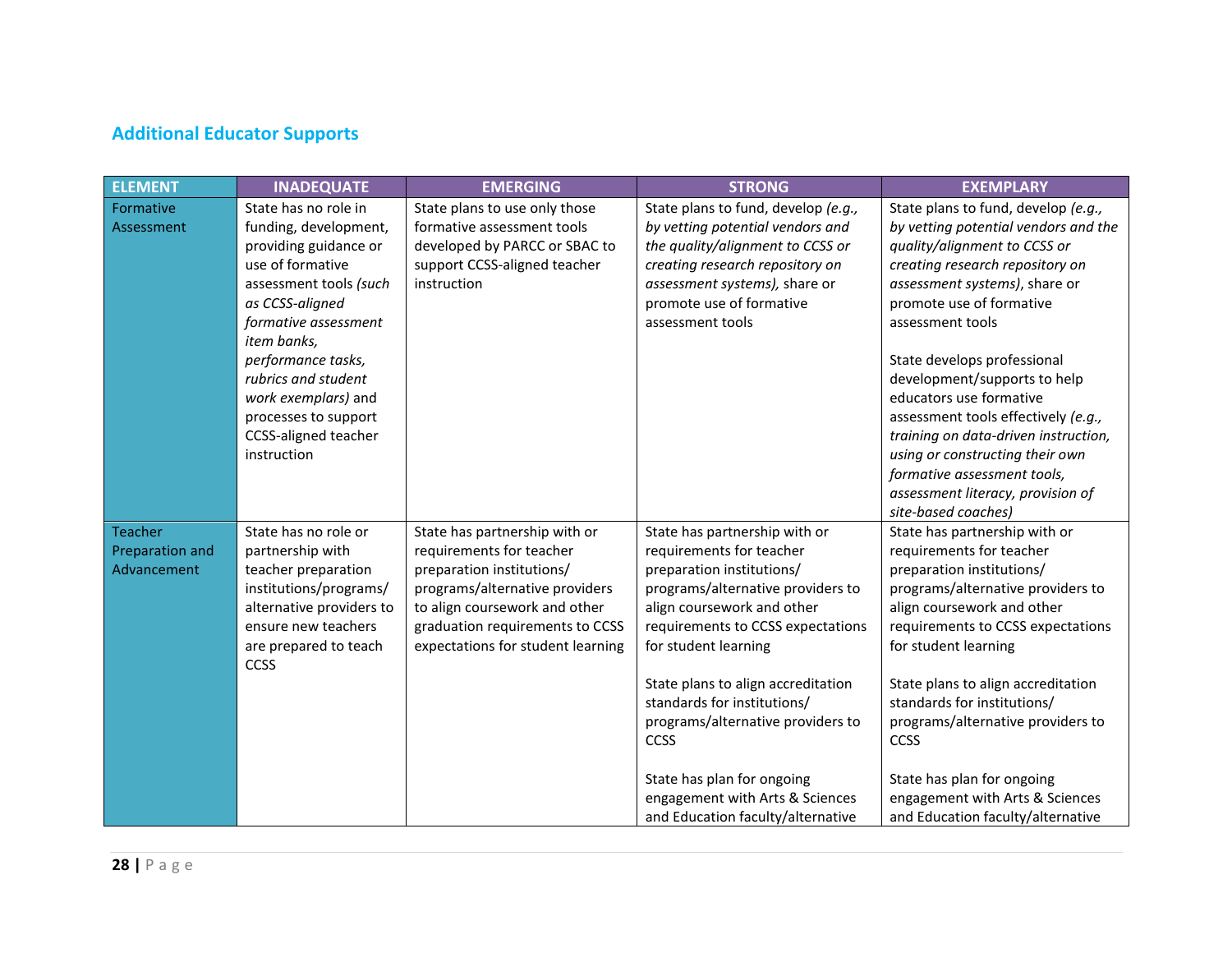| <b>ELEMENT</b> | <b>INADEQUATE</b> | <b>EMERGING</b> | <b>STRONG</b>                                                                                                                                                                                                 | <b>EXEMPLARY</b>                                                                                                                                                                                                    |
|----------------|-------------------|-----------------|---------------------------------------------------------------------------------------------------------------------------------------------------------------------------------------------------------------|---------------------------------------------------------------------------------------------------------------------------------------------------------------------------------------------------------------------|
|                |                   |                 | providers in CCSS implementation<br>State publicly reports on the                                                                                                                                             | providers in CCSS implementation<br>States publicly report on the                                                                                                                                                   |
|                |                   |                 | effectiveness of teacher<br>preparation programs, including<br>measures that link student growth<br>on CCSS-aligned assessments to<br>program graduates as one factor in<br>determining program effectiveness | effectiveness of teacher preparation<br>programs, including measures that<br>link student growth on CCSS-aligned<br>assessments to program graduates<br>as one factor in determining<br>program effectiveness       |
|                |                   |                 |                                                                                                                                                                                                               | State plans to align individual<br>teacher licensure/certification/<br>endorsement standards to CCSS                                                                                                                |
|                |                   |                 |                                                                                                                                                                                                               | State has plan for when and how<br>career milestones such as tenure,<br>classroom/school assignment and<br>re-licensure decisions will be made<br>in light of new CCSS-aligned<br>licensure/certification standards |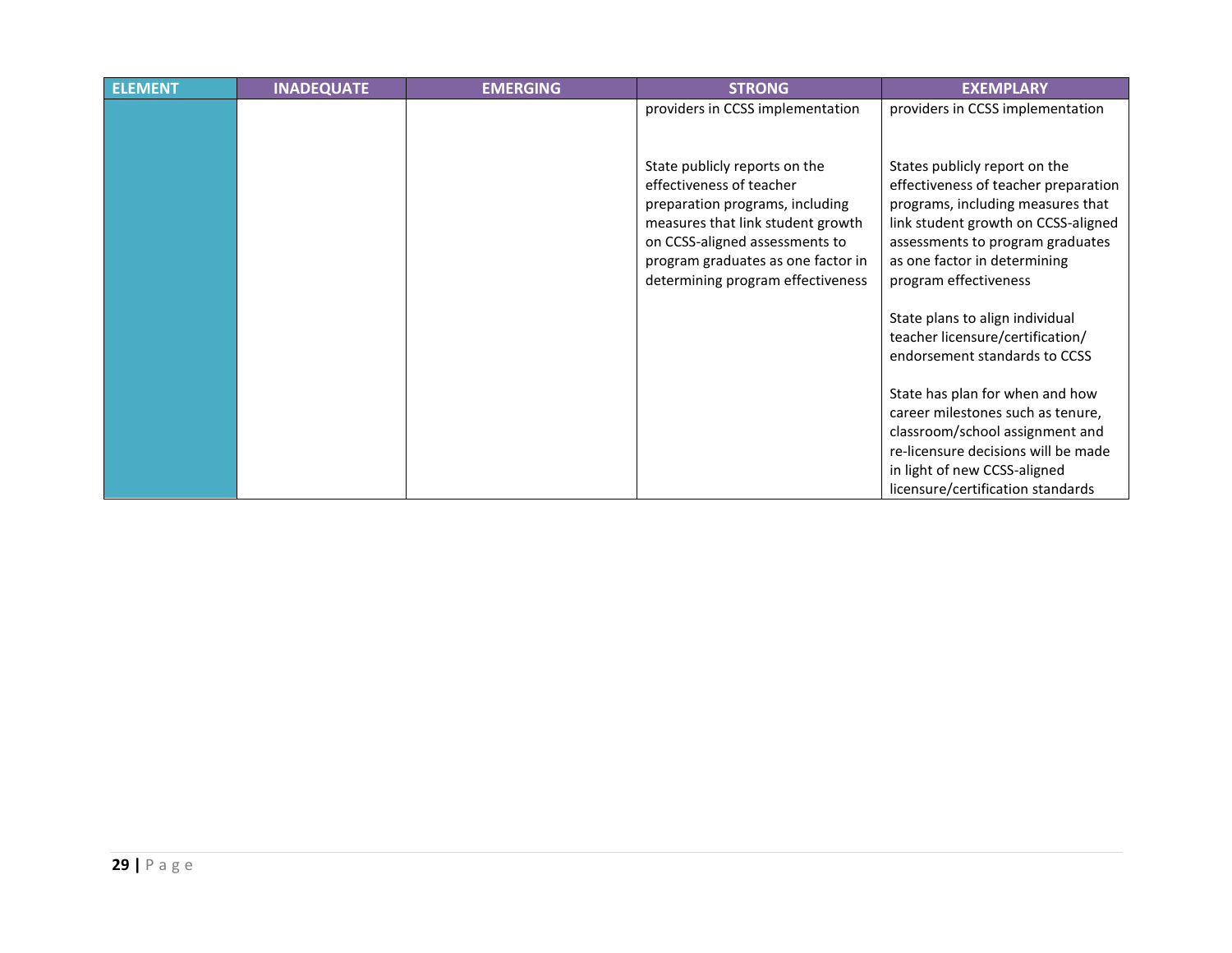### **STUDENT SUPPORTS**

To support *all* students' mastery of the CCSS, states will need to provide guidance to districts and regional service providers to target interventions and funding effectively. This aspect of implementation is a crucial area of work ahead for states, yet it is the least well-developed in the field at large.<sup>ix</sup>

### <span id="page-30-0"></span>**Targeted Interventions**

| <b>INADEQUATE</b>  | <b>EMERGING</b>                     | <b>STRONG</b>                       | <b>EXEMPLARY</b>           | <b>QUESTIONS TO CONSIDER</b>                         |
|--------------------|-------------------------------------|-------------------------------------|----------------------------|------------------------------------------------------|
| State does not     | State supports                      | State supports                      | State supports             | <b>Striving for a Strong State Role</b>              |
| provide guidance   | districts/regional service          | districts/regional service          | districts/regional service | What evidence does the state have that it is         |
| or support to      | providers in identifying            | providers in identifying            | providers in identifying   | paying close attention to alignment, quality,        |
| districts/regional | struggling students,                | struggling students,                | struggling students,       | accountability and scale in its efforts to provide   |
| service providers  | providing supports for              | providing supports for              | providing supports for     | guidance to districts on student supports?           |
| to identify        | special populations and             | special populations and             | special populations and    | Has the state conducted a high-quality crosswalk     |
| students           | targeting interventions             | targeting interventions             | targeting interventions    | of its previous standards and the CCSS (i.e., an     |
| struggling to meet | by providing guidance               | by providing guidance               | by providing guidance      | analysis examining the strength of the matches,      |
| CCSS               | on some of the                      | on all of the following:            | on all of the following:   | differences in content and performance               |
| expectations, to   | following:                          |                                     |                            | expectations as well as the way the progression of   |
| provide supports   | How to use state<br>٠               | $\blacksquare$<br>How to use state  | ٠<br>How to use state      | standards maps to specific grades)? Has the state    |
| for special        | data to identify and                | data to identify and                | data to identify and       | factored this information into its guidance to       |
| populations (e.g., | monitor common                      | monitor common                      | monitor common             | districts on student supports?                       |
| special education  | gaps in instruction                 | gaps in instruction                 | gaps in instruction        |                                                      |
| students, English  | and student                         | and student                         | and student                | Does the state have the capacity to provide          |
| language learners, | learning in the CCSS                | learning in the CCSS                | learning in the CCSS       | guidance, tools and training focused on targeted     |
| gifted and         | $\blacksquare$<br>How to ensure use | How to ensure use<br>$\blacksquare$ | How to ensure use<br>٠     | student interventions to every district in the       |
| talented) and to   | of evidence-based                   | of evidence-based                   | of evidence-based          | state?                                               |
| target             | strategies for                      | strategies for                      | strategies for             | Does the state have a coordinated strategy to        |
| interventions      | prevention and                      | prevention and                      | prevention and             | support district efforts to assist all students as   |
| according to need  | intervention target                 | intervention target                 | intervention target        | they transition to CCSS learning expectations (e.g., |
|                    | resources according                 | resources according                 | resources according        | students with disabilities, English language         |
|                    | to student need                     | to student need                     | to student need            | learners, students farthest behind reaching CCSS     |
|                    | (e.g., Response to                  | (e.g., Response to                  | (e.g., Response to         | learning expectations, gifted and talented           |
|                    | Intervention or RTI)                | Intervention or RTI)                | Intervention or RTI)       | students)?                                           |
|                    | How to ensure use<br>п              | How to ensure use<br>٠              | ٠<br>How to ensure use     | Has the state reviewed and streamlined relevant      |
|                    | of evidence-based                   | of evidence-based                   | of evidence-based          | federal and state funding sources and worked to      |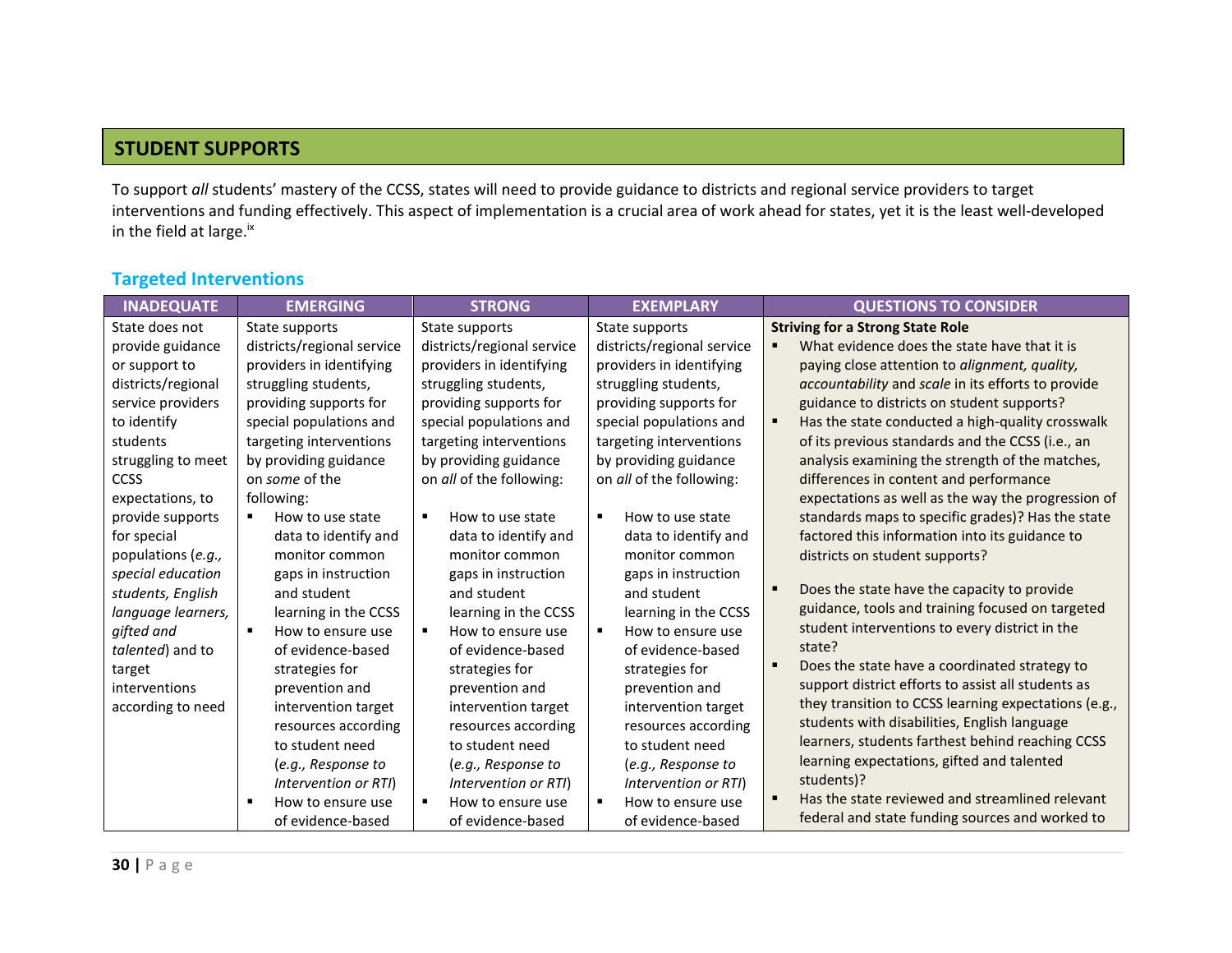| <b>INADEQUATE</b> | <b>EMERGING</b>                                                                          | <b>STRONG</b>                                                                            | <b>EXEMPLARY</b>                                                                                                                                                                                                                                                                                                                                                                                                                                                  | <b>QUESTIONS TO CONSIDER</b>                                                                                                                                                                                                                                                                                                                                                                    |
|-------------------|------------------------------------------------------------------------------------------|------------------------------------------------------------------------------------------|-------------------------------------------------------------------------------------------------------------------------------------------------------------------------------------------------------------------------------------------------------------------------------------------------------------------------------------------------------------------------------------------------------------------------------------------------------------------|-------------------------------------------------------------------------------------------------------------------------------------------------------------------------------------------------------------------------------------------------------------------------------------------------------------------------------------------------------------------------------------------------|
|                   | strategies are<br>implemented as<br>part of broader<br>instructional<br>program for CCSS | strategies are<br>implemented as<br>part of broader<br>instructional<br>program for CCSS | strategies are<br>implemented as<br>part of broader<br>instructional<br>program for CCSS<br>To accompany this<br>guidance to<br>districts/regional service<br>providers, state provides<br>training and tools (e.g.,<br>coaches, connections<br>with work underway to<br>turn around low-<br>performing schools)<br>State's plans for<br>targeted student<br>interventions are<br>explicitly tied to helping<br>all students learn the<br>CCSS content and skills | minimize/streamline compliance reporting to help<br>districts focus their efforts on performance and<br>target their resources to diverse learners?<br>Does the state have feedback loops in place to<br>regularly gauge the reach and usefulness of state<br>supports to districts in this area, and to<br>continuously improve state efforts in the service<br>of building district capacity? |

# <span id="page-31-0"></span>**Funding for Student Supports**

| <b>INADEQUATE</b>       | <b>EMERGING</b>                    | <b>STRONG</b>                      | <b>EXEMPLARY</b>                        |
|-------------------------|------------------------------------|------------------------------------|-----------------------------------------|
| State does not address  | State addresses how existing       | State addresses how existing       | State addresses how existing federal    |
| how existing federal    | federal and state funding streams  | federal and state funding streams  | and state funding streams will be       |
| and state funding       | will be aligned to support student | will be aligned to support student | aligned to support student success on   |
| streams will be aligned | success on CCSS                    | success on CCSS                    | <b>CCSS</b>                             |
| to support student      |                                    |                                    |                                         |
| success on CCSS         |                                    | State is considering seeking       | State is considering seeking additional |
|                         |                                    | additional funding for tiered      | funding for tiered                      |
|                         |                                    | strategies/interventions to        | strategies/interventions to support     |
|                         |                                    | support students in meeting CCSS   | students before rollout of PARCC/SBAC   |
|                         |                                    | when PARCC/SBAC summative          | summative assessments                   |
|                         |                                    | assessments are in place           |                                         |
|                         |                                    |                                    | State has provided guidance to          |
|                         |                                    |                                    | districts/regional service providers on |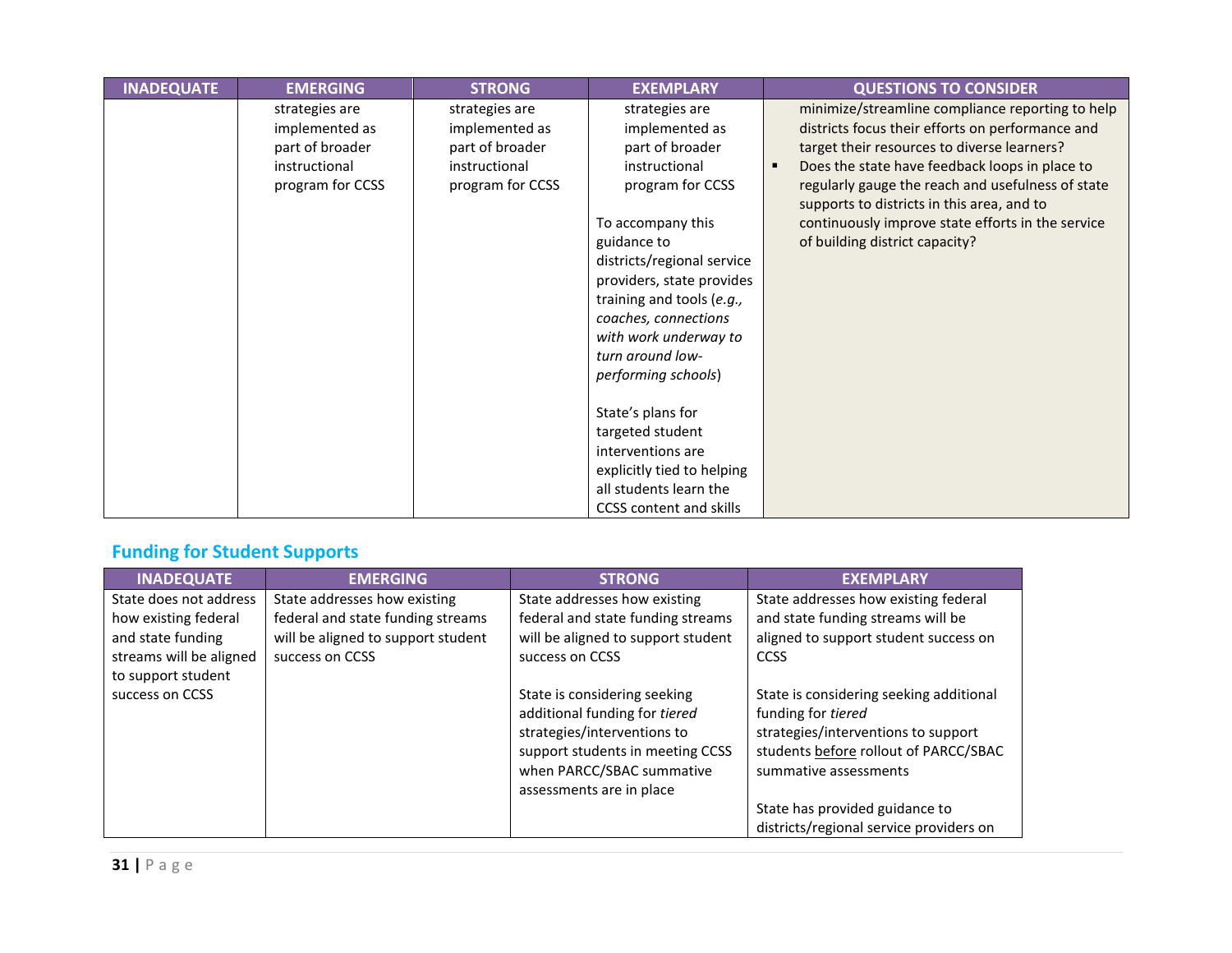| <b>INADEQUATE</b> | EMERGING' | <b>STRONG</b> | <b>EXEMPLARY</b>                         |
|-------------------|-----------|---------------|------------------------------------------|
|                   |           |               | how to align and coordinate existing     |
|                   |           |               | local, state and federal funding streams |

### **SYSTEM ALIGNMENT**

Together, state policy and system incentives are aligned with the CCSS. While this rubric and self-assessment tool intentionally places the building of educator capacity to teach the standards through high-quality, aligned professional development, curricular resources and instructional materials and evaluation systems as the highest priority for states, it's also essential that state plans address the timelines and transitions for the full suite of state policies in areas like assessments, accountability systems and transitions to higher education.

#### <span id="page-32-0"></span>**Summative Assessments**

| <b>INADEQUATE</b>   | <b>EMERGING</b>            | <b>STRONG</b>              | <b>EXEMPLARY</b>                      | <b>QUESTIONS TO CONSIDER</b>            |
|---------------------|----------------------------|----------------------------|---------------------------------------|-----------------------------------------|
| State does not have | State is a member of the   | State is a member of the   | State is a member of the PARCC        | <b>Striving for a Strong State Role</b> |
| plan to align       | PARCC and/or SBAC          | PARCC and/or SBAC          | and/or SBAC assessment                | What evidence does the state            |
| summative tests to  | assessment consortium      | assessment consortium      | consortium                            | have that it is paying close            |
| <b>CCSS</b>         |                            |                            |                                       | attention to alignment,                 |
|                     | State does not articulate  | State plan includes a      | State plan includes a timeline for    | quality, accountability and             |
|                     | any other plans to         | timeline for adopting,     | adopting, funding and/or              | scale in its work aligning              |
|                     | transition to CCSS-aligned | funding and/or             | implementing CCSS-aligned             | summative assessments to                |
|                     | summative assessments      | implementing CCSS-aligned  | assessments, including necessary      | the CCSS?                               |
|                     | in the future              | assessments beginning in   | professional development and          | Has the state conducted a<br>п          |
|                     |                            | 2014-2015 and includes     | communications activities             | high-quality crosswalk of its           |
|                     |                            | necessary professional     |                                       | previous standards and the              |
|                     |                            | development and            |                                       | CCSS (i.e., an analysis                 |
|                     |                            | communications activities  |                                       | examining the strength of the           |
|                     |                            |                            | State plan includes communications    | matches, differences in                 |
|                     |                            | State plan includes        | strategy around anticipated results   | content and performance                 |
|                     |                            | communications strategy    | on first year of common/CCSS-         | expectations as well as the             |
|                     |                            | around anticipated results | aligned assessments                   | way the progression of                  |
|                     |                            | on first year of           |                                       | standards maps to specific              |
|                     |                            | common/CCSS-aligned        |                                       | grades)? Has the state                  |
|                     |                            | assessments                | State plan includes efforts to signal | factored this information into          |
|                     |                            |                            | shifts in the CCSS on summative       | its plans for transitioning to          |
|                     |                            |                            | assessments, before transition to     | <b>CCSS-aligned summative</b>           |
|                     |                            |                            | common assessments (e.g., by          | assessments?                            |
|                     |                            |                            | including CCSS aligned items in       |                                         |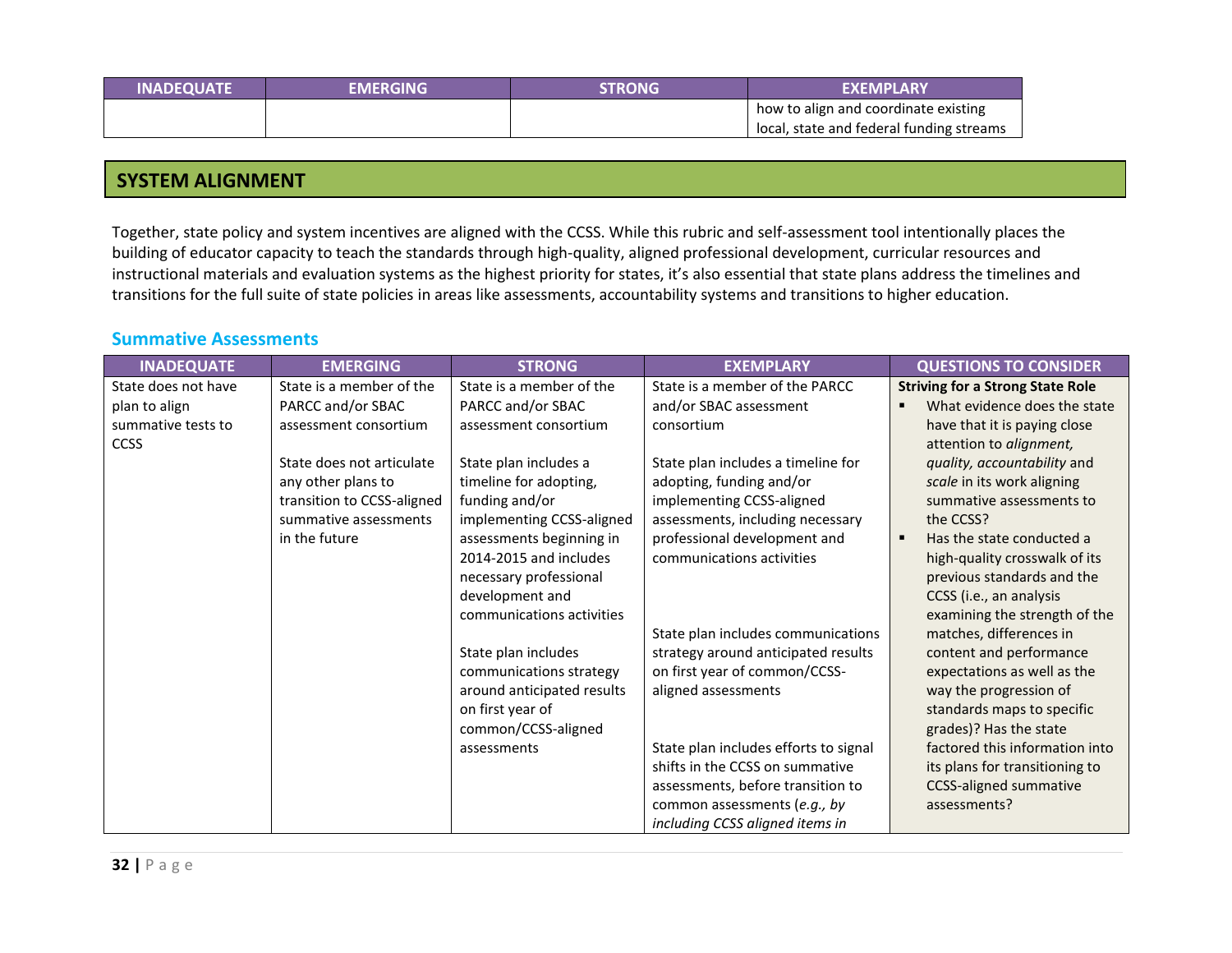|  | operational or field test positions; | Does the state have a detailed                   |
|--|--------------------------------------|--------------------------------------------------|
|  | adding writing tasks or multi-step   | plan to transition to new                        |
|  | mathematics tasks). Plan includes    | assessments that includes                        |
|  | external verification that new items | timelines, key audiences,                        |
|  | are CCSS-aligned                     | responsible parties and                          |
|  |                                      | resources needed to adopt                        |
|  | State plan includes requirements to  | new CCSS-aligned                                 |
|  | develop (or adopt consortium-        | assessments?                                     |
|  | developed) interim assessments,      | Is the state prepared to build<br>$\blacksquare$ |
|  | performance assessments, and/or      | public understanding and                         |
|  | online diagnostic assessment tools   | awareness around the                             |
|  | aligned to the CCSS and to CCSS-     | anticipated results on the first                 |
|  | aligned summative assessments        | year of CCSS-aligned                             |
|  | OR                                   | assessments in 2014-2015?                        |
|  | State plan includes guidance to      | What actions to communicate                      |
|  | districts about use of aligned       | about the higher,                                |
|  | interim, performance, and/or         | internationally-benchmarked                      |
|  | diagnostic assessment tools to       | demands of the CCSS is the                       |
|  | replace existing district            | state already taking?                            |
|  | interim/benchmark/diagnostic tests   | Has the state considered how<br>٠                |
|  |                                      | and when it could begin                          |
|  |                                      | signaling to educators the                       |
|  |                                      | shifts in the CCSS in its                        |
|  |                                      | summative assessments for                        |
|  |                                      | 2012-2013 and 2013-2014?                         |
|  |                                      | What leadership is the state                     |
|  |                                      | willing to provide to support                    |
|  |                                      | educators with additional                        |
|  |                                      | assessment tools such as                         |
|  |                                      | interim assessments,                             |
|  |                                      | performance tasks and/or                         |
|  |                                      | online diagnostic assessment                     |
|  |                                      | tools?                                           |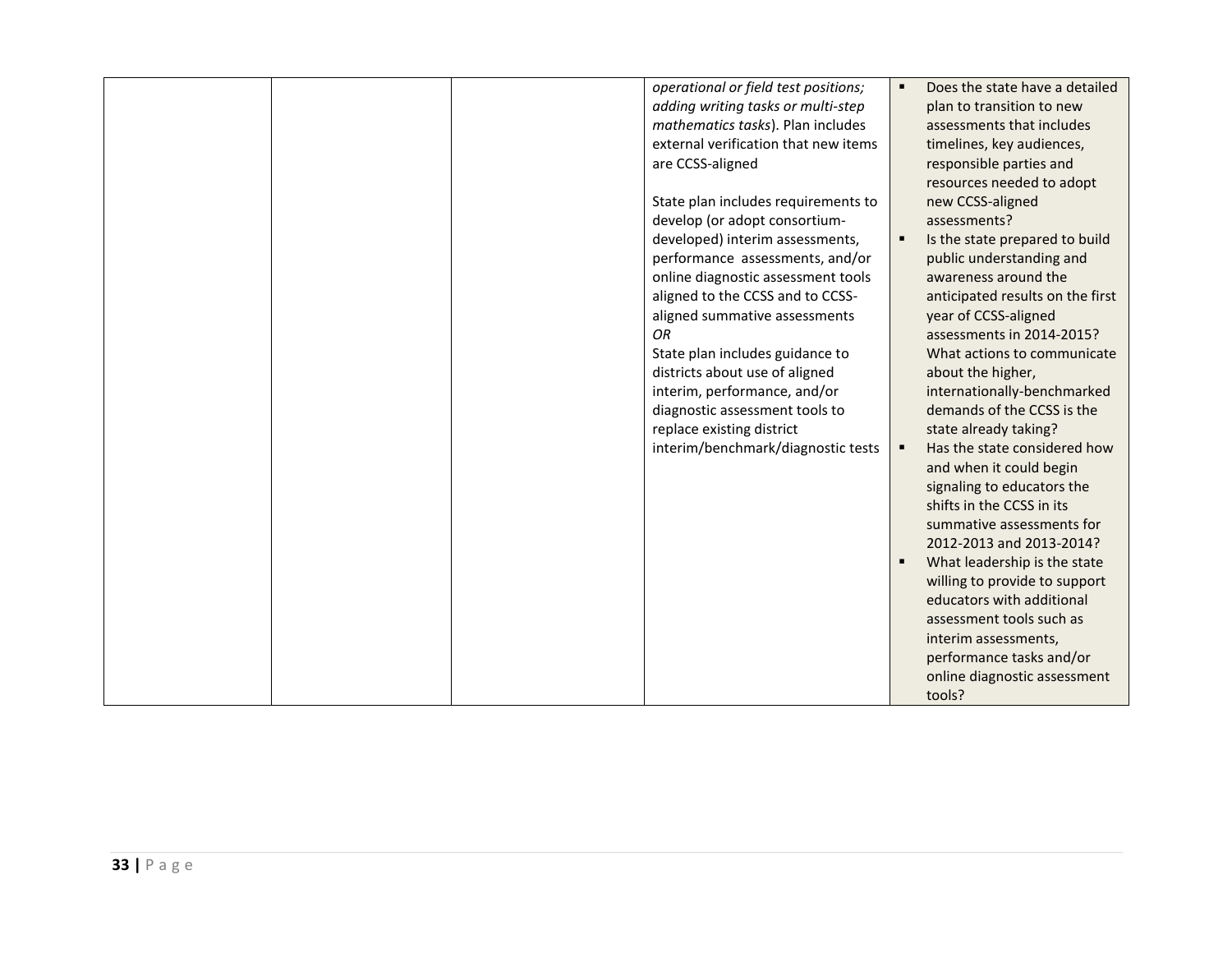# <span id="page-34-0"></span>**Accountability**

| <b>INADEQUATE</b>         | <b>EMERGING</b>            | <b>STRONG</b>                                                   | <b>EXEMPLARY</b>                                                | <b>QUESTIONS TO CONSIDER</b>                |
|---------------------------|----------------------------|-----------------------------------------------------------------|-----------------------------------------------------------------|---------------------------------------------|
| State has no plan to      | The state has a plan that  | The state has a plan that maps                                  | The state has a plan that maps                                  | <b>Striving for a Strong State Role</b>     |
| revise its accountability | maps how its               | how its accountability system                                   | how its accountability system                                   | What evidence does the state<br>٠           |
| system to align to new    | accountability system will | will be revised to align to the                                 | will be revised to align to the                                 | have that it is paying close                |
| expectations in CCSS      | be revised to align to the | CCSS                                                            | CCSS                                                            | attention to alignment,                     |
|                           | CCSS                       |                                                                 |                                                                 | quality, accountability and                 |
|                           |                            |                                                                 |                                                                 | scale in aligning its                       |
|                           | State plan includes full   | State plan includes full details                                | State plan includes full details                                | accountability system to                    |
|                           | details on how it will     | on how it will incentivize                                      | on how it will incentivize                                      | CCSS?                                       |
|                           | incentivize districts,     | districts, schools, educators and                               | districts, schools, educators and                               | $\blacksquare$<br>Has the state conducted a |
|                           | schools, educators and     | students to meet expectations                                   | students to meet expectations                                   | high-quality crosswalk of its               |
|                           | students to meet           | for student mastery of CCSS                                     | for student mastery of CCSS                                     | previous standards and the                  |
|                           | expectations for student   |                                                                 |                                                                 | CCSS (i.e., an analysis                     |
|                           | mastery of CCSS            |                                                                 |                                                                 | examining the strength of the               |
|                           |                            | State plan maps how                                             | State plan maps how                                             | matches, differences in                     |
|                           |                            | accountability system will                                      | accountability system will                                      | content and performance                     |
|                           |                            | identify goals and report                                       | identify goals and report                                       | expectations as well as the                 |
|                           |                            | progress towards new                                            | progress towards new                                            | way the progression of                      |
|                           |                            | expectations for student                                        | expectations for student                                        | standards maps to specific                  |
|                           |                            | outcomes in CCSS                                                | outcomes in CCSS                                                | grades)? Has the state                      |
|                           |                            |                                                                 |                                                                 | factored this information into              |
|                           |                            | State plan includes an array of                                 | State plan includes an array of                                 | its plans for aligning its                  |
|                           |                            | college and career ready                                        | college and career ready                                        | accountability system to the                |
|                           |                            | indicators designed to report<br>and incentivize progress along | indicators designed to report<br>and incentivize progress along | CCSS?                                       |
|                           |                            | the continuum of readiness                                      | the continuum of readiness                                      | Does the state have a detailed<br>٠         |
|                           |                            |                                                                 |                                                                 | plan to transition its                      |
|                           |                            |                                                                 | State plan includes transition or                               | accountability system to one                |
|                           |                            |                                                                 | interim steps towards full                                      | that values college and career              |
|                           |                            |                                                                 | implementation of new college-                                  | readiness and expects all                   |
|                           |                            |                                                                 | and career- ready                                               | students to master the CCSS?                |
|                           |                            |                                                                 | accountability system                                           | What incentives for students,               |
|                           |                            |                                                                 |                                                                 | educators, schools and                      |
|                           |                            |                                                                 | State plan includes process for                                 | districts does the plan                     |
|                           |                            |                                                                 | identifying statutory or                                        | include?                                    |
|                           |                            |                                                                 | regulatory changes that need to                                 | What college and career ready<br>٠          |
|                           |                            |                                                                 | be considered or made in light                                  | indicators designed to report               |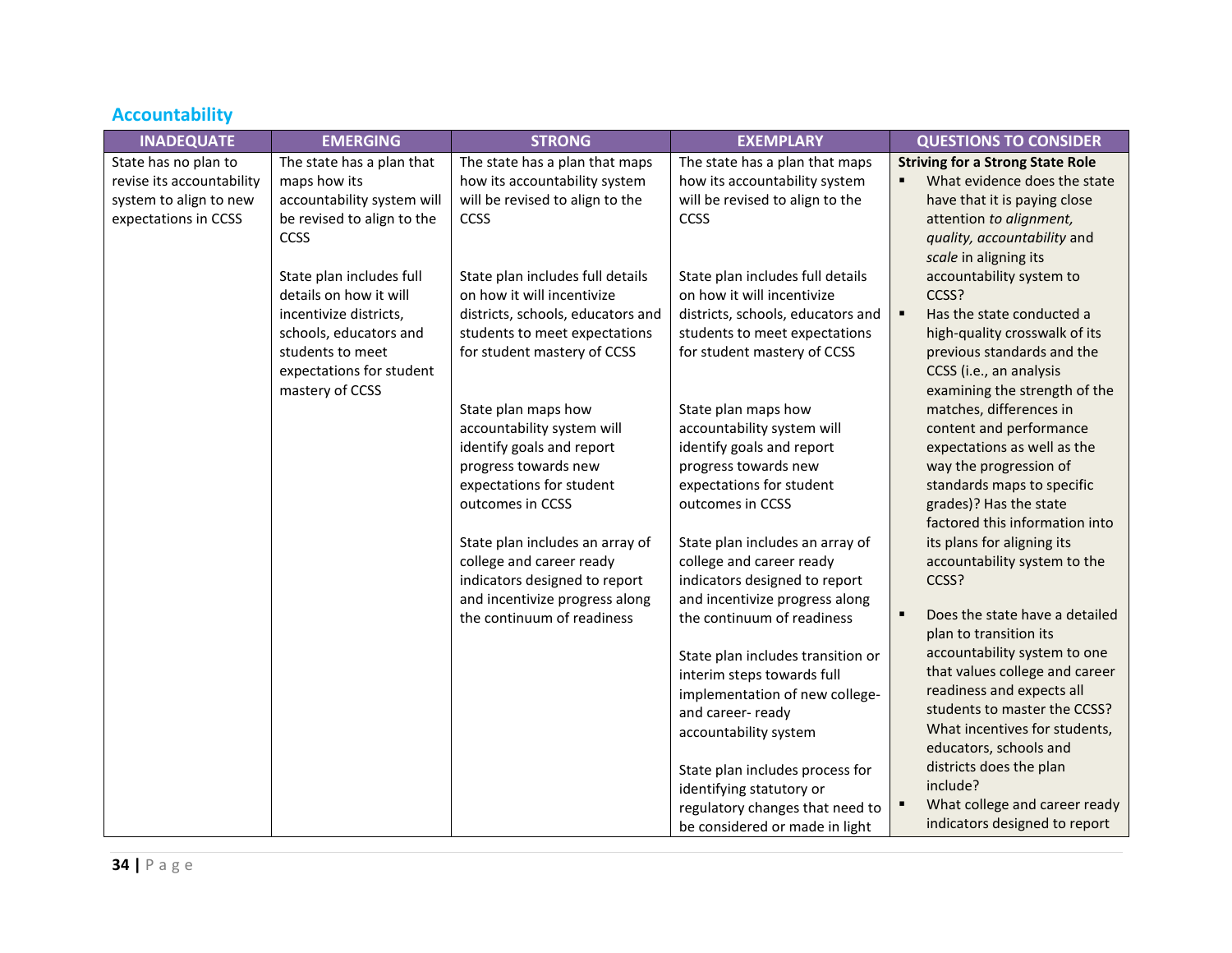|  | of the transitions underway | and incentivize progress along   |
|--|-----------------------------|----------------------------------|
|  |                             | the continuum of readiness       |
|  |                             | (from below standard to          |
|  |                             | meeting college and career       |
|  |                             | ready standard to exceeding      |
|  |                             | college and career ready         |
|  |                             | standard) are included? How      |
|  |                             | will these indicators transition |
|  |                             | once new CCSS-aligned            |
|  |                             | assessments are in place?        |
|  |                             | What are the plans to adopt<br>٠ |
|  |                             | statutory or regulatory          |
|  |                             | changes that need to be          |
|  |                             | considered or made in light of   |
|  |                             | the transitioning assessment     |
|  |                             | and accountability policies?     |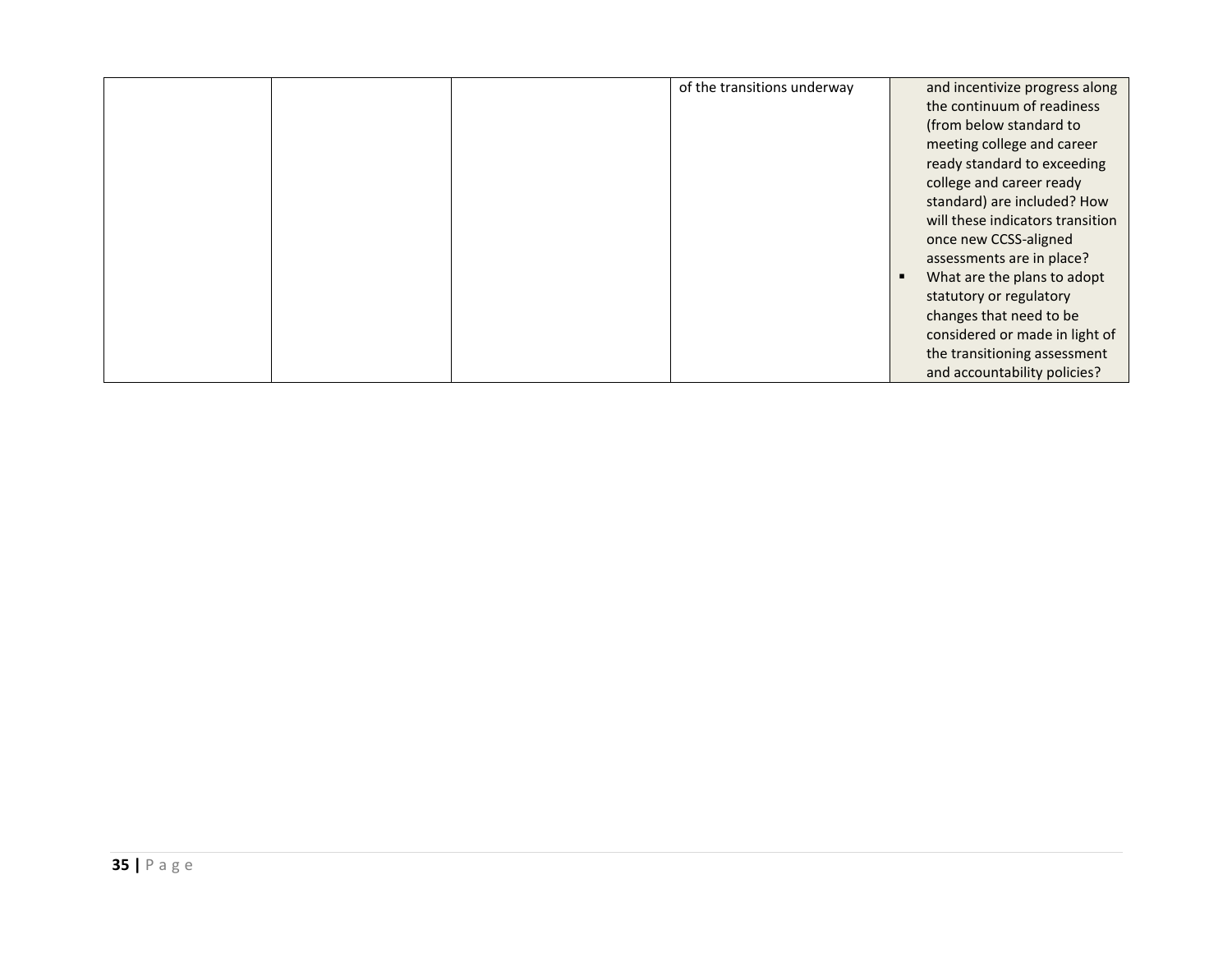| <b>INADEQUATE</b>    | <b>EMERGING</b>            | <b>STRONG</b>              | <b>EXEMPLARY</b>           | <b>QUESTIONS TO CONSIDER</b>                               |
|----------------------|----------------------------|----------------------------|----------------------------|------------------------------------------------------------|
| State has no role in | State K-12 and higher      | State K-12 and higher      | State K-12 and higher      | <b>Striving for a Strong State Role</b>                    |
| aligning K-12 and    | education leaders meet     | education leaders meet     | education leaders meet     | What evidence does the state have that it is               |
| higher education     | regularly to review,       | regularly to review,       | regularly to review,       | paying close attention to alignment, quality,              |
| policies and         | provide input and          | provide input and          | provide input and          | accountability and scale in its efforts to align           |
| practices based on   | monitor progress on        | monitor progress on        | monitor progress on        | the K-12 and postsecondary systems around                  |
| <b>CCSS</b>          | policy changes to support  | policy changes to support  | policy changes to support  | the CCSS?                                                  |
|                      | alignment based on CCSS    | alignment based on CCSS    | alignment based on CCSS    | Has the state conducted a high-quality<br>٠                |
|                      |                            |                            |                            | crosswalk of its previous standards and the                |
|                      | State has plan to increase | State has plan to increase | State has plan to increase | CCSS (i.e., an analysis examining the strength             |
|                      | awareness and              | awareness and              | awareness and              | of the matches, differences in content and                 |
|                      | understanding of the       | understanding of the       | understanding of the       | performance expectations as well as the way                |
|                      | CCSS among higher          | CCSS among higher          | CCSS among higher          | the progression of standards maps to                       |
|                      | education Arts & Sciences  | education Arts & Sciences  | education Arts & Sciences  | specific grades)? Has the state factored this              |
|                      | and Education faculty      | and Education faculty      | and Education faculty      | information into its plans for aligning K-12               |
|                      |                            |                            |                            | and postsecondary systems and policies                     |
|                      |                            | Higher education officials | Higher education officials | based on the CSSS?                                         |
|                      |                            | have plan to use           | have plan to use           | Does your state have the infrastructure and<br>٠           |
|                      |                            | PARCC/SBAC college-        | PARCC/SBAC college-        | relationships to facilitate deep and regular               |
|                      |                            | ready cut score as one     | ready cut score as one     | K-12 and postsecondary leader collaboration                |
|                      |                            | factor in decisions about  | factor in decisions about  | and decision-making to support policy                      |
|                      |                            | placement into first-year  | placement into first-year  | change aligned with the CCSS? Are                          |
|                      |                            | credit-bearing courses     | credit-bearing courses     | mathematics and ELA faculty involved?                      |
|                      |                            |                            |                            | Does the system have clear strategies to<br>$\blacksquare$ |
|                      |                            |                            | State has plan for public  | train postsecondary faculty on the scope,                  |
|                      |                            |                            | two-year and four-year     | sequence and expectations of the CCSS?                     |
|                      |                            |                            | colleges and universities  | How will postsecondary faculty who instruct                |
|                      |                            |                            | to review and align first- | first-year credit-bearing courses and                      |
|                      |                            |                            | year, credit-bearing       | developmental courses in mathematics and                   |
|                      |                            |                            | courses to the CCSS        | English language arts receive this training?               |
|                      |                            |                            |                            | Does the state have a shared plan among                    |
|                      |                            |                            | State has plan to review   | public colleges and universities to transition             |
|                      |                            |                            | and align focus, content   | toward using college and career ready cut                  |
|                      |                            |                            | and delivery of            | scores of PARCC/SBAC as a factor in                        |
|                      |                            |                            | developmental education    | placement decisions?                                       |
|                      |                            |                            | to the CCSS                |                                                            |

# <span id="page-36-0"></span>**K-12 and Higher Education Alignment with CCSS**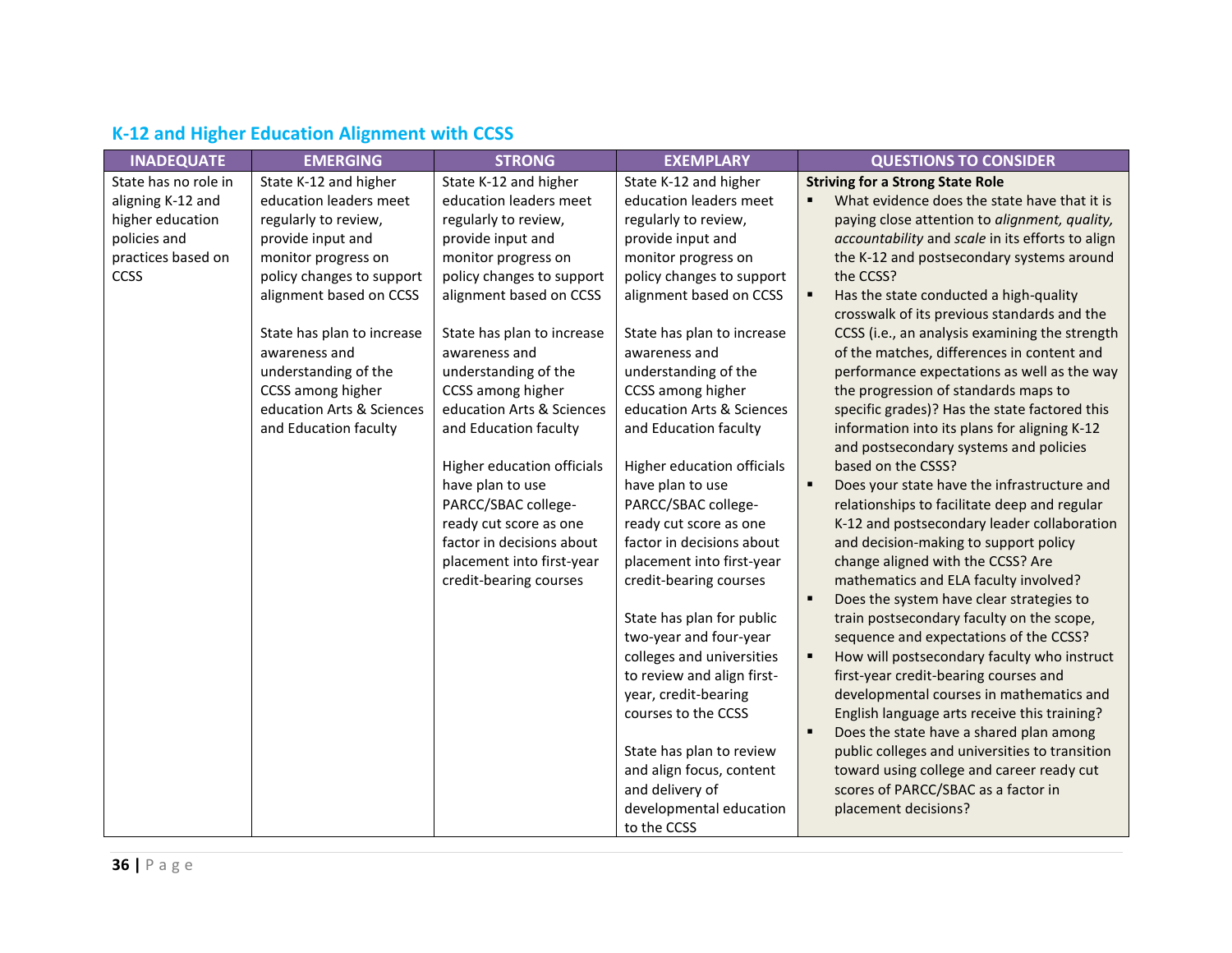# <span id="page-37-0"></span>**High School Graduation Requirements**

| <b>INADEQUATE</b>                       | <b>EMERGING</b>                       | <b>STRONG</b>                                                    | <b>EXEMPLARY</b>                                                 |
|-----------------------------------------|---------------------------------------|------------------------------------------------------------------|------------------------------------------------------------------|
| State has no                            | State has statewide minimum high      | State has statewide minimum high                                 | State has statewide minimum high                                 |
| minimum high school                     | school graduation requirements        | school graduation requirements                                   | school graduation requirements                                   |
| graduation                              | that expect all students to take four | that expect all students to take four                            | that expect all students to take four                            |
| requirements that                       | years of English and at least three   | years of English and at least three                              | years of English and at least three                              |
| expect all students to                  | years of mathematics covering all of  | years of mathematics covering all of                             | years of mathematics covering all of                             |
| take four years of                      | the CCSS high school standards        | the CCSS high school standards                                   | the CCSS high school standards                                   |
| English and at least                    | indicated for all students            | indicated for all students                                       | indicated for all students                                       |
| three years of                          |                                       |                                                                  |                                                                  |
| mathematics                             |                                       | At the high school level, the state                              | At the high school level, the state                              |
| covering all of the                     |                                       | has organized the CCSS standards                                 | has organized the CCSS standards                                 |
| CCSS high school                        |                                       | into model core courses and                                      | into model core courses and                                      |
| standards (or state<br>does not require |                                       | pathways, or state has provided<br>sample model core courses and | pathways, or state has provided<br>sample model core courses and |
| districts to have                       |                                       | pathways to districts and schools                                | pathways to districts and schools                                |
| graduation                              |                                       |                                                                  |                                                                  |
| requirements that                       |                                       | State has processes, protocols,                                  | State has processes, protocols,                                  |
| meet this minimum                       |                                       | guidance and/or exemplars                                        | guidance and/or exemplars                                        |
| standard)                               |                                       | showing strong alignment among                                   | showing strong alignment among                                   |
|                                         |                                       | the CCSS and career and technical                                | the CCSS and career and technical                                |
|                                         |                                       | education expectations and                                       | education expectations and                                       |
|                                         |                                       | pathways                                                         | pathways                                                         |
|                                         |                                       |                                                                  |                                                                  |
|                                         |                                       |                                                                  | State has additional academic and                                |
|                                         |                                       |                                                                  | non-academic requirements and                                    |
|                                         |                                       |                                                                  | learning opportunities, such as dual                             |
|                                         |                                       |                                                                  | enrollment and access to AP/IB                                   |
|                                         |                                       |                                                                  | courses, designed to provide                                     |
|                                         |                                       |                                                                  | opportunity for students to go                                   |
|                                         |                                       |                                                                  | above and beyond the CCSS                                        |
|                                         |                                       |                                                                  | State high school graduation course                              |
|                                         |                                       |                                                                  | requirements align with course-                                  |
|                                         |                                       |                                                                  | based admissions requirements at                                 |
|                                         |                                       |                                                                  | the state's four-year universities                               |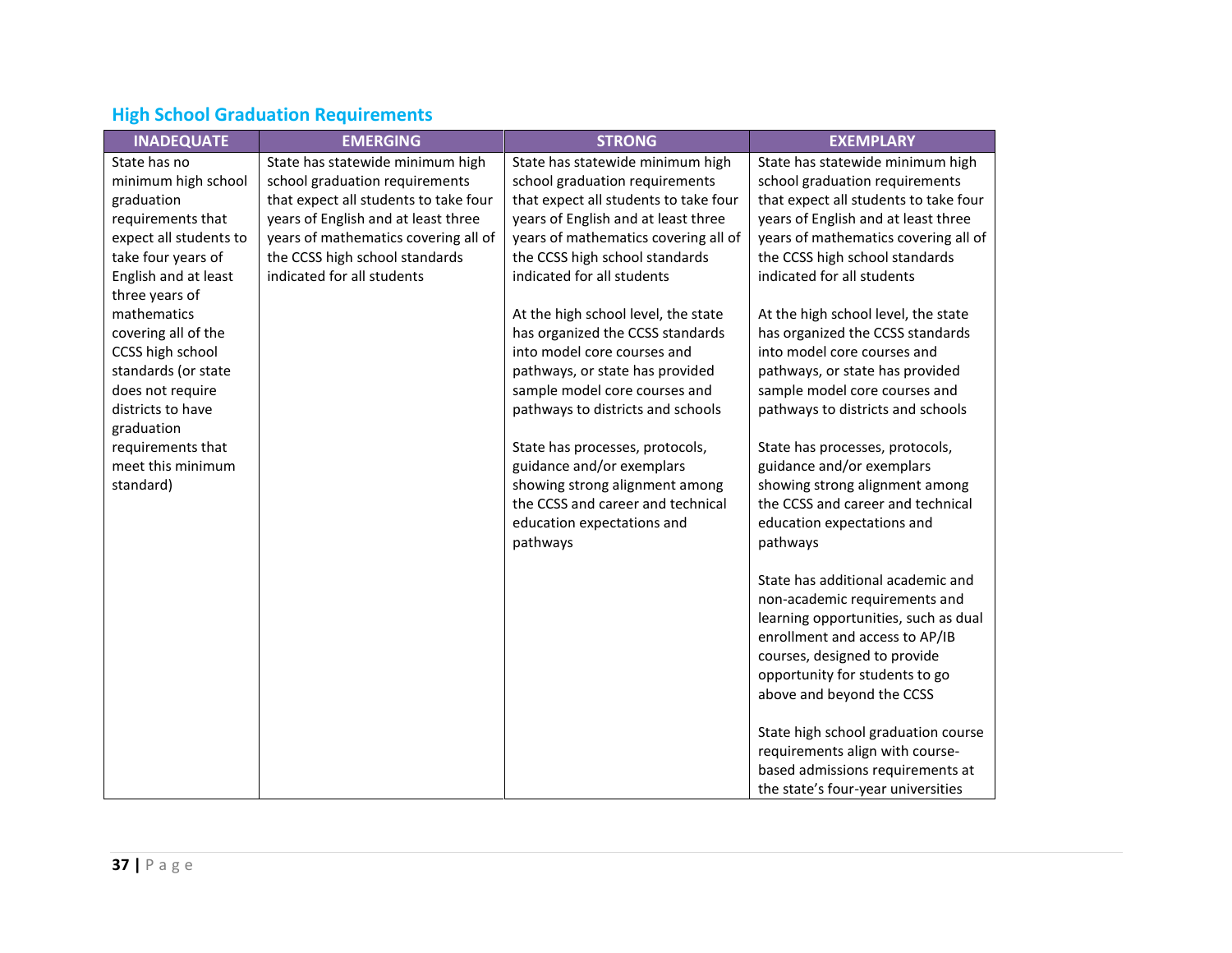# **INFRASTRUCTURE**

# <span id="page-38-0"></span>**Technology Infrastructure**

| <b>INADEQUATE</b> | <b>EMERGING</b>                | <b>STRONG</b><br><b>EXEMPLARY</b> |                                | <b>QUESTIONS TO CONSIDER</b>             |
|-------------------|--------------------------------|-----------------------------------|--------------------------------|------------------------------------------|
| State plan does   | State plan provides for        | State plan provides for           | State plans to facilitate      | Delivery Chain <sup>x</sup>              |
| not include       | analysis of district           | analysis of district              | analysis of district           | How will you ensure that every school    |
| efforts to assess | infrastructure, including      | infrastructure, including         | infrastructure, including      | is ready to administer the new           |
| or upgrade/       | physical accommodations,       | physical accommodations,          | physical accommodations,       | computer-based assessments and           |
| enhance           | network capacity, devices      | network capacity, devices         | network capacity, devices      | how will you help meet the needs of      |
| infrastructure to | and software licenses, and     | and software licenses, and        | and software licenses, and     | each school?                             |
| support           | staff/personnel knowledge      | staff/personnel knowledge         | staff/personnel knowledge      | Starting from the intent of state        |
| PARCC/SBAC        | to support administration of   | to support administration of      | to support administration of   | leaders to fill these gaps and ending    |
| online            | PARCC/SBAC online              | PARCC/SBAC online                 | PARCC/SBAC online              | with readiness on the front line, how-   |
| assessments       | assessments                    | assessments                       | assessments                    | and through whom-will the transition     |
|                   |                                |                                   |                                | support actually happen?                 |
|                   | State plan includes efforts to | State plan includes efforts to    | State plan includes efforts to | <b>Striving for a Strong State Role</b>  |
|                   | upgrade/enhance                | upgrade/enhance                   | upgrade/enhance                | What evidence does the state have        |
|                   | infrastructure to support      | infrastructure to support         | infrastructure to support      | that it is paying close attention to     |
|                   | CCSS, including PARCC/SBAC     | CCSS, including PARCC/SBAC        | CCSS, including PARCC/SBAC     | alignment, quality, accountability and   |
|                   | online assessments             | online assessments, and           | online assessments, and        | scale in its efforts around technology   |
|                   |                                | provisions for training           | provisions for training        | enhancements?                            |
|                   |                                | regional/district and school      | regional/district and school   | Has the state conducted a high-quality   |
|                   |                                | staff to administer the online    | staff to administer the online | crosswalk of its previous standards      |
|                   |                                | assessments                       | assessments                    | and the CCSS (i.e., an analysis          |
|                   |                                |                                   |                                | examining the strength of the            |
|                   |                                | State plan includes timeline      | State plan includes timeline   | matches, differences in content and      |
|                   |                                | for any necessary                 | for any necessary              | performance expectations as well as      |
|                   |                                | integration/migration of          | integration/migration of       | the way the progression of standards     |
|                   |                                | online systems and for            | online systems and for         | maps to specific grades)? Has the        |
|                   |                                | upgrading/enhancing               | upgrading/enhancing            | state factored this information into its |
|                   |                                | infrastructure to support         | infrastructure to support      | technology enhancement plans?            |
|                   |                                | <b>CCSS and PARCC/SBAC online</b> | CCSS and PARCC/SBAC online     |                                          |
|                   |                                | assessments; plan addresses       | assessments; plan addresses    | Does the state's technology migration    |
|                   |                                | funding and other resource        | funding and other resource     | plan include efforts to migrate more     |
|                   |                                | capacity necessary to             | capacity necessary to          | instructional activity to the same       |
|                   |                                | execute transitions               | execute transitions            | medium/platform?                         |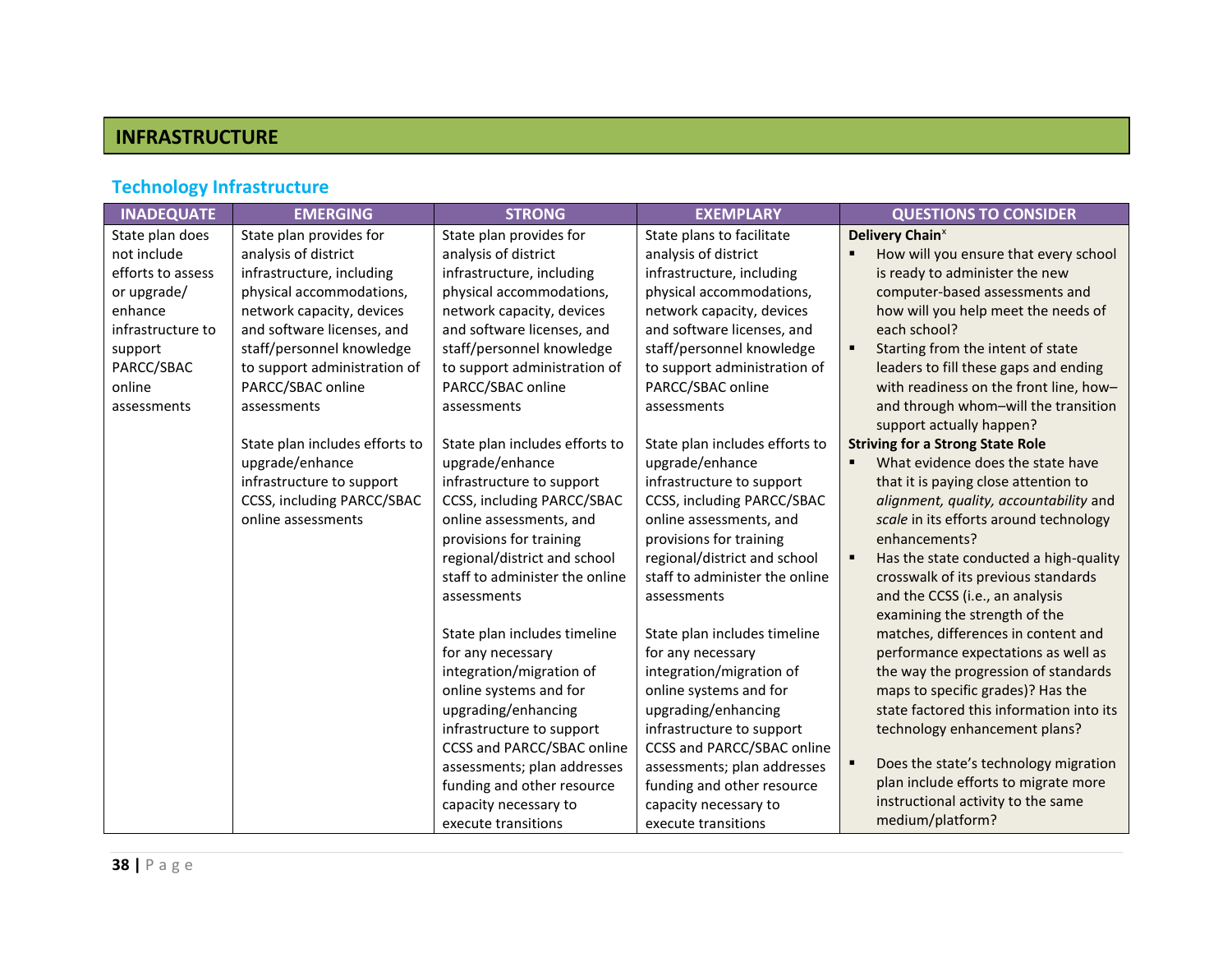|  |                                | Is the state conducting a full review of<br>٠ |
|--|--------------------------------|-----------------------------------------------|
|  |                                | district readiness to support the             |
|  | State plan includes            | transition to online assessments and          |
|  | development/support for        | aligned instructional supports? Does          |
|  | technology-enabled tools       | this readiness review include                 |
|  | that help building-level staff | attention to the staff capacity that will     |
|  | assess specific gaps in        | be required to support the transition?        |
|  | student mastery of CCSS        |                                               |
|  | (e.g., data dashboards)        |                                               |
|  |                                |                                               |
|  | State plan is coordinated      |                                               |
|  | with or includes other plans   |                                               |
|  | for migration of critical      |                                               |
|  | activities and systems (e.g.,  |                                               |
|  | classroom instruction, IT,     |                                               |
|  | data) to online platform to    |                                               |
|  | prepare for new interface      |                                               |

# <span id="page-39-0"></span>**State Funding Alignment**

| <b>INADEQUATE</b>        | <b>EMERGING</b>                  | <b>STRONG</b>                    | <b>EXEMPLARY</b>                     |
|--------------------------|----------------------------------|----------------------------------|--------------------------------------|
| State has no plans to    | State has plan to reallocate/    | State has plan to reallocate/    | State has plan to reallocate/realign |
| reallocate/realign state | realign state funding streams to | realign state funding streams to | state funding streams to support     |
| funding streams to       | support implementation of        | support implementation of        | implementation of CCSS in all of     |
| support implementation   | CCSS in some of the following    | CCSS in all of the following     | the following areas: curricular      |
| of CCSS                  | areas: curricular resources and  | areas: curricular resources and  | resources and instructional          |
|                          | instructional materials;         | instructional materials;         | materials; assessments; and          |
|                          | assessments; and teacher         | assessments; and teacher         | teacher professional development     |
|                          | professional development         | professional development         |                                      |
|                          |                                  |                                  | State plan includes provisions for   |
|                          |                                  |                                  | sustaining support beyond the end    |
|                          |                                  |                                  | of current grant funding, including  |
|                          |                                  |                                  | aligning state and local dollars to  |
|                          |                                  |                                  | support CCSS implementation          |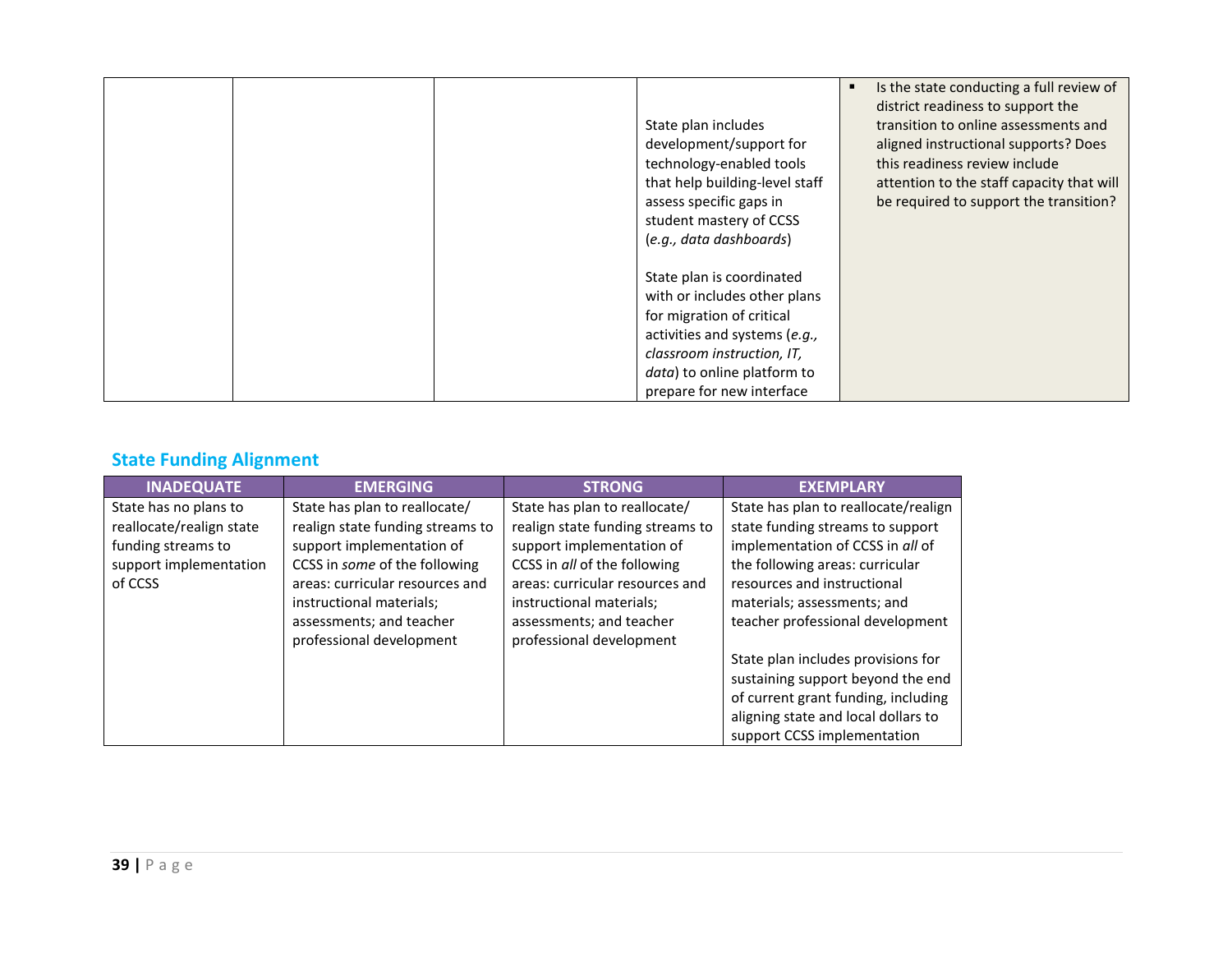### **OUTREACH**

Communicating and collaborating with stakeholders is a central part of a state's implementation and transition strategy. For further reading on how to develop comprehensive and effective communication and stakeholder engagement strategies, see Chapter 4 of the Achieve-Education Delivery Institute CCSS Implementation Workbook.

### <span id="page-40-0"></span>**Communications**

| <b>INADEQUATE</b> | <b>EMERGING</b>    | <b>STRONG</b>              | <b>EXEMPLARY</b>               | <b>QUESTIONS TO CONSIDER</b>                        |
|-------------------|--------------------|----------------------------|--------------------------------|-----------------------------------------------------|
| State does not    | State pursues      | State pursues regular,     | State pursues regular,         | <b>Striving for a Strong State Role</b>             |
| pursue regular,   | regular, sustained | sustained efforts to raise | sustained efforts to raise     | What evidence does the state have that it is        |
| sustained efforts | efforts to raise   | awareness and              | awareness and understanding    | paying close attention to alignment, quality,       |
| to raise          | awareness and      | understanding of CCSS      | of CCSS in partnership with    | accountability and scale in its communications      |
| awareness and     | understanding of   |                            | third-party education          | efforts?                                            |
| understanding of  | <b>CCSS</b>        |                            | advocacy organizations         | Has the state conducted a high-quality crosswalk    |
| <b>CCSS</b>       |                    |                            |                                | of its previous standards and the CCSS (i.e., an    |
|                   |                    | <b>State CCSS</b>          | State CCSS communication       | analysis examining the strength of the matches,     |
|                   |                    | communication effort is    | effort is part of a broader    | differences in content and performance              |
|                   |                    | part of a broader          | communication strategy         | expectations as well as the way the progression of  |
|                   |                    | communications             | about education reform which   | standards maps to specific grades)? Has the state   |
|                   |                    | strategy about             | articulates how initiatives,   | factored this information into its communications   |
|                   |                    | education reform which     | including CCSS, fit together   | plans?                                              |
|                   |                    | articulates how            |                                | Does the state have the necessary staff capacity to |
|                   |                    | initiatives, including     |                                | effectively develop and implement the               |
|                   |                    | CCSS, fit together         |                                | communications and stakeholder engagement           |
|                   |                    |                            |                                | plans? If not, is there a plan in place and are the |
|                   |                    | State communications       | State communications plan      | resources available to build that capacity?         |
|                   |                    | plan includes regular,     | includes regular, sustained    | Does the state have an existing communications      |
|                   |                    | sustained efforts to raise | efforts to raise awareness and | plan that can be enhanced to incorporate CCSS       |
|                   |                    | awareness and              | understanding of the way that  | messaging?                                          |
|                   |                    | understanding of the       | CCSS will support student and  | Does the state's communications strategy focus      |
|                   |                    | way that CCSS will         | educator success               | on the big milestones and roles and                 |
|                   |                    | support student and        |                                | responsibilities of key partners (e.g., district    |
|                   |                    | educator success           |                                | superintendents/senior leaders, regional service    |
|                   |                    |                            |                                | provider staff, building administrators, classroom  |
|                   |                    | State communications       | State communications plan      | teachers, postsecondary institutions, professional  |
|                   |                    | plan identifies critical   | identifies critical audiences  | associations, unions, external advocacy             |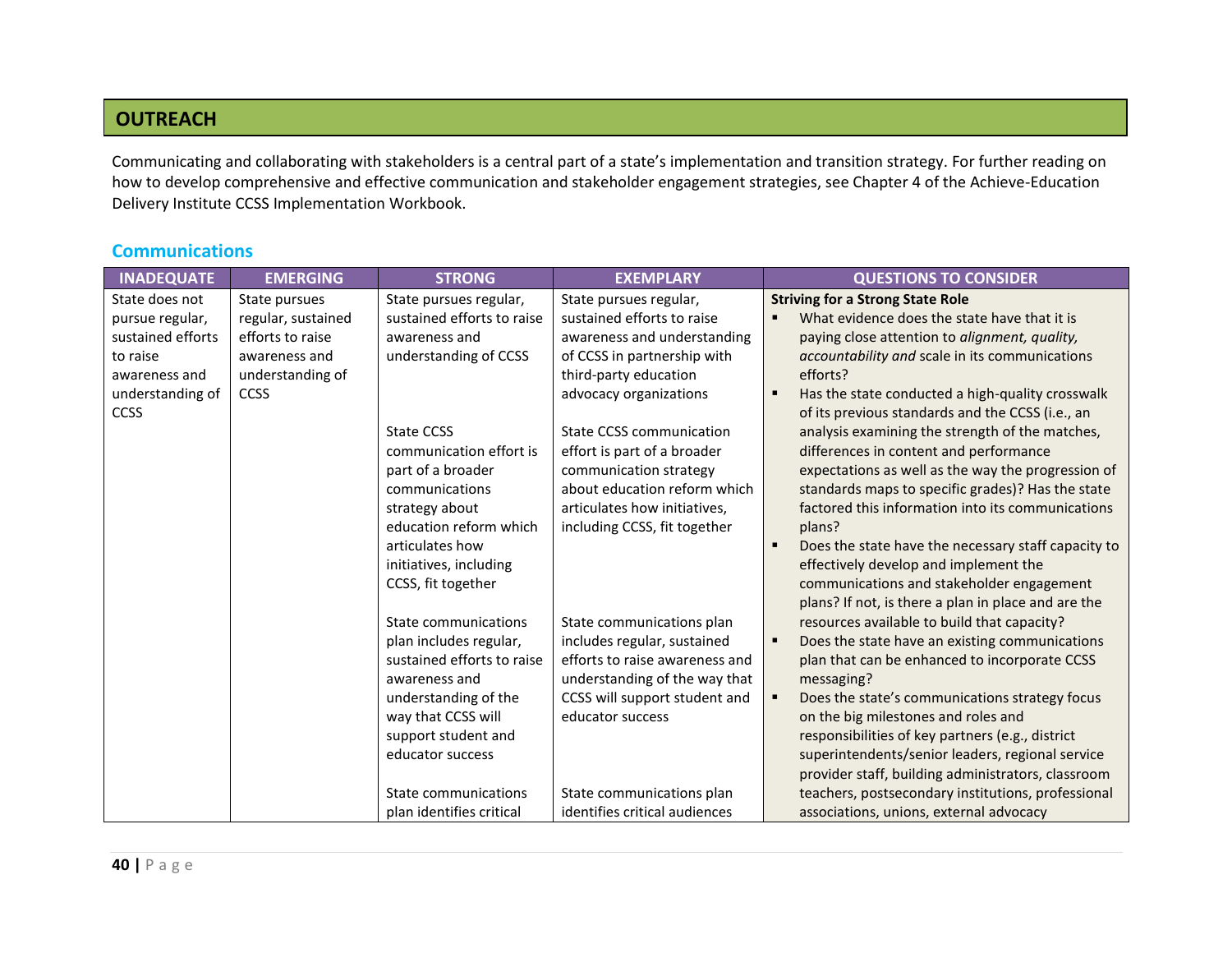| <b>INADEQUATE</b> | <b>EMERGING</b> | <b>STRONG</b>                                                                                                                                                                                                                    | <b>EXEMPLARY</b>                                                                                                                                                                                                                                                                                                                                                                                                                                                                                                           | <b>QUESTIONS TO CONSIDER</b>                                                                                                                                                                                                                                                                                                                                                                                                |
|-------------------|-----------------|----------------------------------------------------------------------------------------------------------------------------------------------------------------------------------------------------------------------------------|----------------------------------------------------------------------------------------------------------------------------------------------------------------------------------------------------------------------------------------------------------------------------------------------------------------------------------------------------------------------------------------------------------------------------------------------------------------------------------------------------------------------------|-----------------------------------------------------------------------------------------------------------------------------------------------------------------------------------------------------------------------------------------------------------------------------------------------------------------------------------------------------------------------------------------------------------------------------|
|                   |                 | audiences (e.g., parents,<br>teachers, students,<br>building administrators,<br>district and regional<br>administrators, state<br>legislators, state board<br>members, advocacy<br>organizations) and key<br>messages about CCSS | (e.g., parents, teachers,<br>students, building<br>administrators, district and<br>regional administrators, state<br>legislators, state board<br>members, advocacy<br>organizations) and key<br>messages about CCSS<br>State messages/materials/<br>social media/events have<br>consistent CCSS messaging<br>and are tailored to different<br>audiences, with a focus on<br>classroom teachers<br>State plan includes<br>communication strategies to<br>ensure that educators know if<br>and how their feedback is<br>used | organizations) and stakeholders (e.g., students,<br>parents, legislators, state board members) to<br>support successful implementation during the<br>transition?<br>Has the state developed key messages for target<br>٠<br>audiences and shared them widely with<br>stakeholders all the way down to the school level?<br>Is all SEA staff involved with implementation using<br>п<br>common messaging and talking points? |
|                   |                 |                                                                                                                                                                                                                                  | State coordinates<br>communication internally, by<br>ensuring all relevant SEA<br>departments and staff are<br>provided common CCSS<br>messaging and talking points                                                                                                                                                                                                                                                                                                                                                        |                                                                                                                                                                                                                                                                                                                                                                                                                             |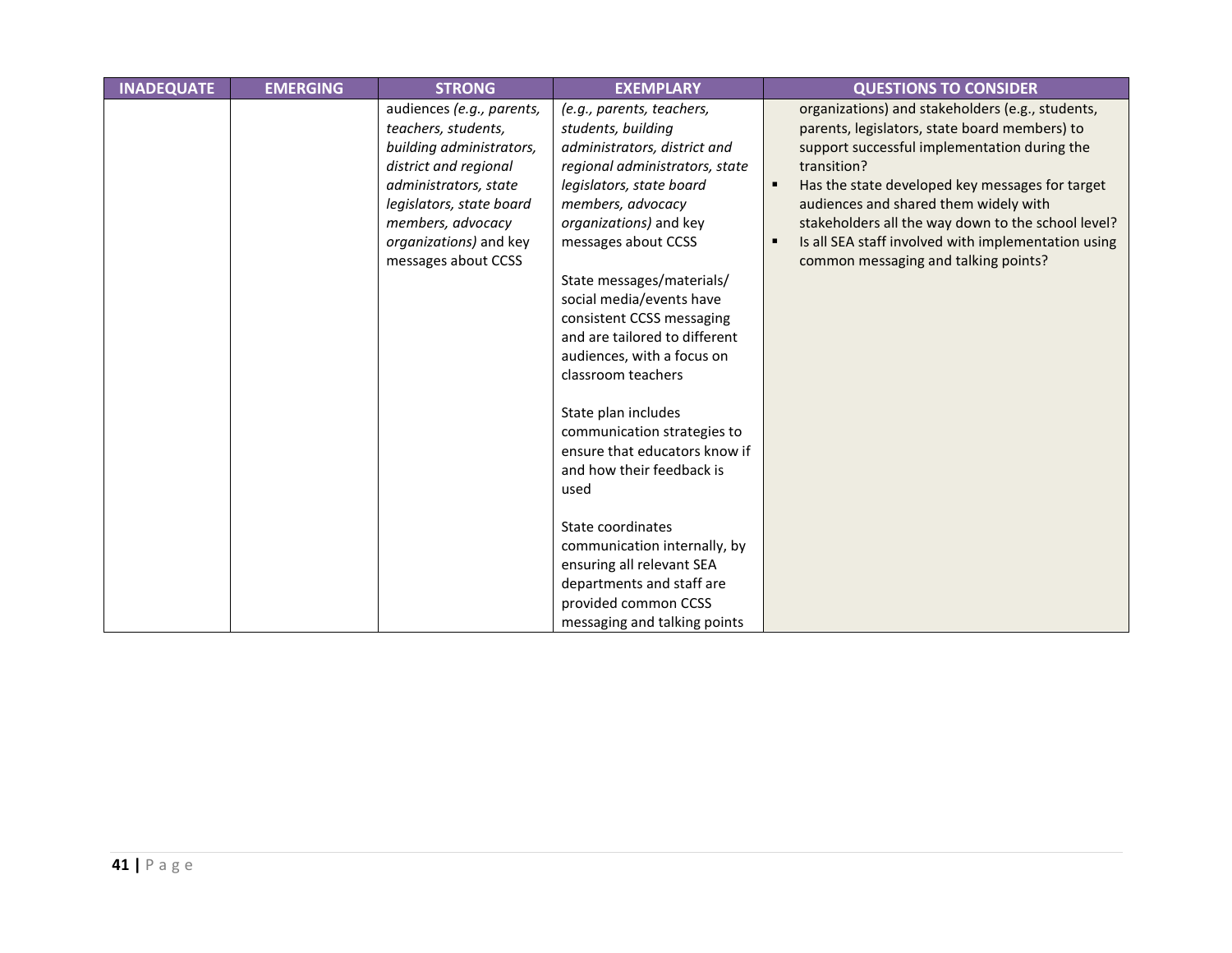| <b>INADEQUATE</b> | <b>EMERGING</b>      | <b>STRONG</b>             | <b>EXEMPLARY</b>                | <b>QUESTIONS TO CONSIDER</b>                          |
|-------------------|----------------------|---------------------------|---------------------------------|-------------------------------------------------------|
| State plan does   | State plan includes  | State plan includes       | State plan includes strategic,  | <b>Striving for a Strong State Role</b>               |
| not include       | efforts to gain buy- | sustained efforts to gain | sustained efforts to gain buy-  | What evidence does the state have that it is          |
| efforts to gain   | in from and to       | buy-in from and to        | in from and to collaborate      | paying close attention to alignment, quality,         |
| buy-in from       | collaborate          | collaborate regularly     | regularly with stakeholders,    | accountability and scale in its efforts to engage     |
| stakeholders on   | regularly with       | with stakeholders,        | including higher education,     | stakeholders?                                         |
| need for CCSS,    | stakeholders,        | including higher          | unions, the private sector and  | Has the state conducted a high-quality crosswalk<br>٠ |
| and to            | including higher     | education, unions, the    | professional organizations,     | of its previous standards and the CCSS (i.e., an      |
| collaborate       | education, unions,   | private sector and        | and with a particular           | analysis examining the strength of the matches,       |
| regularly with    | the private sector   | professional              | emphasis on engaging            | differences in content and performance                |
| them on           | and professional     | organizations, and with   | classroom teachers to work      | expectations as well as the way the progression of    |
| implementation    | organizations, and   | a particular emphasis on  | together on CCSS                | standards maps to specific grades)? Has the state     |
|                   | with a particular    | engaging classroom        | implementation, and state       | factored this information into its plans for          |
|                   | emphasis on          | teachers to work          | commits to adjust plans based   | stakeholder engagement?                               |
|                   | engaging classroom   | together on CCSS          | on educator input and           | Does the state have the necessary staff capacity to   |
|                   | teachers to work     | implementation            | feedback                        | effectively develop and implement the                 |
|                   | together on CCSS     |                           |                                 | communications and stakeholder engagement             |
|                   | implementation       |                           | State plan includes strategy to | plans? If not, is there a plan in place and are the   |
|                   |                      | State plan includes       | engage policymakers and         | resources available to build that capacity?           |
|                   |                      | strategy to engage        | third-party advocacy            | Does the state regularly engage with a core group     |
|                   |                      | policymakers and third-   | organizations or champions      | of external stakeholders? If so, is this the right    |
|                   |                      | party advocacy            | external to the SEA to work     | group of stakeholders to build support for the        |
|                   |                      | organizations or          | together on CCSS                | implementation of the CCSS? If not, who else          |
|                   |                      | champions external to     | implementation                  | should be added to this group, and is there a plan    |
|                   |                      | the SEA to work           |                                 | in place to engage them?                              |
|                   |                      | together on CCSS          |                                 | What strategies will the state use to generate        |
|                   |                      | implementation            |                                 | feedback? Does the state currently have feedback      |
|                   |                      |                           | State plan includes internal    | loops in place? If so, are they effective? How do     |
|                   |                      |                           | stakeholder engagement          | you know? When were they last reviewed and            |
|                   |                      |                           | strategy that includes relevant | improved?                                             |
|                   |                      |                           | departments across the SEA in   | How will the feedback be used?                        |
|                   |                      |                           | preparing for and               | How will respondents know if their feedback has       |
|                   |                      |                           | implementing CCSS and           | informed improvements to the state's                  |
|                   |                      |                           | aligned assessments             | implementation plan?                                  |

# <span id="page-42-0"></span>**Stakeholder Engagement**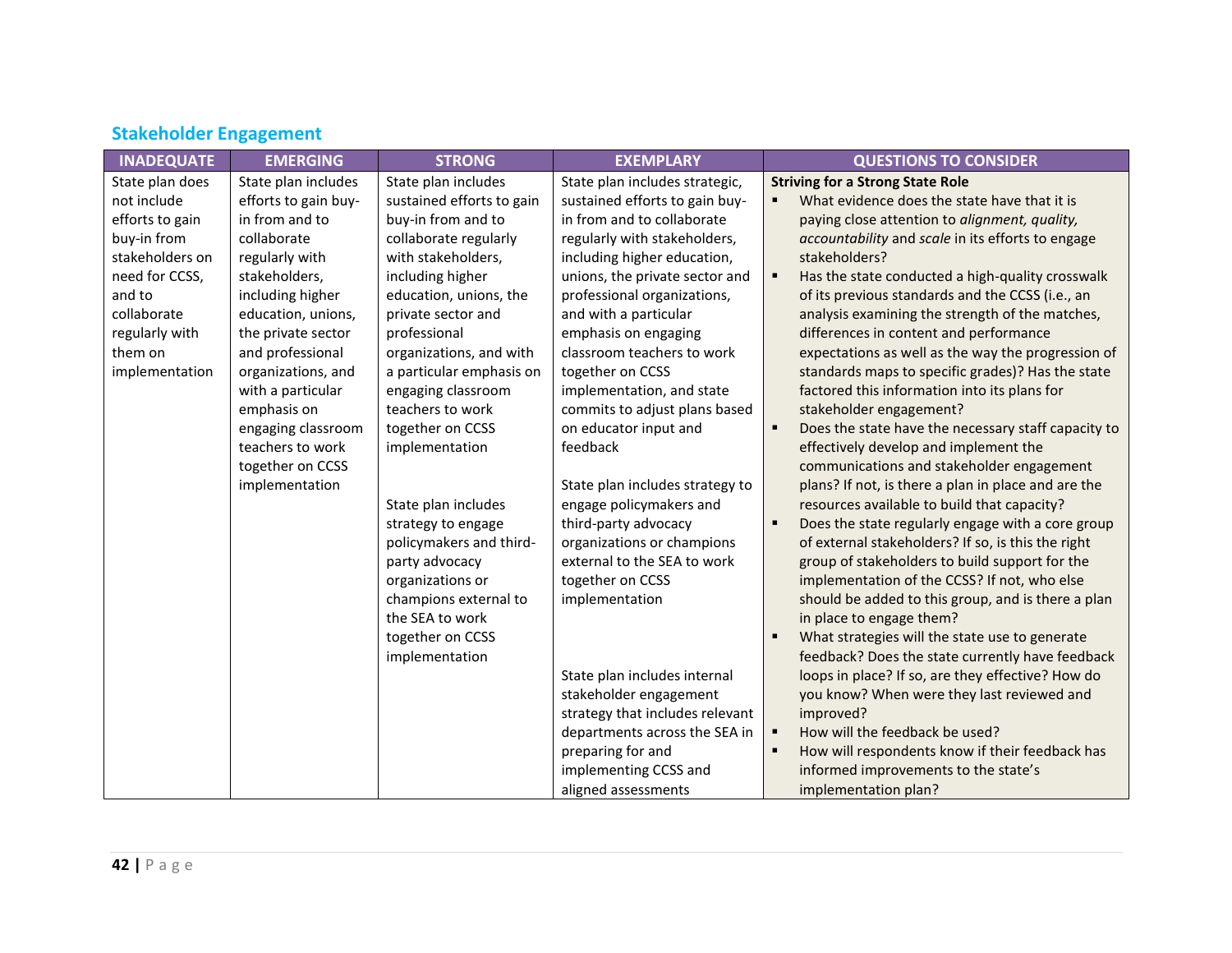### **APPENDIX A: REFERENCES CONSULTED**

- 1. Achieve and the U.S. Education Delivery Institute, *Implementing Common Core State Standards and Assessments: A Workbook for State and District Leaders* (2012).
- 2. Colorado, interview with Achieve and Achieve analysis (fall 2011).
- 3. Florida, Editorial Projects in Education survey response (fall 2011).
- 4. Florida, interview with Achieve and Achieve analysis (fall 2011).
- 5. Horizon Research, Inc., *The LSC Capstone Report: Lessons from a Decade of Mathematics and Science Reform* (2006), [http://www.pdmathsci.net/findings/report/32.](http://www.pdmathsci.net/findings/report/32)
- 6. Indiana, interview with Achieve and Achieve analysis (fall 2011).
- 7. Kentucky, Editorial Projects in Education survey response (fall 2011).
- 8. Kentucky, interview with Achieve and Achieve analysis (fall 2011).
- 9. Linda Darling-Hammond and Gary Sykes, *The Heart of the Matter: Teaching as the Learning Profession* (San Francisco: Jossey-Bass, 1999).
- 10. National Center on Educational Options (2012), [http://movingyournumbers.org/matters/agencies.cfm.](http://movingyournumbers.org/matters/agencies.cfm)
- 11. National Staff Development Council, "Definition of Professional Development" (2012), [http://www.learningforward.org/standfor/definition.cfm.](http://www.learningforward.org/standfor/definition.cfm)
- 12. New Mexico Public Education Department, New Mexico Common Core State Standards Implementation Plan (2012), [http://sde.state.nm.us/CCS/docs/NMCCSSImplementationPlan.pdf.](http://sde.state.nm.us/CCS/docs/NMCCSSImplementationPlan.pdf)
- 13. Stephanie Hirsh, "Common-Core Work Must include Teacher Development," *Education Week*, February 1, 2012.
- 14. Student Achievement Partners (2011), *Key Instructional Shifts of the Common Core State Standards* (N.D.).
- 15. U.S. Department of Education, *Colorado's Race to the Top Application for Phase 3 Funding* (2012), [http://www2.ed.gov/programs/racetothetop/phase3-applications/colorado-2.pdf.](http://www2.ed.gov/programs/racetothetop/phase3-applications/colorado-2.pdf)
- 16. U.S. Department of Education, *Florida's Approved ESEA Flexibility Request* (2012), [http://www2.ed.gov/policy/eseaflex/approved](http://www2.ed.gov/policy/eseaflex/approved-requests/fl.pdf)[requests/fl.pdf.](http://www2.ed.gov/policy/eseaflex/approved-requests/fl.pdf)
- 17. U.S. Department of Education, *Indiana's Approved ESEA Flexibility Request* (2012)[, http://www2.ed.gov/policy/eseaflex/approved](http://www2.ed.gov/policy/eseaflex/approved-requests/in.pdf)[requests/in.pdf.](http://www2.ed.gov/policy/eseaflex/approved-requests/in.pdf)
- 18. U.S. Department of Education, *Kentucky's Approved ESEA Flexibility Request* (2012)[, http://www2.ed.gov/policy/eseaflex/approved](http://www2.ed.gov/policy/eseaflex/approved-requests/ky.pdf)[requests/ky.pdf.](http://www2.ed.gov/policy/eseaflex/approved-requests/ky.pdf)
- 19. U.S. Department of Education, *New Jersey's Approved ESEA Flexibility Request* (2012)[, http://www2.ed.gov/policy/eseaflex/approved](http://www2.ed.gov/policy/eseaflex/approved-requests/nj.pdf)[requests/nj.pdf.](http://www2.ed.gov/policy/eseaflex/approved-requests/nj.pdf)
- 20. U.S. Department of Education, *New Jersey's Application for Funding under Race to the Top Phase 3* (2012), [http://www2.ed.gov/programs/racetothetop/phase3-applications/new-jersey-2.pdf.](http://www2.ed.gov/programs/racetothetop/phase3-applications/new-jersey-2.pdf)